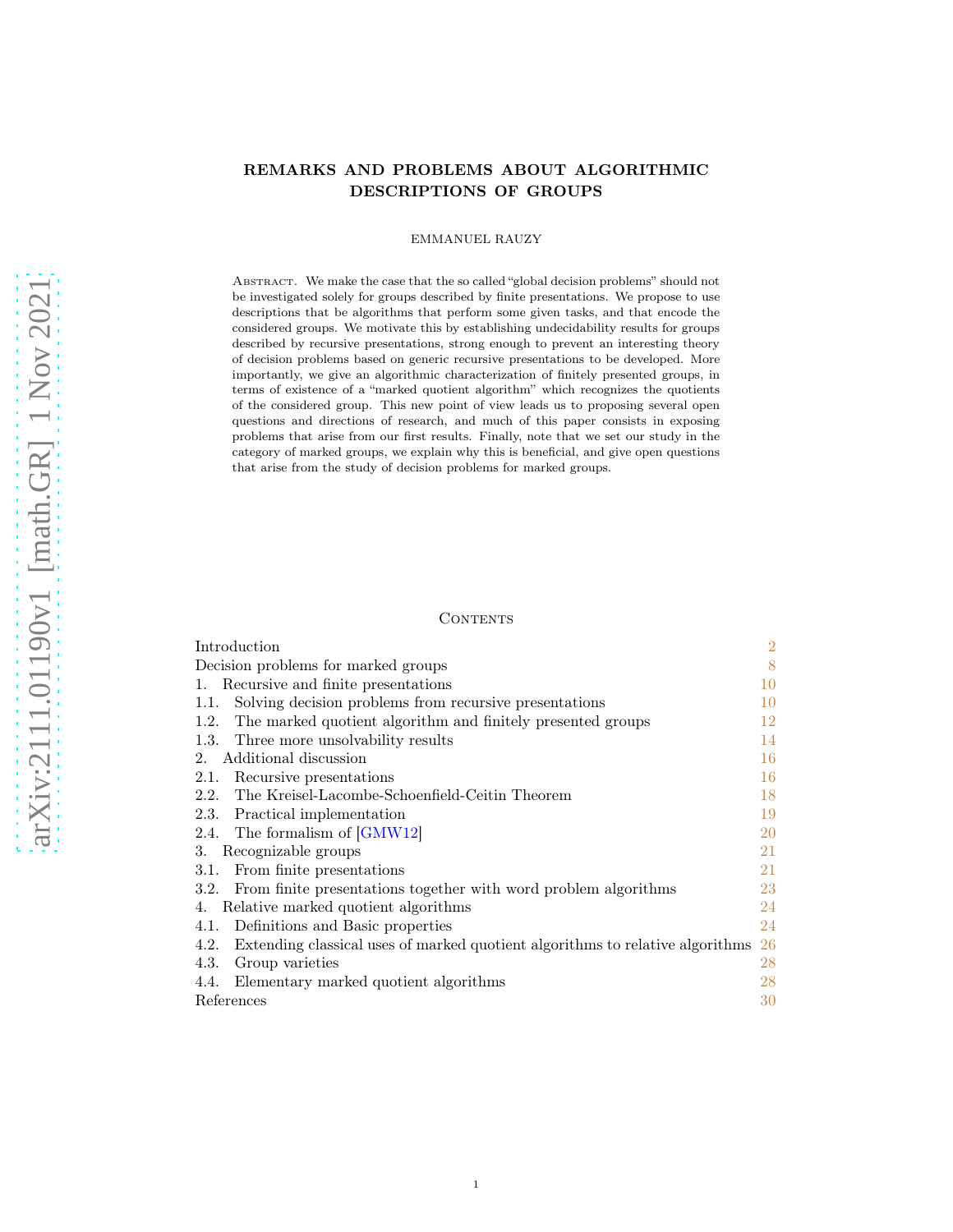#### <span id="page-1-0"></span>**INTRODUCTION**

<span id="page-1-1"></span>The study of decision problems for groups began with Max Dehn who, in 1911 ([\[Deh11\]](#page-29-1)), formulated the three famous problems which are now associated with his name: the word problem, the conjugacy problem and the isomorphism problem.

His motivation in introducing those came from topology, in particular from the study of the fundamental group, which had been introduced not long before by Poincaré. Because of this, he defined those problems only for finitely presented groups; his 1911 article starts by stating the following (we quote Stillwell's translation, [\[Deh87\]](#page-29-2)):

"The general discontinuous groups is given by  $n$  generators and  $m$  relations between them:

$$
R_1(s_{i_1},...)=1
$$
  
........  

$$
R_m(s_{i_m},...)=1
$$

as first defined by Dyck ([\[Dyc82,](#page-29-3) [Dyc83\]](#page-29-4)). The results of those works, however, relate essentially to finite groups. The general theory of groups defined in this way at present appears very undeveloped in the infinite case. Here there are above all three fundamental problems whose solution is very difficult and which will not be possible without a penetrating study of the subject."

Dehn then proceeds to defining his three problems.

This extract shows that Dehn introduced what would be known as computability theory (once it was invented) in the field of group theory at the express purpose of studying finitely presented groups, in order to build a theory of finitely presented groups.

If we consider this, in light of the fact that the finitely presentable groups are exactly the fundamental groups of closed manifolds, we can see that from its very beginning the theory of decision problems for groups lay at the intersection, not only of group theory and computability theory, but of group theory, computability theory and topology. This is for instance detailed in [\[Bri02\]](#page-29-5).

The intersection of these three domains has now been well studied, and it is very satisfying to think that there are many instances where a problem which was posed in one field was solved thanks to methods of another one.

Consider now the following question, which could be taken as the starting point of our investigation: what would the theory of decision problems for groups look like, had it been invented by someone with no knowledge of topology?

Actually, the first step in the making of an algorithmic theory of groups is not just a thought exercise that we propose here, it was actually written, independently by Malcev in [\[Mal61\]](#page-30-1) (a translation is available in [\[Mal71\]](#page-30-2)) and by Rabin in [\[Rab60\]](#page-30-3). They defined what is known as a computable group, and this notion can easily be seen to correspond to having solvable word problem with respect to a countably infinite generating set.

Although both of these papers prove some fundamental results, the working frame they propose is not entirely satisfactory: all the notions that those papers introduce were already known, or already expressible, in the language of the existing theory of decision problems for finitely presented groups. And, what's more, as the concept of "computable group" does not encompass all finitely presented groups, because of the Novikov-Boone Theorem, at the time of their writing, the set of groups that admit a finite description that can be manipulated by a computer was already known to exceed that of computable groups.

Thus upon reading those two articles, one might have the impression that, paradoxically, the intersection of group theory and computability theory is strictly contained in the intersection of group theory, computability theory and topology. In this article, we show that this does not have to be the case.

There is another approach to our motivating question which seems to be worth mentioning, and which consists in making analogies with the theory of computable analysis, which is the domain that lies at the intersection of computability theory and analysis.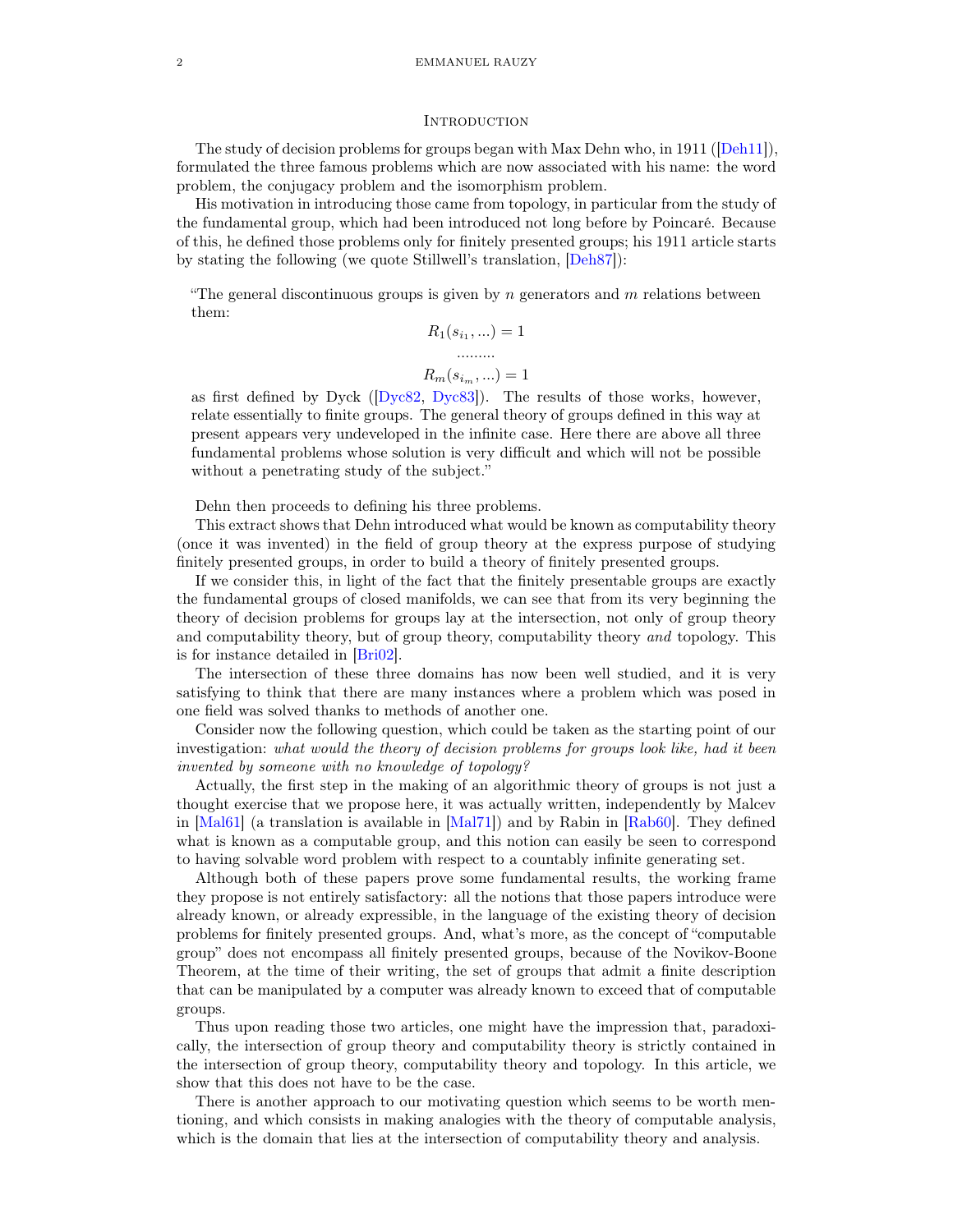<span id="page-2-0"></span>In this regard, the introduction of groups with solvable word problem naturally corresponds to that of computable reals, decidable and semi-decidable properties of groups could have been defined by analogy with computable functions, etc.

This analogy also suggests that recursively presented groups would also have been introduced, as those are the equivalent of lower (or upper) semi-computable reals, which are well known objects in computable analysis ([\[Spe49\]](#page-30-4)). Note furthermore that those groups could have thus been defined with no reference to group presentations: a finitely generated group G together with a generating family S admits a recursive presentation on S if and only if there exists an algorithm that recognizes the words in the generators and their inverses that define the identity element of the group, thus solving "half" of the word problem. Throughout this paper, we will usually favor the use of such algorithms over that of recursive presentations. They are called r.e. algorithms, for recursive enumeration algorithms. Recursively presented groups will be called r.p. groups for short. We use the notation  $\mathcal{A}_{re}^{G;S}$  for a r.e. algorithm of the group G generated by S, and omit both superscripts  $G$  and  $S$  when possible. We discuss why we choose to use r.e. algorithms over recursive presentations in Section [2.](#page-15-0)

The parallel with computable analysis seems fruitful in several regards. For instance, in Section [2,](#page-15-0) we ask for an equivalent to one of the most important theorems of computable analysis, the Kreisel-Lacombe-Schoenfield-Ceitin Theorem.

Let us come back to our thought exercise, of describing a theory of decision problems for groups, had it been introduced with no topology in mind.

If we are to describe such a theory, one of our main concerns will be to define decision problems for groups that are not necessarily finitely presented. A key remark here is that we must distinguish between the so called "local" and "global" decision problems. This distinction is fundamental, so much so that Miller's well known 1992 survey article ([\[Mil92\]](#page-30-5)) starts with the following:

"This is a survey of decision problems for groups, that is of algorithms for answering various questions about groups and their elements. The general objective of this area can be formulated as follows:

Objective:

To determine the existence and nature of algorithms which decide

- local properties whether or not elements of a group have certain properties or relationships;
- global properties whether or not groups as a whole possess certain properties or relationships.

The groups in question are assumed to be given by finite presentations or in some other explicit manner."

Notice that, as opposed to Dehn, Miller allows descriptions of groups that are not finite presentations.

The reason why we introduce this distinction here is the following: the investigation of decision problems in regards to local properties of groups is not affected by whether the considered groups are finitely presented or not -a solution to the word problem in some group depends only on a choice of a generating set for this group, (of a marking of this group), but not of a presentation. We quote here Miller's definition of the word problem:

"Word problem: Let  $G$  be a group given by a finite presentation. Does there exist an algorithm to determine of an arbitrary word  $w$  in the generators of  $G$  whether or not  $w = I$ ?"

Notice how the assumption that  $G$  is given by a finite presentation can be dropped, the resulting definition stays valid in any countable group with a fixed generating family. Let us now quote Miller's definition of the isomorphism problem:

"Isomorphism problem: Does there exist an algorithm to determine of an arbitrary pair of finite presentations whether or not the groups they present are isomorphic?"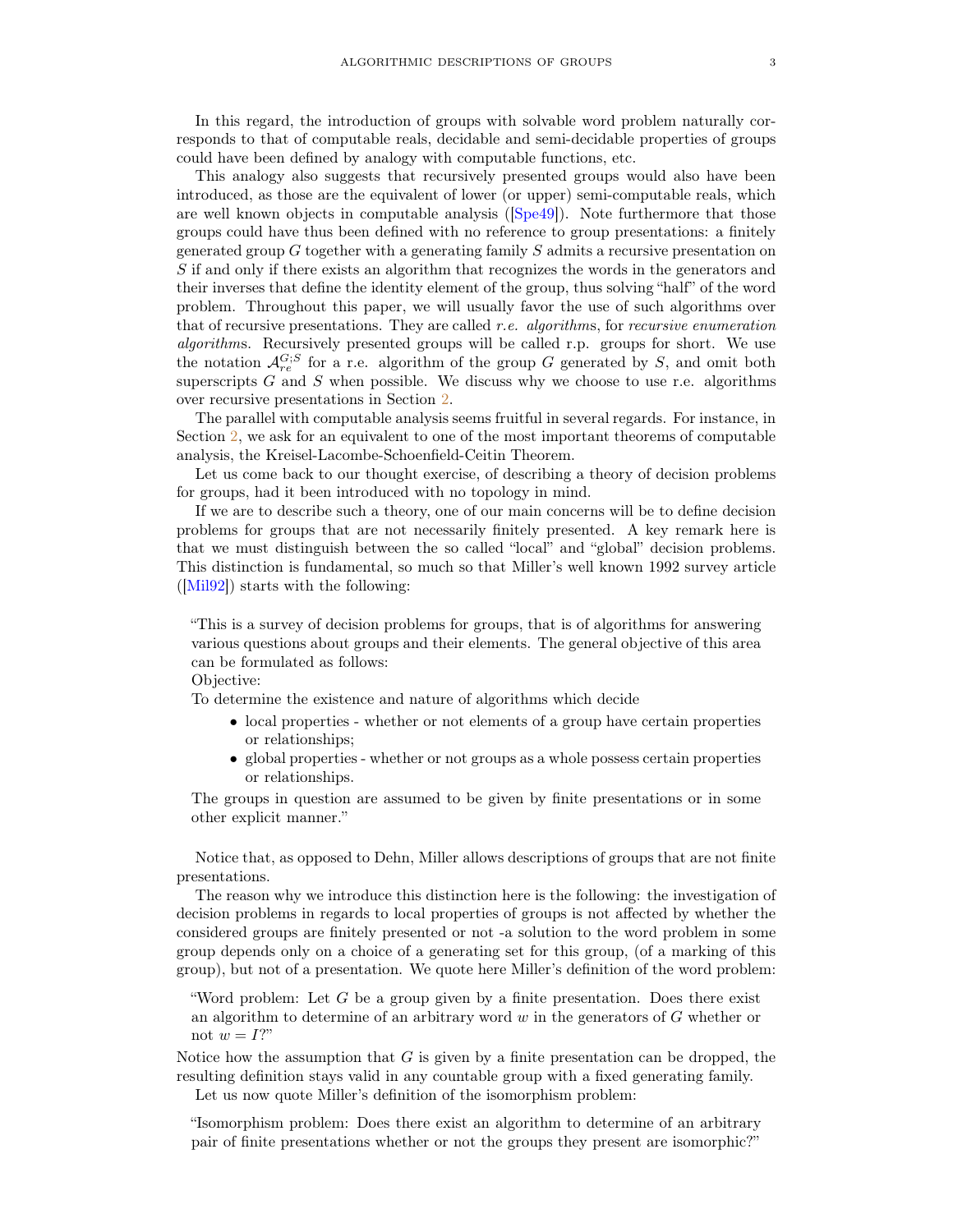Here, if one were to take off the terms "finite presentations" from the formulation of this problem, and replace them by "a pair of groups", the problem stops being posed well, since of course an algorithm cannot take as input the abstract mathematical object that is a group.

Thus we must find an adequate replacement for "finite presentations" in this definition, which should also be more general than the notion of computable group, as we have already explained that this notion was too restrictive.

There is one last obvious notion one could use in the hope of finding a unique definition for decision problems about groups that need not be finitely presented: the notion of recursive presentation.

Of course, since a recursive presentation can be encoded in a Turing machine, and since Turing machines can run other Turing machines, recursive presentations can be used to define global decision problems.

However, we have the following proposition, which motivated our writing of this article:

<span id="page-3-0"></span>**Proposition 1.** Let G and H be finitely generated, recursively presented groups, and suppose that  $H$  is a strict quotient of  $G$ . Then, the problem of deciding whether a given pair of recursive presentations, that both define either  $G$  or  $H$ , define the same group, is unsolvable.

This proposition is stated and proved in Section [1.](#page-9-0)

This proposition prevents one from building an interesting theory of algorithmic problems for groups described by recursive presentations, and this, not because it shows that the isomorphism problem is unsolvable for groups described by recursive presentations, this is to be expected, but because it is unsolvable in any class of finitely generated groups that contains a group and a strict quotient of it.

An interesting theory of decision problems for groups strives on the fact that most decision problems are unsolvable in general, but become solvable in restricted classes of groups. The aim of the study of decision problems for finitely presented groups could be summed up by the following: "to quantify the complexity of classes of finitely presented groups thanks to solvability and unsolvability of different decision problems".

In that respect, the Adian-Rabin Theorem, which implies unsolvability of a wide range of problems in the class of all finitely presented groups, plays an important role in rendering this program possible.

But it is also fundamental for this program to make sense that there exist classes of groups for which decision problems be solvable, and we can quote here the great achievements that are the solutions to the isomorphism problems for polycyclic groups, for hyperbolic groups, etc. Proposition [1](#page-3-0) is a much too powerful equivalent of the Adian-Rabin Theorem, and it kills the study of decision problems for groups described by recursive presentations.

This proposition (and its proof, see Section [1\)](#page-9-0) might lead one to think that the problem lies in the fact that, as soon as groups are described by algorithms, some version of Rice's theorem, or some reduction of the halting problem, will be found, that prevents one from deducing anything from those descriptions.

The second result of this paper proves the contrary: our most important theorem gives a characterization of finitely presented groups in terms of solvability of two decision problems. For this purpose, we define what we call a marked quotient algorithm of a group:

<span id="page-3-1"></span>**Definition 2.** For a group G generated by a finite set  $S$ , we call a marked quotient algorithm for G and S an algorithm that takes as input a r.e. algorithm  $\mathcal{A}_{re}^{H,S'}$  of another group H over a generating family  $S'$ , together with a function f that is onto from S to  $S'$ , and stops if and only if f can be extended to a group homomorphism from G onto H.

We denote by  $\mathcal{A}_Q^{G,S}$  a marked quotient algorithm for G over S, and omit writing G and S when possible.

Note that there already exist concepts known as "quotient algorithms", those are algorithms that are able to decide whether or not a given group has a quotient in a certain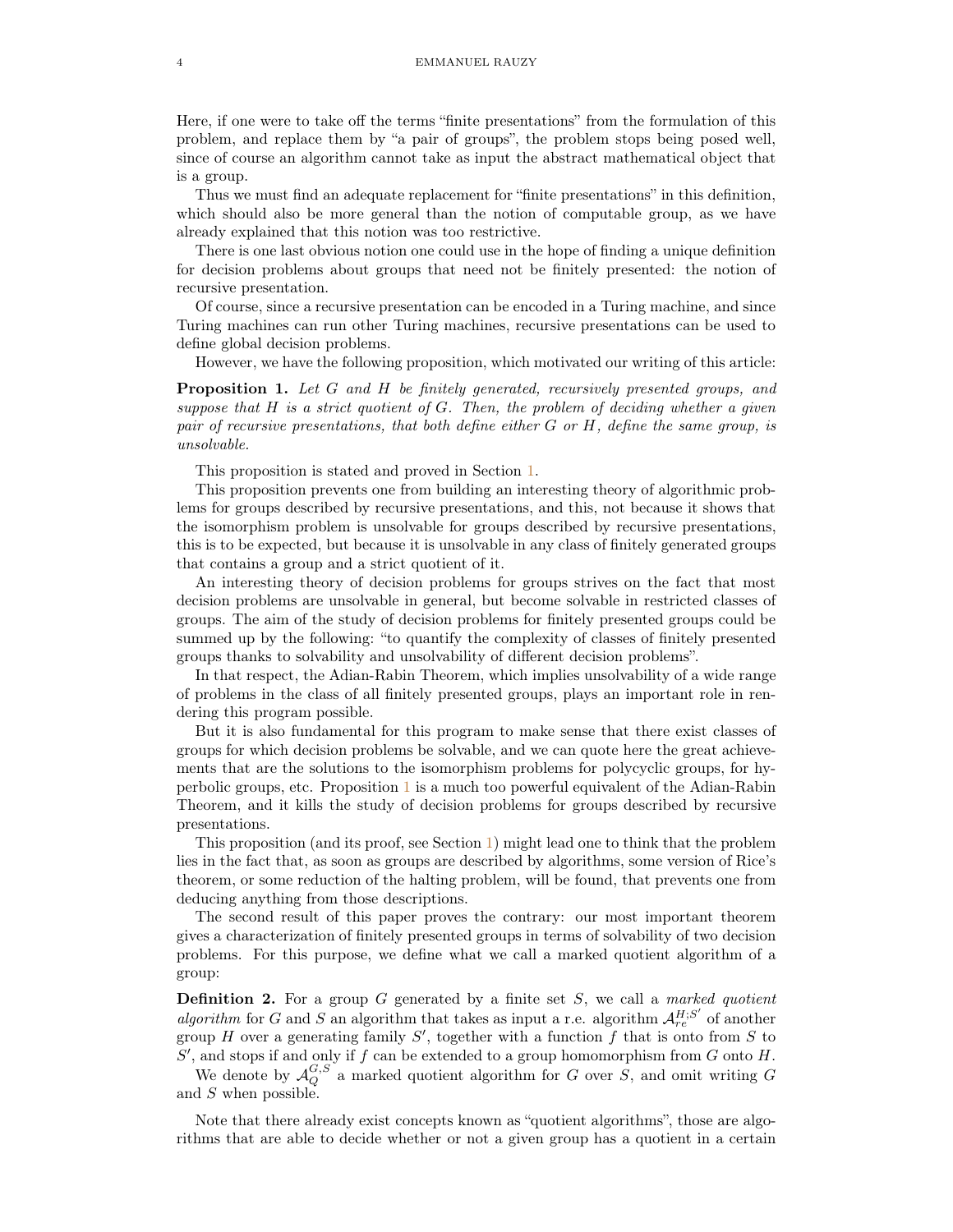<span id="page-4-1"></span>family of groups. For instance, it was proven in [\[BW15\]](#page-29-6) that no quotient algorithm exists for the class of all finite groups, but in [\[BELS19\]](#page-29-7) are given several infinite families of finite simple groups for which quotient algorithms do exist.

We can now state our main theorem:

<span id="page-4-0"></span>Theorem 3. Any group that admits both a r.e. algorithm and a marked quotient algorithm is finitely presented.

What's more, from any finite presentation of a group G, a pair of algorithms  $(A_{re}^G, A_{Q}^G)$ for this group can be effectively computed, and, conversely, from any pair  $(\mathcal{A}_{re}^G, \mathcal{A}_{Q}^G)$ , a finite presentation of the group they define can be effectively retrieved.

This theorem is related to Higman's embedding theorem (it is much easier to prove) in the following way: Higman's Theorem shows that, when studying topology, the notion that comes from computability theory of a recursively presented group arises naturally -and even that recursively presented groups could be defined without needing the notions of Turing machines and of computable functions, only in terms of finitely generated subgroups of fundamental groups of closed manifolds. Our theorem does the opposite: it shows that, building a theory of algorithmic descriptions of groups, one could still arrive at the notion of "finitely presented group", solely in terms of algorithms, without even defining group presentations.

We can now state the purpose of this article. We propose to systematically study decision problems for groups described by algorithms, and that the concept of a "global algorithmic problem", which was intended by Dehn to be:

• the study of the properties that can be inferred on a group, given a finite presentation of it, assuming this given group belongs to some specified class of groups;

become:

• the study of the properties that can be inferred on a group, *given any algorithmic* description of it, assuming this given group belongs to some specified class of groups.

We now precise what we mean by an algorithmic description of a group.

The algorithmic descriptions that are easiest to think of arise from the study of local decision problems for groups: if a group G has solvable word problem, an algorithm  $\mathcal{A}_{WP}$ that encodes a solution to the word problem with respect to a generating family of G defines  $G$  uniquely (in fact a marking of  $G$ , we come back to this fact later on). Similarly, the r.e. algorithm of a group defines it uniquely, and so does an algorithm associated to a solution to the conjugacy problem, etc.

This defines a wide range of algorithmic descriptions of groups, that all have a common problem: when trying to solve decision problems for groups based on these descriptions, the balance between the unsolvable and the solvable is overly in favor of the unsolvable. Witness of this are: the already mentioned Proposition [1,](#page-3-0) and the fact that the isomorphism problem is unsolvable for cyclic groups described by word problem algorithms (which also solve the conjugacy problem). This was proven by Jody Lockhart in [\[Loc81\]](#page-30-6), we recall it in Proposition [17.](#page-15-2)

What allows us to get out of this predicament is the marked quotient algorithm intro-duced for Theorem [3.](#page-4-0) The marked quotient algorithm of a group  $G$  is not attached to a local problem about  $G$ , but to the *global* decision problem associated with the group property "being a quotient of  $G$ ", this problem being asked for groups described by r.e. algorithms.

It is this remark, that the solutions of global algorithmic problems can sometimes be taken as descriptions of groups, that will allow us to find a wide variety of algorithmic group descriptions, rich enough to recover all that can be done thanks to finite presentations, and to open up the possibility of finding descriptions that cannot be expressed purely in terms of presentations.

We can describe a hierarchy of decision problems for groups, associated to a hierarchy of algorithmic descriptions of groups, as follows.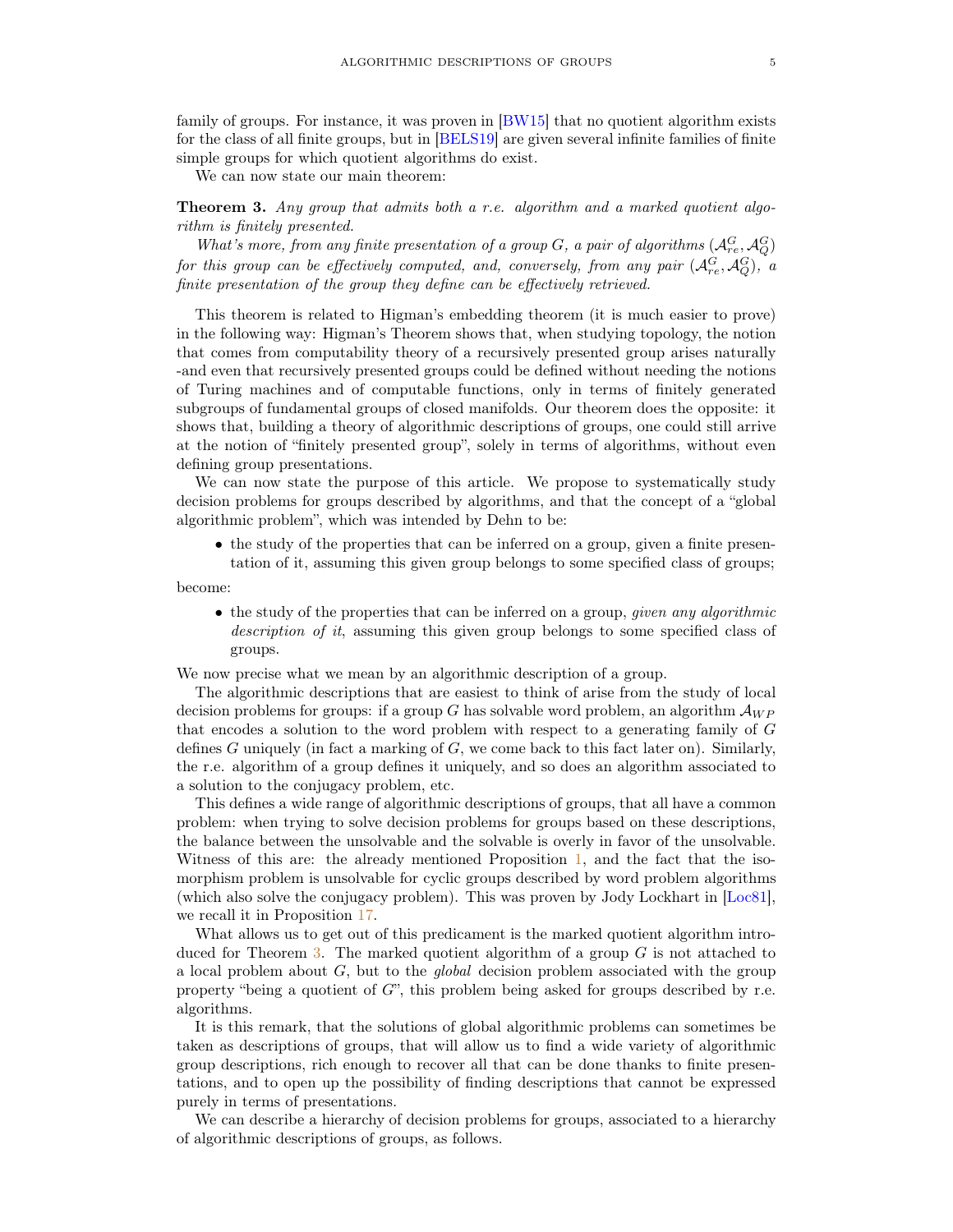The local decision problems are considered to be the problems of order 0. An algorithm that encodes the solution of a local problem in a group is a description of this group, which is also of order 0.

We can now consider order 1 decision problems, which are global decision problems asked about group descriptions of order 0, and similarly order 1 descriptions of groups, which are the descriptions of groups that arise as solutions of order 1 problems.

We can then define order 2 decision problems, and so on.

As was shown in Theorem [3,](#page-4-0) finite presentations of groups are descriptions of order 1. And thus the isomorphism problem for finitely presented groups is a decision problem of order 2. An algorithm that takes as input finite presentations of groups and stops only on those that define a certain group  $G$  constitutes a description of order 2 of  $G$ . Etc.

A very interesting consequence of the duality we introduce between decision problems and descriptions of groups is that, because, as we already mentioned, decision problems for groups are meant to be studied in their rapport with various classes of groups, algorithmic descriptions of groups attached to restricted classes of groups will naturally appear, as the solutions to these restricted problems.

And here we touch on what is perhaps the point where this article lacks the most: we are unable to produce a class of groups in which the *algorithmic* notion of "finite presentation with respect to this class", that is to say the description of a group  $G$  that is constituted of a solution to the problem "being a quotient of  $G$ ", but asked only for groups in this class, together with a r.e. algorithm, does not in fact correspond to an already existing concept, already associated to finite presentations -for instance, finite presentations in varieties of groups (see Theorem [43\)](#page-27-2).

It seems to us that the possibility of defining an actual algorithmic generalization of finite presentations would justify our going out of the usual frame of "the study of finitely presented groups", and it hinges on the finding of such a class of groups.

We call *relative marked quotient algorithms* the algorithms associated to the problem of recognizing the marked quotients of a group amongst groups that belong to a specified set, and discuss them in more details in Section [4.](#page-23-0)

The other important issue we encounter is that we are not able to give a formal definition for what is "an algorithmic description of a group", and the hierarchy that was described above is an informal object.

However, even if it were impossible to resolve, this lack of precise definitions is not a fatal issue: our definitions are only as "informal" as those of Miller, whose definition of local problems involved deciding whether elements of a group had "certain properties or relationships". If a definition of what is an "algorithmic description of a group" cannot be found, we are content with studying explicit examples of such descriptions, which abound, and to propose some new ones.

To propose new descriptions of groups, which would hopefully provide interesting theories of decision problems for groups, we rely on Theorem [3.](#page-4-0) Recall that it states that a finite presentation of a group can be seen as being a pair:

$$
(\mathcal{A}_Q^G,\mathcal{A}_{re}^G)
$$

where  $\mathcal{A}_{re}^G$  is a r.e. algorithm for G, and  $\mathcal{A}_{Q}^G$  is what we have called a marked quotient algorithm. There are two main directions that this theorem indicates to build interesting algorithmic descriptions of groups. The first one consists in weakening the marked quotient algorithm  $A_Q^G$ , and replacing it with a marked quotient algorithm *relative to a class*  $\mathcal{C}$ . As we have already said, this is discussed in more details in Section [4,](#page-23-0) and we do not know yet whether this will prove fruitful.

The second path designated by Theorem [3](#page-4-0) consists in strengthening the right hand side algorithm that constitutes the finite presentation, the r.e. algorithm. This is natural, because this algorithm provides very little information. For instance, semi-computable reals, which, as we already explained, are similar to r.p. groups, appear in other domains of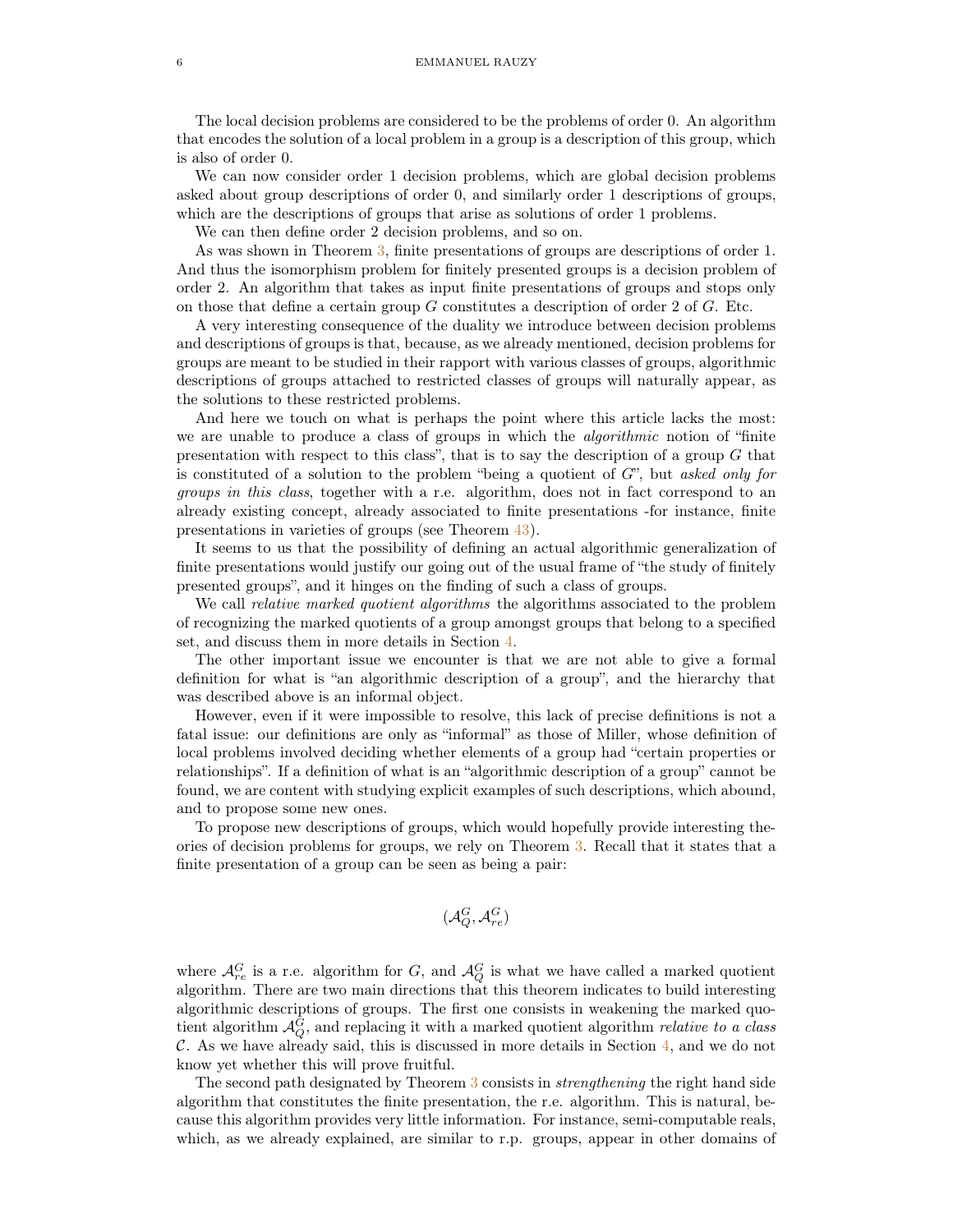<span id="page-6-1"></span>mathematics mostly as encoding unsolvable problems (the halting problem, the computation of the Kolmogorov complexity of strings), and are not expected to be the appropriate basic objects for the defining of a theory of computable functions of the reals.

In that respect, it could be argued that the most natural algorithmic description of a group is not a single finite presentation for this group, but a finite presentation together with a word problem algorithm. In turn, could be studied algorithmic problems asked for groups described by finite presentations and conjugacy problem algorithms, and order problem algorithms, etc.

This approach is very promising: in fact, it was already successfully applied. In [\[GW09\]](#page-30-7), Daniel Groves and Henry Wilton proved that, given a finite presentation of a group, together with a solution to the word problem for this group, it is possible to decide whether or not it is a limit group (see [\[GW09\]](#page-30-7) for a definition of limit groups), and whether or not it is a free group. In [\[GMW12\]](#page-30-0), those two authors and Jason Fox Manning have showed that from the same description of a group, it is possible to tell whether or not it is the fundamental group of a geometric three manifold (basing their work on [\[Man02\]](#page-30-8)). Note that the result of [\[GW09\]](#page-30-7) that concerns free groups was also obtained in [\[Tou18\]](#page-31-0), where is studied the computability of Grushko decompositions for groups described by finite presentations together with word problem algorithms. We summarize those results in the following theorem:

<span id="page-6-0"></span>Theorem 4 ([\[GW09\]](#page-30-7),[\[GMW12\]](#page-30-0),[\[Tou18\]](#page-31-0)). Given a group, described by a finite presentation together with a word problem algorithm, it is possible to decide whether or not this group is free, is a limit group, or is the fundamental group of a geometric three manifold.

It is not only those results that are interesting, but also the methods of proofs involved. For instance, consider only the statement of this theorem that concerns free groups, it answers what may be the most basic problem about groups described by finite presentations together with word problem algorithms: is it possible to recognize free groups from this description?

The answer to this question given in [\[GW09\]](#page-30-7) relies on the study of limit groups, and in fact on many elaborate results about limit groups (finite presentability and coherence of limit groups, Makanin's Theorem which establishes the decidability of the universal theory of free groups, etc).

We think it is fair to argue that the very interesting methods involved in the proof of Theorem [4](#page-6-0) justify, a posteriori, that the question which is answered in this theorem was an interesting one.

There are some differences between our formalism and the one that is used in [\[GMW12\]](#page-30-0). It is however not difficult to see that the proofs of [\[GMW12\]](#page-30-0) do imply Theorem [4.](#page-6-0) In Section [2,](#page-15-0) we discuss in more details the formalism of [\[GMW12\]](#page-30-0) and explain why we prefer ours, using our analogy with computable analysis: the computability notion of [\[GMW12\]](#page-30-0) resembles that of Banach-Mazur computability, which was supplanted, in computable analysis, by other notions of computability.

The fact that, for the description "finite presentation-word problem algorithm", there exist groups that are recognizable, and some that are not (by [\[Mil72\]](#page-30-9), this is discussed in Section [3\)](#page-20-0), shows that the study of group recognition is more interesting when based on this description than on the one associated to finite presentations, since it is well known that the Adian-Rabin theorem implies that the problem "does this presentation define  $G$ ?" is always unsolvable in the class of all finitely presented groups, even when  $G$  is the trivial group.

We talk more about group recognition in Section [3.](#page-20-0)

Overall, it seems that the study of decision problems for groups given by descriptions that are stronger than finite presentations should prove fruitful.

We now formulate our last remark about the question of what a theory of decision problems for groups, separated from topology, could look like: it seems to us that in such a theory, finitely presented groups still have to play a central role, not because they are the objects that such a theory aims at studying, but because they serve as the model of a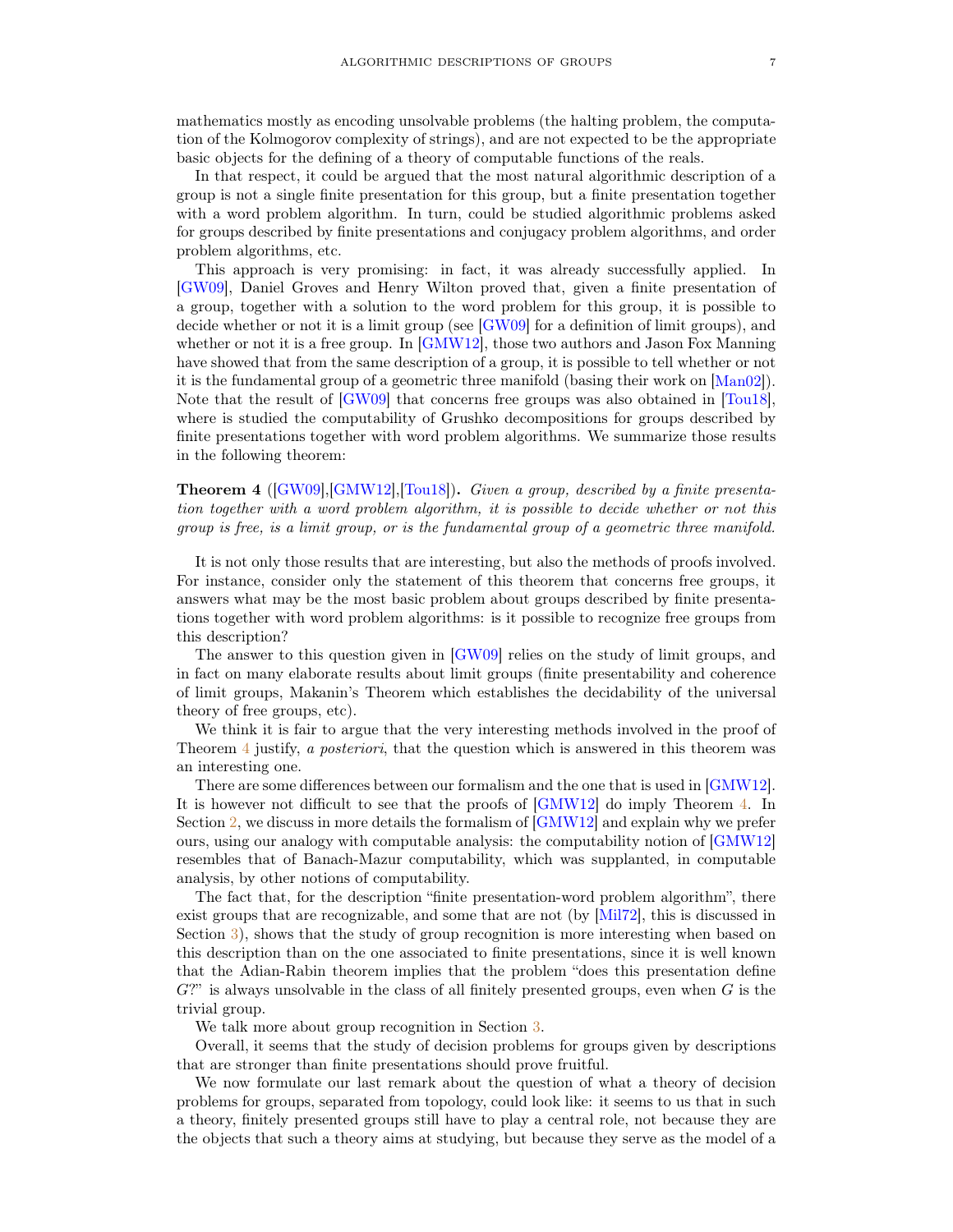<span id="page-7-2"></span>class of groups, associated to a group description, in which a satisfying theory of decision problems can be built.

<span id="page-7-0"></span>Decision problems for marked groups. Another point we want to make in this article is the following: the appropriate category to study decision problems for groups is the category of marked groups.

Our first argument in this direction is given to us by Dehn's definition of the isomorphism problem ([\[Deh87\]](#page-29-2)):

"The Isomorphism Problem: Given two groups, one is to decide whether they are isomorphic or not (and further, whether a given correspondence between the generators of one group and elements of the other group is an isomorphism or not)."

Thus Dehn asked for both a solution to the usual isomorphism problem, and a solution to the "marked isomorphism problem". This last aspect seems to have been all but forgotten later on.

A k-marked group is a finitely generated group together with a k-tuple of elements that generate it. A morphism between k-marked groups is a group morphism that sends the generating tuple of the first group to the generating tuple of the second group. Such a morphism is an isomorphism if the group morphism is a group isomorphism, and of course marked groups are considered up to isomorphism. Notice that the relation  $G \geq H$ , defined for marked groups G and H by "there is a morphism of marked groups from  $G$  to  $H$ ", defines an order on the set of marked groups, it is easy to see that it admits both meet and join operations. The set of  $k$ -marked groups equipped with this order is thus a lattice. For more about marked groups, see [\[CG05\]](#page-29-8).

It is in fact convenient, when studying  $k$ -marked groups, to fix a free group  $F$  of rank k, together with a basis S. A k-marking of a group G can then be seen as an epimorphism  $\varphi: F \to G$ , the image of S by  $\varphi$  defines a marking with respect to the previous definition. Two k-marked groups are then isomorphic if they are defined by morphisms with identical kernels: the isomorphism classes of  $k$ -marked groups are in bijection with the normal subgroups of a rank  $k$  free group. This is nicely related to algorithmic descriptions of groups: the basis  $S$  of the free group  $F$  can be seen as a set of tape symbols which will be common to all algorithms that describe groups.

We call a group an *abstract group* when we want to emphasize the fact that it is not a marked group.

Note that all the algorithmic descriptions of groups we have encountered so far pro-vide descriptions of marked groups<sup>[1](#page-7-1)</sup>. Finite and recursive presentations, word problem algorithms, conjugacy problem algorithms, etc, all define marked groups. The marked quotient algorithm which we introduced is also attached to a marked group, even more: it provides information about the location of a given marked group in the lattice of marked groups.

It does not seem natural, working with descriptions that define marked groups, to always discard the additional information provided by the "markings", and only consider problems about the underlying abstract groups.

More importantly, as long as no groups descriptions are used, that are attached to abstract groups and do not define marked groups, the study of decision problems for marked groups strictly contains the study of abstract decision problems. That is because a property of abstract groups is simply a property of marked groups that is saturated ([\[CG05\]](#page-29-8)), that is to say which is invariant under abstract group isomorphism. Thus the study of decision problems for marked groups does not remove anything to the study of decision problems for abstract groups, and on the contrary, one can gain a better

<span id="page-7-1"></span><sup>&</sup>lt;sup>1</sup>There is actually one exception: the "order 2" description that we introduced above, which consists in an algorithm that recognizes the finite presentations of a given group. We don't know wether such a description can be used in practice, and provide interesting results. Of course, the study of descriptions of marked groups will not prevent one from studying abstract groups descriptions when they arise.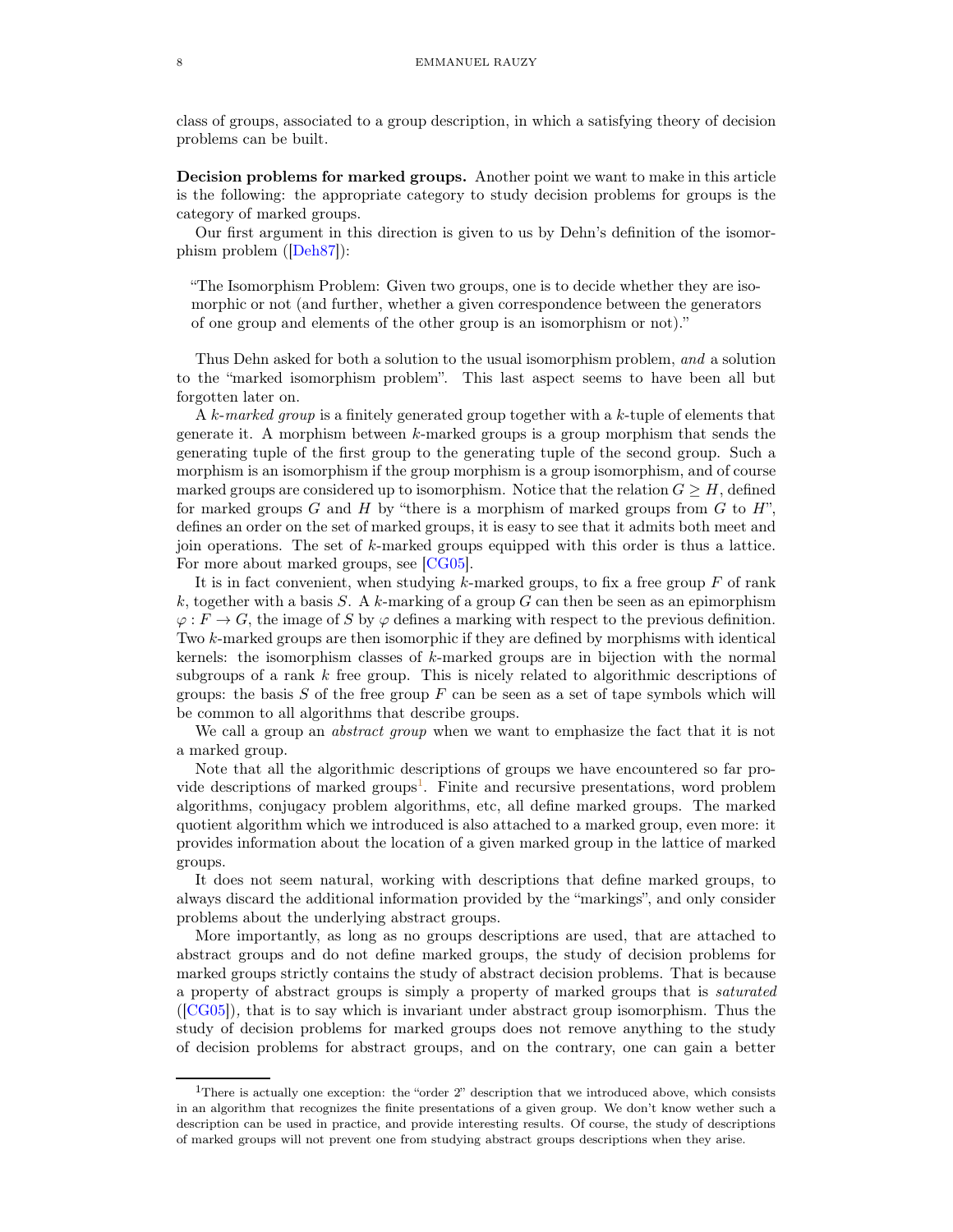<span id="page-8-0"></span>understanding of decision problems for abstract groups by having studied more generally decision problems for marked groups.

For instance it can be very helpful to be able to tell when a problem is undecidable, both for marked and abstract groups, or when it is decidable for marked groups, but undecidable for abstract groups, and that the undecidability arises precisely during the transition from the category of marked groups to the category of groups.

The following is an example of this kind.

The Adian-Rabin theorem implies unsolvability of the isomorphism problem for abstract groups, but it is in fact usually proved by relying on a single marked groups: a sequence  $(\pi_n)_{n\in\mathbb{N}}$  of finite presentations is constructed, such that the set of indices n for which  $\pi_n$  defines the same marked group as  $\pi_0$  is recursively enumerable but not recursive. This can be done because the marked isomorphism problem is unsolvable for finitely presented groups. On the contrary, in Miller's proof from [\[Mil72\]](#page-30-9) (Theorem 26, Chapter IV) of the unsolvability of the isomorphism problem for finitely presented residually finite groups, a fundamental difference appears, because the marked isomorphism problem is solvable for such groups (by [\[McK43\]](#page-30-10), see Section [3\)](#page-20-0). In [\[Mil72\]](#page-30-9) is constructed a sequence  $(\pi_n)_{n\in\mathbb{N}}$  of finite presentations of residually finite groups such that the set of indices n for which  $\pi_n$  defines some fixed *abstract group G* is recursively enumerable but not recursive, to achieve this, the presentations that do define  $G$  must be attached to infinitely many generating families of  $G$ , families whose average word length, with respect to some fixed generating family of G, grows faster than any recursive function.

We give one last example which shows, in our opinion, that the study of decision problems for marked groups was actually never very far. It again relies on the Adian-Rabin theorem.

When stating this theorem, many authors, to define a *Markov property*, state something along the lines of: "a Markov property is a group property which is invariant under group isomorphism, and such that...". See Rabin himself in  $[Rab58]$ , and for instance  $[Rot99]$ , [\[Bau93\]](#page-29-9), [\[BK89\]](#page-29-10) and [\[Mil92\]](#page-30-5).

For instance, in Miller's article which we have already cited ([\[Mil92\]](#page-30-5)), one can find the following paragraph:

"Consider the problem of recognizing whether a finitely presented group has a certain property of interest. For example, can one determine from a presentation whether a group is finite? or abelian? It is natural to require that the property to be recognized is abstract in the sense that whether a group  $G$  enjoys the property is independent of the presentation of G."

Now notice that it does not make sense to require that a group property be invariant under isomorphism, by *definition* a group property is invariant under group isomorphism. And thus to make sense of what Miller calls a "property of finitely presented groups", we might have to consider that it is actually a property of finite presentations. But it seems clear that properties of finite presentations that are completely detached from the groups they define are not really worth mentioning. Properties of marked groups are precisely the right intermediate between properties of finite presentations and properties of groups which allow to make sense of the requirement that a Markov property be a property of abstract groups: a property of abstract groups, as opposed to a property of marked groups.

We point out the following consequence of our introducing decision problems for marked groups: while the Adian-Rabin Theorem completely solves the problem of abstract group recognition for finitely presented groups (in the class of all finitely presented groups), and while the proof of this theorem can be adapted to obtain results about the recognition of marked groups, there is a gap in the results thus obtained about marked groups, which seemingly would require different techniques to be solved. We talk about this in Section [3.](#page-20-0)

By now, most of the content of this article was already presented. We end this introduction by giving summaries of the contents of our different sections.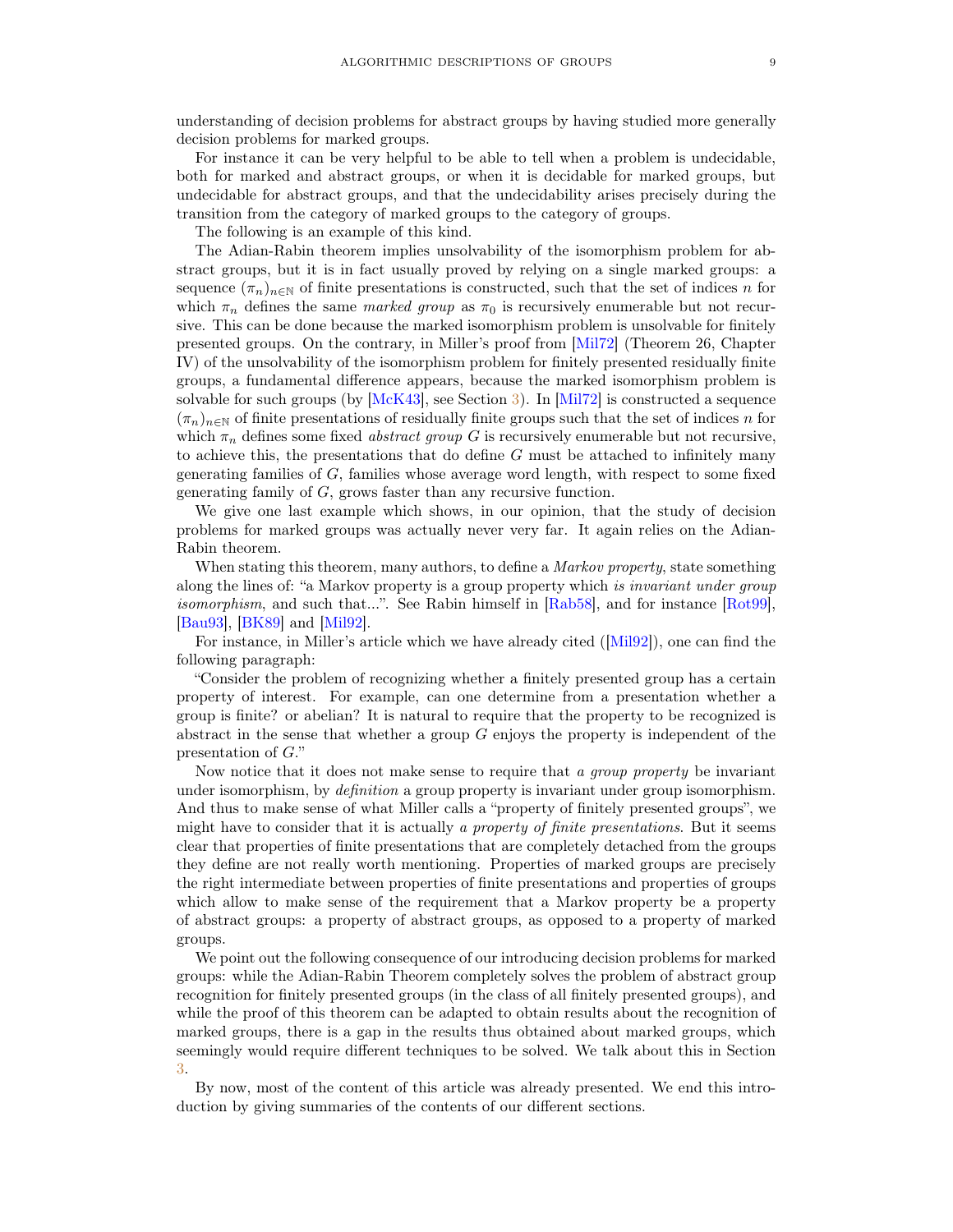<span id="page-9-3"></span>In Section [1,](#page-9-0) we prove Proposition [1](#page-3-0) as well as Theorem [3.](#page-4-0) We also propose three more undecidability results that are inspired by Proposition [1:](#page-3-0) one for groups described by what is known as co-recursive presentations, one for groups described by marked quotient algorithms, and finally, the already mentioned result of Lockhart in [\[Loc81\]](#page-30-6) about groups given by word problem algorithms.

In Section [2,](#page-15-0) we provide some additional discussion about possible critics to our proposed approach to decision problems for groups: the opportunity of considering decision problems that take "well chosen" recursive presentations as input, the defining of problems that are not defined on recursively enumerable sets of groups. We also discuss the possibility of establishing equivalents of the Kreisel-Lacombe-Schoenfield-Ceitin Theorem for algorithms that describe groups, and finally we talk about the notion of "recursive modulo the word problem" that comes from [\[GMW12\]](#page-30-0).

In Section [3,](#page-20-0) we study the consequences of our proposed approach to decision problems for groups, in the particular case of group recognizability: the problem of recognizing a fixed group. This is a natural step towards understanding the isomorphism problem. We explain there the advantage of finite presentations over other groups descriptions in terms of "uniform semi-recognizability".

We propose several problems there as well.

Our final section, Section [4,](#page-23-0) is dedicated to establishing some basic results about relative marked quotient algorithms. We remark that Theorem [3](#page-4-0) can be applied in group varieties, define what we call "elementary marked quotients algorithms", (those are the relative marked quotients algorithms that could be defined thanks to finite presentations), and give a simple example of a non-elementary marked quotient algorithm: the finite quotient algorithm of the lamplighter group.

### 1. Recursive and finite presentations

<span id="page-9-1"></span><span id="page-9-0"></span>1.1. Solving decision problems from recursive presentations. As opposed to when groups are described by finite presentations, in which case although the isomorphism problem is unsolvable in general, it can become solvable if we only consider groups that satisfy some constraints (either algebraic, or geometric, etc), if we wish to solve the isomorphism problem in some classes of groups given by arbitrary recursive presentations, the problem can almost never be solvable, even with dire restrictions on the considered groups.

<span id="page-9-2"></span>Proposition 5. There exists a recursively enumerable sequence of recursive presentations, defined on one generator, that define either the trivial group, or the group of order two, and such that the set of indices n for which  $\pi_n$  defines the trivial group is recursively enumerable but not recursive.

*Proof.* Consider an effective enumeration of all Turing machines,  $M_0$ ,  $M_1$ ,  $M_2$ ,  $M_3$ ,... We define for each natural number n a presentation  $\pi_n$ . The presentation  $\pi_n$  has a single generator a, and starts with a single relation  $a^2$ . An effective enumeration of the relations of  $\pi_n$  is defined thanks to a run of the machine  $M_n$ . While this run lasts, no relators are added to  $\pi_n$ . If it stops, the relation  $a = 1$  is added. Thus if  $M_n$  stops,  $\pi_n$  is of the form:

$$
\pi_n = \langle a | a^2, a \rangle
$$

If  $M_n$  runs forever,  $\pi_n$  is the finite presentation:

$$
\pi_n = \langle a | a^2 \rangle
$$

(Note that thanks to this definition, the relations of the presentations  $\pi_n$  form a recursively enumerable set, and this uniformly in  $n$ , but not a uniformly recursive set, as we cannot know beforehand whether a is a relation. Replacing a by  $a^{2k+1}$  in  $\pi_n$ , where k is the number of steps needed for the machine  $M_n$  to stop, makes these uniformly recursive presentations.)

This is clearly a recursively enumerable set of presentations: they were defined thanks to a procedure that can be carried out effectively.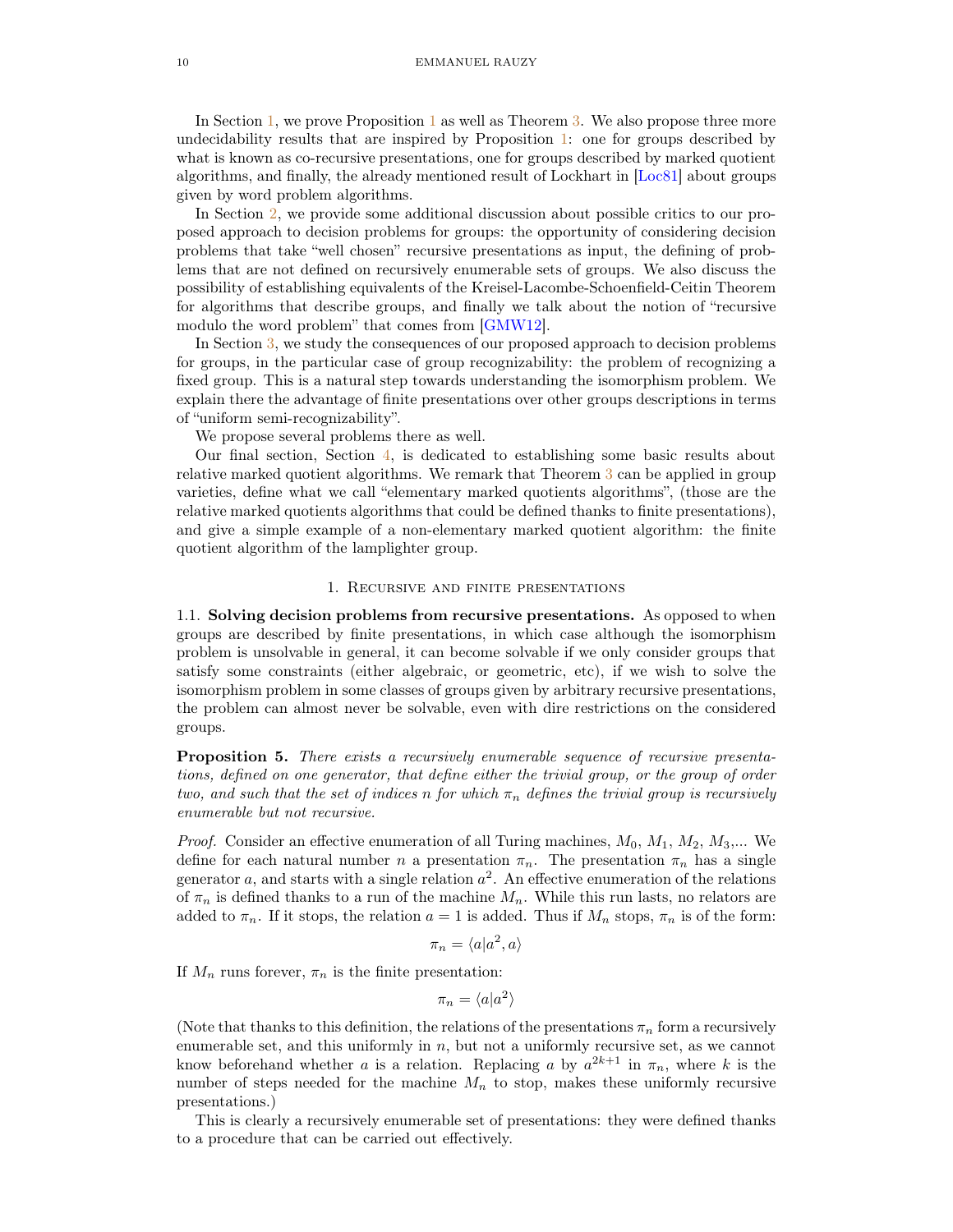<span id="page-10-1"></span>And of course, no algorithm can decide, given some  $n$ , whether  $\pi_n$  defines the trivial group, since it defines the trivial group if and only if the *n*-th Turing machine stops.  $\Box$ 

Remark that the presentations written above are both finite... However, they are not given by the finite number of symbols that constitute the presentations, but by Turing machines, which, when run, will output the finitely many relations of the presentations. Thus there is no contradiction between our proof and the fact that the isomorphism problem is solvable for finite groups given by finite presentations. We discuss this in more details in Section [2,](#page-15-0) where we try to justify that this proposition was not obtained thanks to our using ambiguous definitions, but that on the contrary it indeed shows that the use of recursive presentations is impractical.

The previous proposition can be applied to both the study of abstract and of marked groups, because all the descriptions used define the same markings of the considered groups.

It is easy to see that the construction that appears in the proof of Proposition [5](#page-9-2) can be applied, not only to the trivial group and the order two group, but to any pair of recursively presented groups where one is a quotient of the other. This yields the following proposition, which is almost the same as Proposition [1,](#page-3-0) which appeared in the introduction, but we precise it so that it be applicable to the study of marked groups as well as that of abstract groups.

<span id="page-10-0"></span>**Proposition 6.** Let G and H be finitely generated, recursively presented groups, and suppose that  $H$  is a strict quotient of  $G$ . Fix a marking of  $G$ , and consider the induced marking on H. Then, the problem of deciding whether a given pair of recursive presentations, that define either the chosen marking of  $G$ , or that of  $H$ , define the same group, is unsolvable.

*Proof.* It is easy to adapt the proof of Proposition [5:](#page-9-2) to define  $\pi_n$ , enumerate the relations of G as long as the Turing machine  $M_n$  runs, if it stops, add the relations of H.

It is not the case that any two groups are undistinguishable with respect to the recursive presentation description. It is easy to see that from a recursive presentation over one generator a, that defines either the order two group, or the order three groups, one can determine which one it is, because enumerating the consequences of the relations, one of  $a^3$  or  $a^2$  will eventually appear. More generally, it was shown by Kuznetsov ([\[Kuz58\]](#page-30-13)) that the word problem is uniformly solvable for simple groups described by recursive presentations. And it is easy to see that the isomorphism problem is solvable for any finite set of finitely presented simple groups described by recursive presentations, but of course the class of simple groups does not contain a group and a strict quotient of it.

As a direct consequence of this last proposition, we get the following corollary, which may be seen as an equivalent of the well known Rice theorem, from computability theory:

Corollary 7. No non-trivial group property can be determined for groups given by recursive presentations.

Proof. It suffices to notice that for any non-trivial group property, (that is a property some group enjoy, while others lack), there must exist a pair of groups  $G$  and  $H$ , such that H is a quotient of G, and one satisfies the property, while the other does not.  $\square$ 

Corollary 8. Any abstract or marked group property which is partially decidable, in a  $class \mathcal{C}$  of groups, for groups given by recursive presentations, is quotient-stable.

Here, by partially decidable, we mean that there is an algorithm that stops exactly on recursive presentations of groups with that property.

Proof. This follows from the fact that, for the sequence of presentations constructed in the proof of Proposition  $6$ , there is an algorithm that stops only on recursive presentations of the quotient group  $H$ . Thus there cannot be an algorithm that stops only on the recursive presentations of the group  $G$ .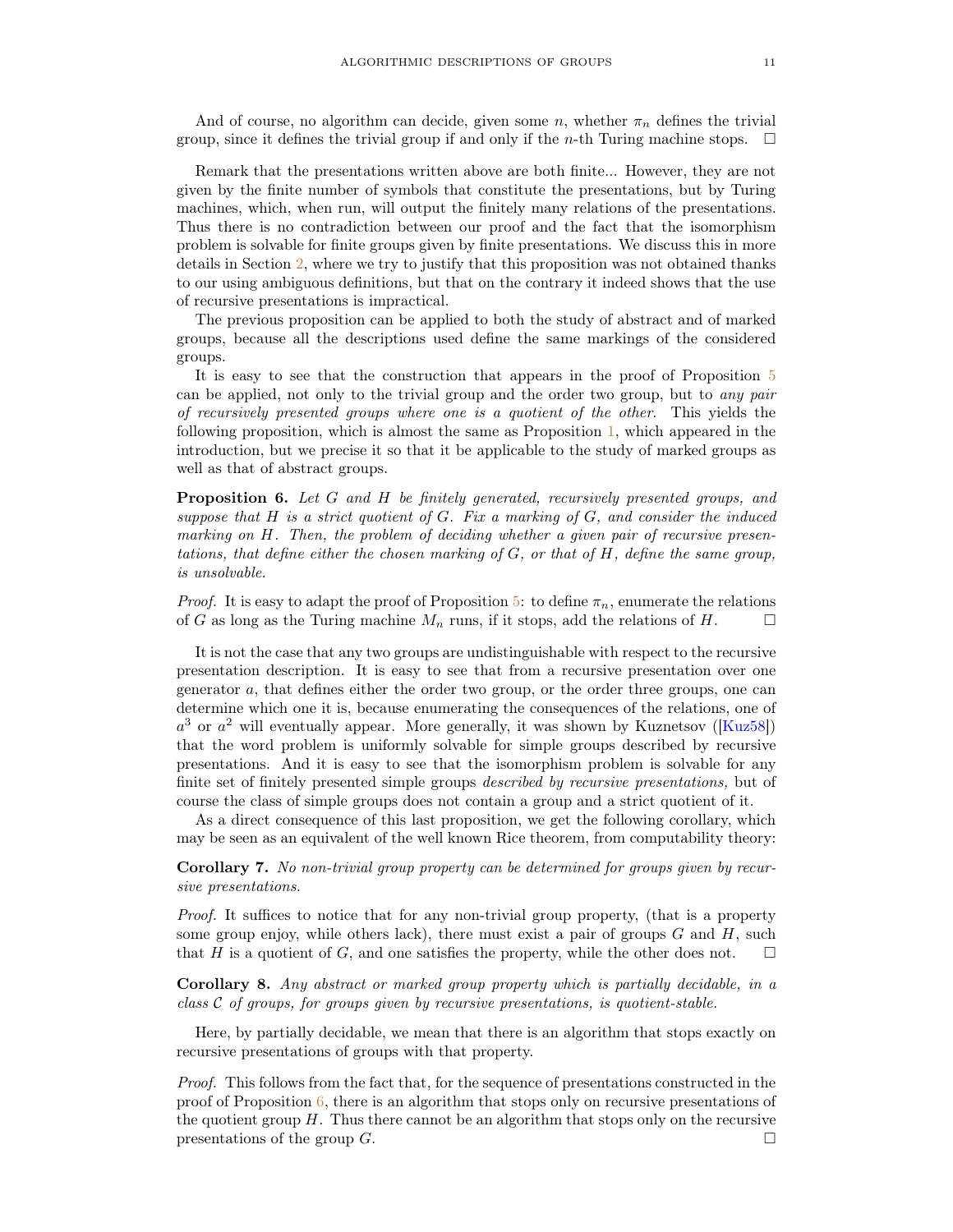<span id="page-11-1"></span>Note that group properties which are partially decidable from recursive presentations do exist: being trivial, being finite, or, a non trivial example, having Kazhdan's property  $(T)$  ([\[Oza14\]](#page-30-14)).

<span id="page-11-0"></span>1.2. The marked quotient algorithm and finitely presented groups. Recall that the notation  $\mathcal{A}_Q^{G;S}$  designates a marked quotient algorithm for the group G over the generating set  $S$ , as defined in the introduction.

Although we stated in Definition [2](#page-3-1) that such an algorithm takes as input both a r.e. algorithm  $\mathcal{A}_Q^{H;S'}$  for a groups H, and a function f from the generating family S of G onto that of  $H$ , we will in fact often suppose that both groups  $G$  and  $H$  are generated by  $S$ , this allows us to omit the function  $f$  and to consider that the input of a marked quotient algorithm is a single r.e. algorithm.

Notice first that any finitely presented group admits a marked quotient algorithm. Indeed, to know whether a group  $H$  is a marked quotient of a finitely presented group  $G$ , one only needs to check whether the finitely many relations of  $G$  hold in  $H$ . Given a finite set R of relations that define G over the generating set  $S$ , and the r.e. algorithm  $A_{re}^{H,S}$ , the marked quotient algorithm of G computes the boolean operation:

$$
\underset{r \in R}{\&} A^{H;S}_{re}(r)
$$

Notice however that finitely presented groups are not the only groups that admit marked quotient algorithms: a non-recursively presented simple group also has one -its only recursively presented quotient is the trivial group. However, Theorem [3](#page-4-0) states that they are the only ones amongst recursively presented groups.

**Theorem** (Theorem [3\)](#page-4-0). Any group that admits both a r.e. algorithm and a marked quotient algorithm is finitely presented.

What's more, from any finite presentation of a marked group G, a pair of algorithms  $(\mathcal{A}_{re}^G, \mathcal{A}_{Q}^G)$  for it can be effectively computed, and, conversely, from any pair  $(\mathcal{A}_{re}^G, \mathcal{A}_{Q}^G)$ , a finite presentation of the marked group they define can be effectively retrieved.

*Proof.* The fact that a pair  $(\mathcal{A}_{re}^G, \mathcal{A}_{Q}^G)$  can be effectively obtained from a finite presentation of G was already explained:  $\mathcal{A}_{re}^G$  lists the consequences of the relations of G, and  $\mathcal{A}_{Q}^G$  tests whether the relations of G hold in an input group.

Consider a marked group G which admits a description  $(\mathcal{A}_{re}^G, \mathcal{A}_{Q}^G)$ . Consider an enumeration of all Turing Machines  $M_0$ ,  $M_1$ ... For each natural number n, we define an algorithm  $\mathcal{A}_{re}^n$ . It is defined as enumerating the relations of a group  $G_n$ , rather than as recognizing relations.  $\mathcal{A}_{re}^{n}$  does two actions in parallel: it simulates the machine  $M_{n}$ , all the while listing relations of G thanks to  $\mathcal{A}_{re}^G$ . If  $M_n$  stops,  $\mathcal{A}_{re}^n$  stops using  $\mathcal{A}_{re}^G$ , and proceeds to listing all the consequences of the finitely many relations it has already obtained. On the contrary, if  $M_n$  does not stop,  $\mathcal{A}_{re}^n$  outputs exactly the same list as  $\mathcal{A}_{re}^G$ .

Notice now that  $\mathcal{A}_Q^G$  will accept every algorithm  $\mathcal{A}_{re}^n$  corresponding to a non-halting Turing Machine, since it must accept the identity id :  $G \to G$ .

But of course, it cannot accept only those, since it would otherwise allow one to solve the halting problem. Thus it will accept some  $\mathcal{A}_{re}^{n}$  for a Machine  $M_{n}$  that stops in a finite amount of time. This implies that the relations of  $G$  are in fact all consequences of the first few relations that  $\mathcal{A}_{re}^G$  is able to produce during a run of this machine  $M_n$ , and so that  $G$  is finitely presented.

Because the indices of halting Turing Machines can be listed, as well as the indices that define quotients of  $G$ , some integer  $n_0$  that satisfies both those conditions can be effectively found, and from it, also the finitely many relations that define G over S.

Now notice that the construction described above is uniform, and allows one to obtain a procedure that takes as input a pair  $(\mathcal{A}_{re}^G, \mathcal{A}_{Q}^G)$  and outputs a finite presentation for  $G.$ 

This theorem precisely means that every global algorithmic problem that was solved for finitely presented groups could have been solved with the two algorithms described in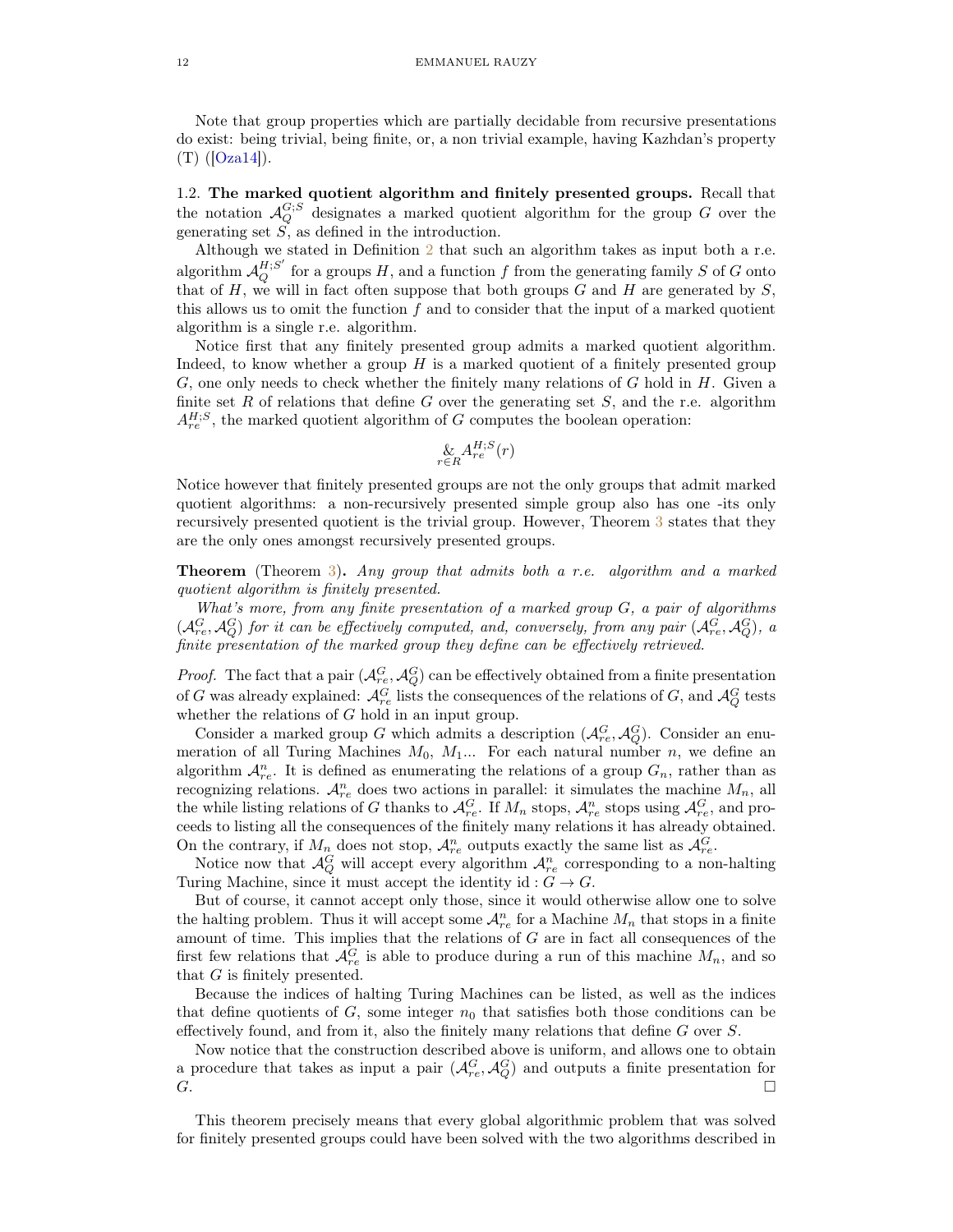<span id="page-12-2"></span>the theorem as initial data, and thus no intrinsic unsolvability lies in the use of algorithms to describe groups.

We now prove the very important (and well known) fact, that from any finite presentation of a group, any other presentation of the same group can be recognized, as is usually done by listing Tietze transformations ([\[Tie08\]](#page-31-1)), but using the point of view given by Theorem [3.](#page-4-0)

<span id="page-12-1"></span>Proposition 9. There is an algorithm that takes as input pairs of finite presentations, and stops exactly on pairs of presentations that define the same (abstract) group.

Proof. From the point of view of algorithmic descriptions, only the Tietze transformations that introduce and delete generators are needed -those that change the marking of the considered group. Indeed, testing whether two finite presentations  $(\mathcal{A}_{re}^G, \mathcal{A}_{Q}^G)$  and  $(\mathcal{A}_{re}^H, \mathcal{A}_{Q}^H)$  over the same generating set S define the same marked group is done directly by the computation of  $A_Q^G(A_{re}^H) \& A_Q^H(A_{re}^G)$ .

All generating families of a group can be enumerated using only the r.e. algorithm, this is easy to see: choose arbitrary words in the generators, and then blindly search for an expression of the original generators in terms of products of those random words. This procedure terminates on all generating families of the group. When a finite set of elements is found to be a generating family, it means that one has access to expressions both of the new generators expressed as products of the old ones, and of the old generators expressed as products of the new ones. By the following lemma, Lemma [10,](#page-12-0) we can obtain a marked quotient algorithm with respect to any generating family we find, and thus recognize any finite presentation of a given group.  $\square$ 

<span id="page-12-0"></span>Lemma 10. A finitely generated group which admits a marked quotient algorithm with respect to a marking admits one for all of its markings. Such algorithms can be obtained one from the other if one has access to expressions that describe the elements of each generating family in terms of products of elements of the other family.

*Proof.* Let S and T be two finite generating sets of a group  $G$  (not necessarily of the same cardinality). We suppose that we have access only to  $A_Q^S$ , the marked quotient algorithm for G with respect to S. Fix for each s in S an expression  $s = t_1^{\alpha_1} \dots t_k^{\alpha_k}$ , with  $\alpha_i \in \{-1, 1\}$ and  $t_i \in T$ , that gives s as a product of elements of T and of their inverses, and for each t in T an expression  $t = s_1^{\beta_1} s_2^{\beta_2} \dots s_k^{\beta_k}$  that describes t in terms of the generators of S and their inverses.

Consider a group H generated by the same family T, given by its r.e. algorithm  $A_{re}^{H,T}$ , we want to determine whether  $(H, T)$  defines a marked quotient of  $(G, T)$ .

Notice that if the identity on T defines a morphism  $\phi$  of G onto H, the family S', defined, in H, by the same formulas as S in G, i.e.  $s' = t_1^{\alpha_1} \dots t_k^{\alpha_k}$ , should be the image of the family S by  $\phi$ , and thus should be a generating family of H. We can therefore, using the algorithm  $A_{re}^{H,T}$ , look for an expression of the elements of T in terms of the elements of  $S'$  in H. If such an expression does not exist, our procedure will not stop, but H is not a quotient of G, thus this result is coherent. Otherwise we can use the formulas just found to obtain the r.e. algorithm for H with respect to  $S'$ ,  $A_{re}^{H;S'}$ . From it, we can ask whether the natural bijection  $S \to S'$  defines a morphism, applying  $A_Q^S(A_{re}^{H,S'})$ . If this procedure does not end, H was not a quotient of G. If it terminates, in which case  $S \to S'$  does define a morphism  $\psi$ , we still have to check whether  $\psi$  defines the identity on T. This is done using the expressions of the form  $t = s_1^{\beta_1} s_2^{\beta_2} \dots s_k^{\beta_k}$ , that define, in G, the elements of T in term of those of S, the corresponding expressions in  $H$  of elements of T in terms of elements of S', and the algorithm  $A_{re}^{H;S'}$ . One can check that the given conditions are necessary and sufficient for the identity of T to extend as a homomorphism.  $\Box$ 

Other examples in the same vein as this one can be found, where we prove results that are usually explained thanks to the manipulation of finite presentations, using only algorithms -without using Theorem [3.](#page-4-0) Easy examples are: computing the presentation of a free product, or the abelianization of a group. On the contrary we do not know how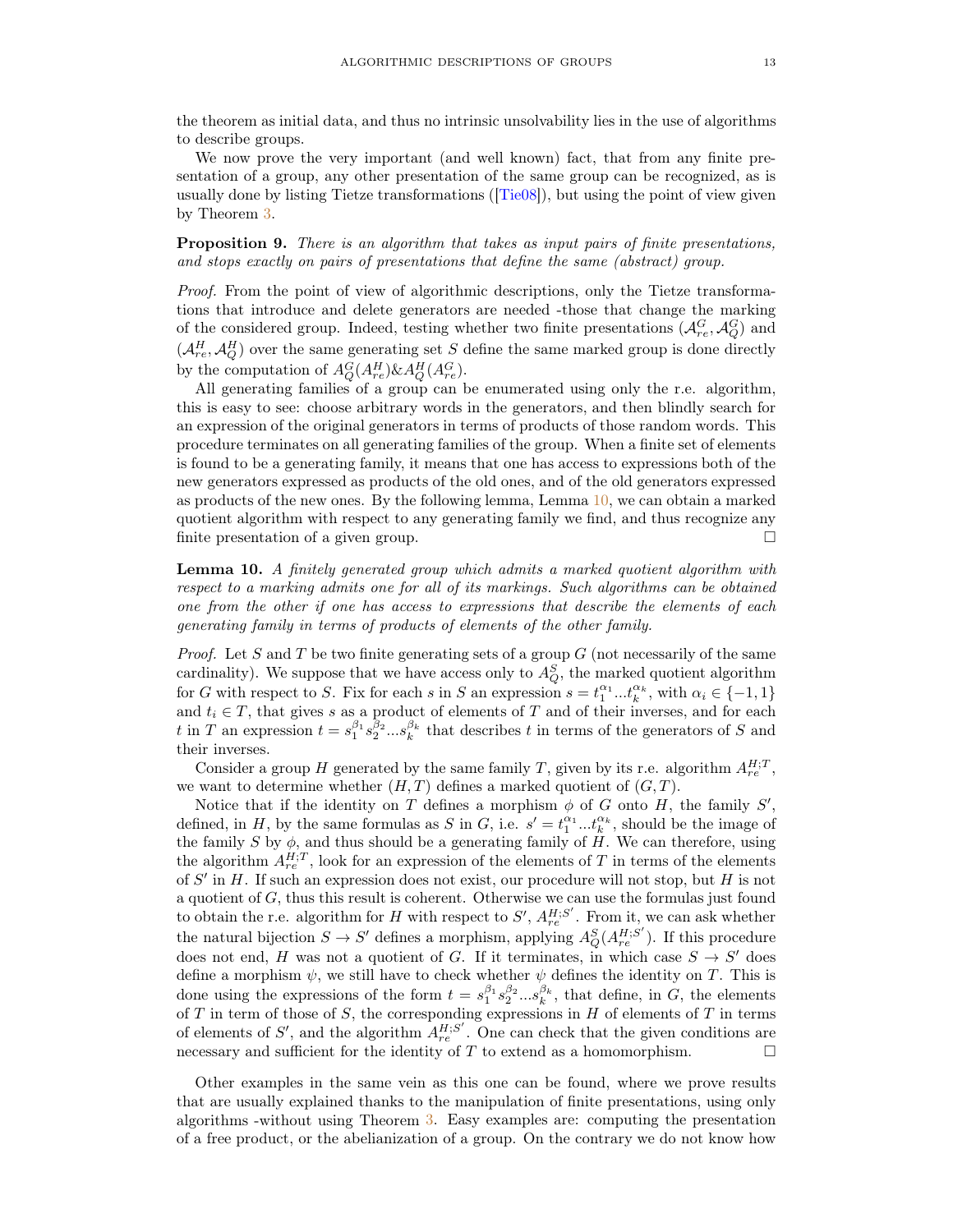<span id="page-13-1"></span>to obtain an enumeration of all finitely presented groups, described by pairs  $(A_{re}, A_{\mathcal{O}})$ , as is obtained by listing all possible finite presentations, without precisely listing those presentations and applying Theorem [3.](#page-4-0)

The manipulation of the algorithms that constitute a finite presentation, while possible, is often less convenient than the manipulation of actual presentations. For instance, we do not believe that the algorithmic description of finite presentations can ever be used to prove that a group is or is not finitely presented.

Remark 11. The marked quotient algorithm, as defined, halts only on accepted inputs. Are there marked groups that could have a always halting marked quotient algorithm, which would answer "yes" or "no" depending on whether the input is a quotient of the considered group? Free groups, of course, can: the marked quotient algorithm for a free group over a basis accepts all inputs. This is, however, the only possible example, because if a non-free finitely presented group  $G$  admitted a always halting marked quotient algorithm with respect to a generating family S, the isomorphism problem would be solvable for the pair constituted of  $G$  and of the free group on  $S$ , when described by recursive presentations. By Proposition [6,](#page-10-0) this is impossible.

On the other hand, it is easy to remark that, given a finitely presented group  $G$ , one can obtain a modified marked quotient algorithm for G that always halts, by accepting groups described, not by their r.e. algorithm, but by their word problem algorithm. Instead of having to wait maybe infinitely long before knowing whether the finitely many relations of  $G$  hold in a group  $H$ , an answer will be found in a finite amount of time. This new type of algorithm is what we call a marked quotient algorithm with Word Problem as Input, which we will abbreviate as WPI marked quotient algorithm. Note, however, that such quotient algorithms do not characterize finitely presented groups amongst r.p. groups anymore. Indeed, Miller constructed (see [\[Mil92\]](#page-30-5)) a finitely presented group which has unsolvable word problem, such that no non-trivial quotient of it has solvable word problem. One can obtain such a group that is r.p., but not finitely presented, using exactly the same construction... except for Higman's embedding theorem. This group admits a marked quotient algorithm that takes as input word problem algorithms and answers whether or not the corresponding group is a quotient: this algorithm always answers no, except on the trivial group.

All this sums up why Theorem [3](#page-4-0) uses the marked quotient algorithm which, by nature, does not always stop.

Problem 12. Characterize the groups with solvable word problem that admit an WPI marked quotient algorithm: are these only the finitely presented groups with solvable word problem?

More variations of the quotient algorithm are studied in Section [4.](#page-23-0)

#### <span id="page-13-0"></span>1.3. Three more unsolvability results.

1.3.1. From the co-r.e. algorithm. The interest in finitely presented groups, together with Higman's Theorem, makes being recursively presented a much more natural notion to introduce than the notion known as being co-recursively presented ([\[Man82\]](#page-30-15)), which, contrary to what the names indicates, is not defined thanks to a presentation: a marked group is co-r.p. if there is an algorithm that recognizes the words in the generators of this group that define non-identity elements, and because this property of marked groups is saturated, it defines a group property. We call such algorithms co-r.e. algorithms, for co-recursive enumeration algorithm, and denote by  $\mathcal{A}_{co-re}^{G,S}$  a co-r.e. algorithm for the group  $G$  generated by a family  $S$ .

From the algorithmic point of view, the notions of recursive and co-recursive presentations are more or less symmetrical. For instance, using our analogy with computable analysis, note that if r.p. groups correspond to lower semi-computable reals, co-r.p. groups will then correspond to upper semi-computable reals. (There is however nothing that would correspond to the bijection  $x \mapsto -x$  that sends lower to upper semi-computable reals.)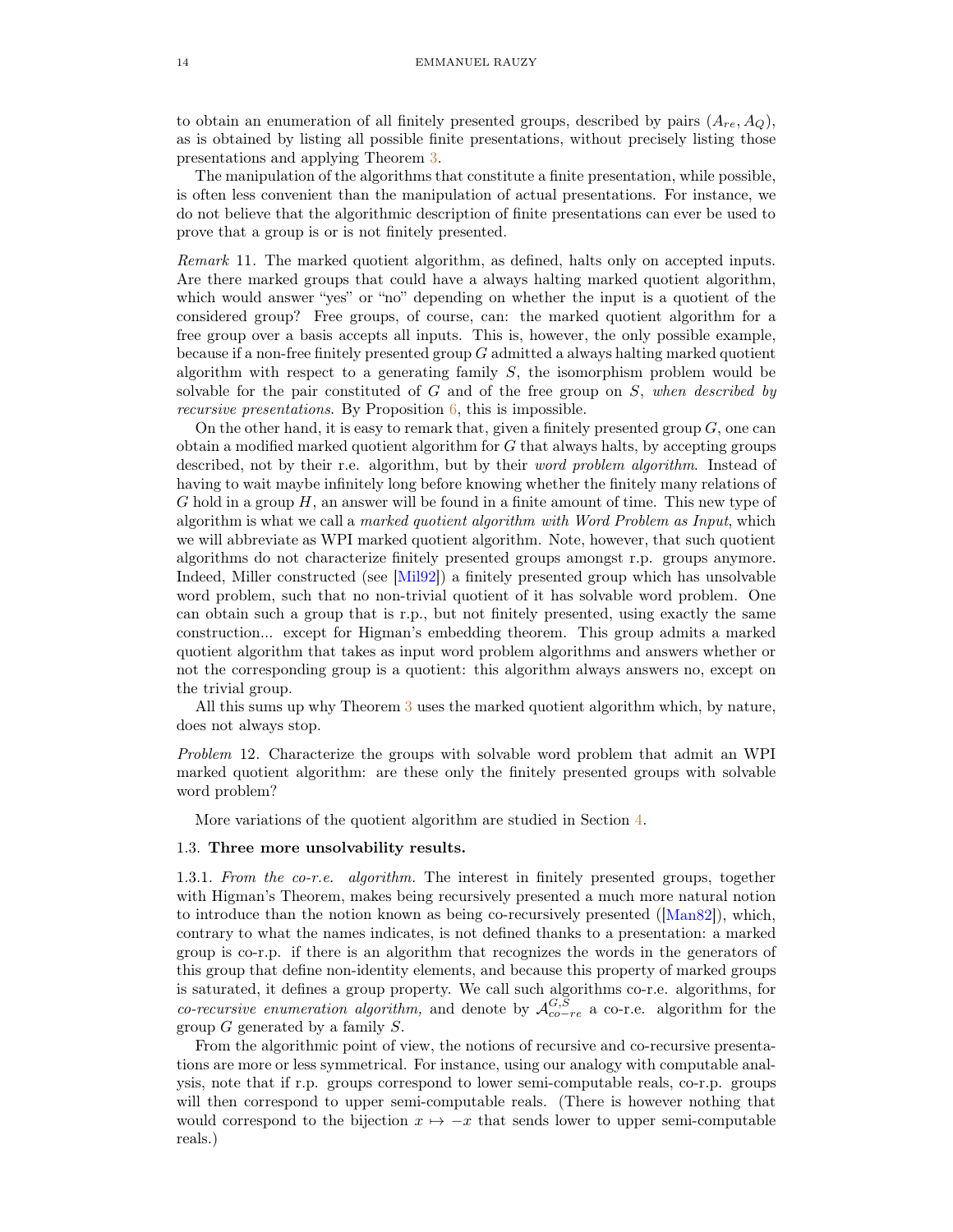This remark calls for the following proposition:

**Proposition 13.** Let G and H be finitely generated, co-recursively presented groups, and suppose that  $H$  is a strict quotient of  $G$ . Fix a marking of  $G$ , and consider the induced marking on  $H$ . Then, the problem of deciding whether a given pair of co-r.e. algorithm, that define either the chosen marking of  $G$ , or that of  $H$ , define the same group, is unsolvable.

*Proof.* As for Proposition  $6$ , we prove this result for the trivial group and the order two group, and note that the same construction can be applied to an arbitrary pair.

To the *n*-th Turing machine  $M_n$ , associate the pair composed of one generator symbol a, and of an algorithm  $\mathcal{A}^n_{co-re}$  defined as follow: to determine whether a word  $a^k$ , with k an integer, is a non-identity element,  $\mathcal{A}_{co-re}^{n}$  starts by simulating the machine  $M_{n}$ . If it stops,  $\mathcal{A}^n_{co-re}$  determines whether k is even or odd, and if k is odd, it indicates that  $a^k$ corresponds to a non-identity element.

If  $M_n$  does not stop, the algorithm  $\mathcal{A}_{co-re}^n$  never recognizes any element -it is just an algorithm that runs forever, it thus defines the trivial group. On the other hand, if  $M_n$ stops,  $\mathcal{A}^n_{co-re}$  recognizes exactly the non-identity elements of the group of order two.  $\Box$ 

As before, this result implies a Rice Theorem for groups given by algorithms that recognize non-trivial elements:

Corollary 14. No non-trivial group property can be determined for groups given by their co-r.e. algorithm.

**Corollary 15.** If  $P$  is a marked or abstract group property which is partially decidable for groups given by their co-r.e. algorithm, in a class C of groups, any extension of a group with P also has P.

An example of such a property is: being non-trivial.

1.3.2. From the marked quotient algorithm. We will now prove another unsolvability result that is intended to show that, in Theorem [3,](#page-4-0) it is necessary to include both the marked quotient algorithm and the r.e. algorithm. Notice that the marked quotient algorithm of a finitely presented group defines it uniquely: if  $G$  and  $H$  have the same marked quotient algorithm  $A_Q$  and are r.p., it must be that  $A_Q(A_{re}^G)$  and  $A_Q(A_{re}^H)$  both are accepted, thus  $G$  and  $H$  are isomorphic (even as marked groups). However, this algorithm gives very little information:

**Proposition 16.** No algorithm can solve the isomorphism problem for the trivial group and the order two group when they are described by their marked quotient algorithms.

*Proof.* Again, to the *n*-th Turing machine  $M_n$ , associate the pair composed of one generator symbol a, and of an algorithm  $\mathcal{A}_{Q}^{n}$  defined as follow: to determine whether an algorithm  $\mathcal{A}_{re}^H$  defines a quotient of our group, try to determine if H is trivial, by waiting to see whether  $\mathcal{A}_{re}^H$  accepts a. Of course, if at some point it is proven that H is the trivial group, stop and accept. All the while, start a run of the machine  $M_n$ . If it stops, accept also the order two group as a quotient: try to see whether  $\mathcal{A}_{re}^{H}$  recognizes  $a^2$  as a relation, and accept if it does.

It is clear that if  $M_n$  stops, this defines the order two group, while it defines the trivial group otherwise.  $\Box$ 

Notice how we could not have made simultaneously this construction and that of Proposition [5:](#page-9-2) here the non-stoping Turing machines must correspond to the trivial group, whereas in Proposition [5,](#page-9-2) they had to correspond to the order two group. This proposition could be extended to any pair of groups as before.

<span id="page-14-0"></span>1.3.3. From the word problem algorithm . The last result on this list concerns the word problem. We include it here because it is relevant in showing that the solutions to local algorithmic problems provide weak algorithmic descriptions.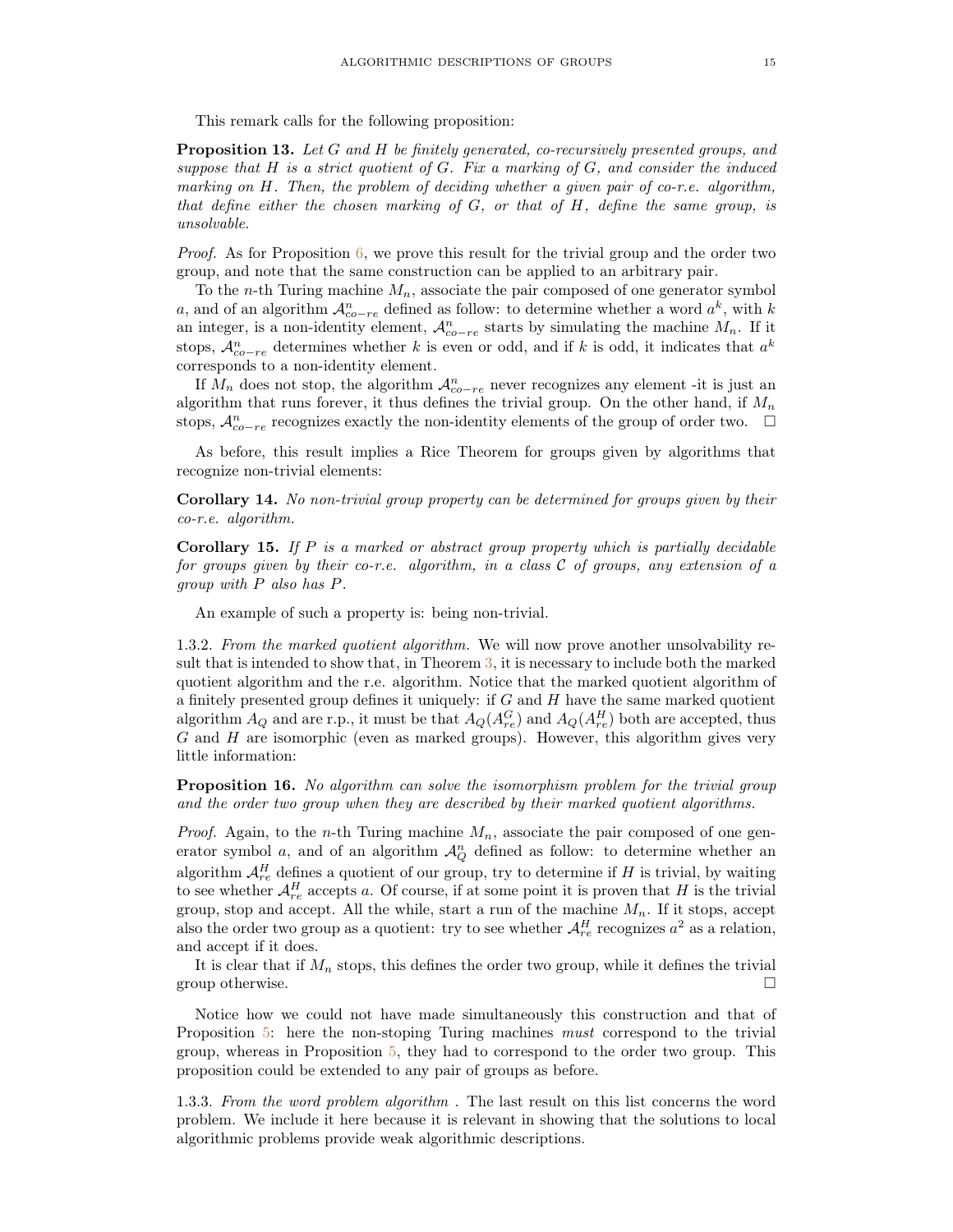<span id="page-15-3"></span><span id="page-15-2"></span>**Proposition 17.** No algorithm can solve the isomorphism problem for cyclic groups when they are described by their solution to the word-problem.

*Proof.* Consider an enumeration of all Turing Machines  $M_0, M_1,...$  For each natural number, define an algorithm  $A_{WP}^n$  that works with a single generating symbol a as follows. Consider as input an element  $a^k$ ,  $k \in \mathbb{Z}$ . If  $k = 0$ , then of course  $a^k$  is accepted as trivial. Otherwise  $A_{WP}^n$  simulates a |k| steps run of  $M_n$ . If it does not stop during this run, than  $A_{WP}^n$  answers that  $a^k$  is a non-identity element. If on the contrary  $M_n$  stops in less than |k| steps, say in p steps, we decide that  $A_{WP}^n$  should be the word problem algorithm for the group  $\mathbb{Z}/p\mathbb{Z}$ , and thus that it should answer that  $a^k$  is the identity if and only if p divides k.

It is easy to see that this definition is coherent, that is to say that  $A_{WP}^n$  will always answer as the word problem algorithm of the same group, whatever the input.

And  $A_{WP}^n$  defines  $\mathbb Z$  if and only if  $M_n$  does not stop.  $\Box$ 

The proof above is very similar to a proof of Lockhart in [\[Loc81\]](#page-30-6). However, in Lockhart's article, the statement which is proved, thanks to this proof, is the following: "There is a r.e. class of recursive presentations with uniformly solvable word problem for which the properties of freeness and finiteness are unrecognizable". We will discuss the ambiguity of this statement, which is similar to that of Proposition [5,](#page-9-2) in SubSection [2.1.](#page-15-1)

In an upcoming article ([\[Rau21b\]](#page-30-16)), we will study in more details decision problems for groups given by word problem algorithms. In particular, we will show that the proof given above can be interpreted as an application of a result of computable analysis due to Markov Jr. ([\[Mar54\]](#page-30-17)), which states that computable functions cannot have effective discontinuities, in the topological space of marked groups.

### 2. Additional discussion

<span id="page-15-0"></span>The use of algorithms to describe countable groups is just one amongst many means to obtain finite definitions of potentially infinite groups. We can quote here several approaches to describing groups that are commonly used:

- Finite presentations;
- Finite presentations in group varieties ([\[KS95\]](#page-30-18));
- Automaton to describe automatic groups ( $[EPC+92]$  $[EPC+92]$ );
- Finite sets of axioms to describe Finitely Axiomatizable groups ( $[Nie07]$ );
- Finitely generated linear groups described by generating matrices ([\[DF19\]](#page-29-12));
- L-presentations ([\[Bar03\]](#page-29-13));
- Etc.

Note that algorithmic descriptions of groups were already studied in [\[BCR19\]](#page-29-14), for groups that are not finitely generated. The results of this article justify our focus on finitely generated groups, by showing that almost no global problem is decidable for infinitely generated groups described by algorithms. Note that, in [\[BCR19\]](#page-29-14), some interesting problems are still raised in the setting of infinitely generated groups, by going past the problem of solvability of different decision problems, and asking more precisely for their location in the Kleene–Mostowski hierarchy.

In this section, we give some precisions about the point of view taken in the present article, and answer possible critics to it.

### <span id="page-15-1"></span>2.1. Recursive presentations.

2.1.1. Ambiguity of the concept of recursive presentations. We stated in the introduction that we consider that Proposition [1](#page-3-0) prevents one from basing a theory of decision problems on recursive presentations, and we in fact choose to talk about r.e. algorithms rather than of recursive presentations, even though recursively presented groups are exactly those that admit a r.e. algorithm.

We now explain in more details those statements.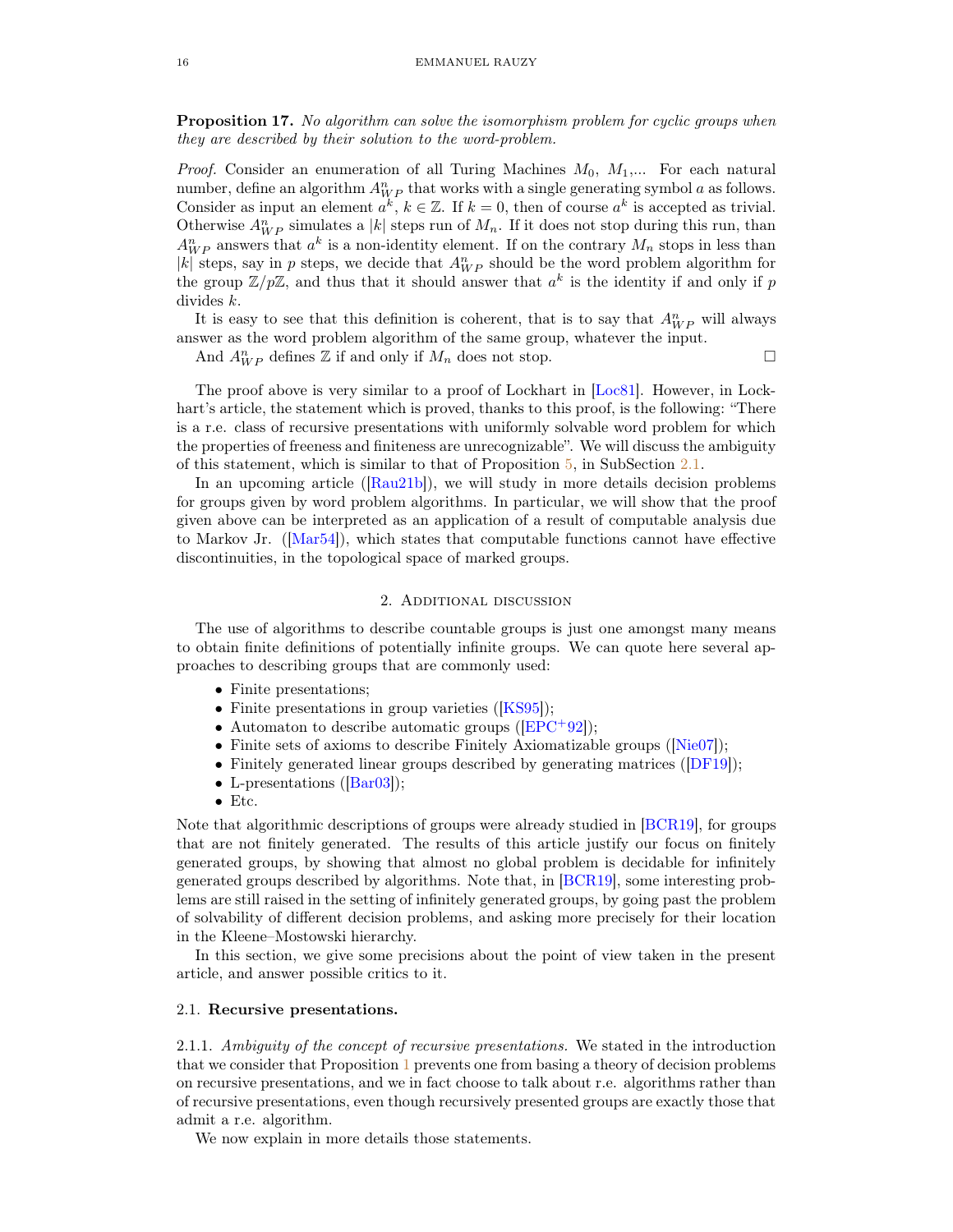<span id="page-16-1"></span>The first important point is the ambiguity that lies in the term "recursive presentation"[2](#page-16-0) , which appears clearly in the proof of Proposition [5,](#page-9-2) in which we prove that the trivial group and the order two group cannot be distinguished when described by recursive presentations. This proof relies on only two actual presentations, which are  $\langle a|a^2, a \rangle$ and  $\langle a|a^2\rangle$ .

The ambiguity lies in the following: by definition, a recursive presentation is a presentation  $\pi = \langle S|R\rangle$ , where R is a recursively enumerable set of words. On the other hand, when we say that a group is "given by a recursive presentation", as input of an algorithm, we mean to say that is given a pair  $(S, \mathcal{A}_{rel})$ , where S is a set of generators symbols, and  $\mathcal{A}_{rel}$  is an algorithm that enumerates the relations of the underlying presentation.

Thus in order to use a recursive presentation to obtain an algorithmic description of a group, a choice has to be made, we precisely take the step that goes from the abstract "there exists an algorithm that outputs the relations of  $\pi$ " to the statement: " $\mathcal{A}_{rel}$  is an algorithm that outputs the relations of  $\pi$ ".

We can see that the proof of Proposition [5](#page-9-2) precisely relied on making inefficient choices of algorithms that would output the relations of either of the presentations  $\langle a|a^2, a \rangle$ and  $\langle a|a^2 \rangle$ : instead of using the obvious algorithms associated to those presentations ("output  $a^2$ , then a, then stop", or "output  $a^2$  and stop"), we gave infinitely many possible algorithms which defined  $\langle a|a^2, a \rangle$  and  $\langle a|a^2 \rangle$ , most of which were very inefficient: the algorithms that defined  $\langle a|a^2, a \rangle$  produced first the relation  $a^2 = 1$ , then waited for a possibly very long time to output the relation  $a = 1$ , while the algorithms for  $\langle a|a^2 \rangle$ produced right away the relation  $a^2 = 1$ , but instead of stoping, continued running for ever.

The proof of Proposition [5](#page-9-2) might seem to be "artificial", or to rely on an error of definition that could be easily avoided, precisely because it relies on poor choices of algorithms. But remark that those choices can be deemed as "poor" only because there are, in the case of the presentations  $\langle a|a^2, a \rangle$  and  $\langle a|a^2 \rangle$ , obvious better choices of algorithms that could be made, because those presentations are finite.

But in general, under the sole assumption that  $\pi$  is a recursive presentation, no canonical choice of an algorithm that outputs its relations can be made, whether it be regarding the order in which the relations should be produced, or regarding the time it takes for the algorithm to produce a new relation, etc. And thus there is no hope of excluding the "bad" algorithms that were used in the proof of Proposition  $6$  if we are to deal with generic recursively presented groups.

Talking about the r.e. algorithm of a group allows us precisely to render explicit the choice of an algorithm that needs to be made, all the while making the only canonical choice that can be made: that the set of enumerated relations be the maximal one.

2.1.2. Using restricted sets of recursive presentations algorithms. After reading the previous paragraph, one might still be tempted to base a theory of decision problems for groups on recursive presentations, making use of the above described choice of an algorithm  $\mathcal{A}_{rel}$  that gives the relations of a recursive presentation  $\pi$ : while, in general, no a priori properties can be expected of the algorithm  $\mathcal{A}_{rel}$ , it might be possible to make different assumptions on  $\mathcal{A}_{rel}$  when working in different classes of groups. The most obvious example of this is that of finitely presented groups: in case  $\pi$  is a finite presentation, we can ask of  $\mathcal{A}_{rel}$  that it halt after a finite computation. And we could expect that in different classes of recursively presented groups, some assumptions could be made about the algorithms  $A_{rel}$ , in accordance to the nature of the groups in questions, and that this would prevent one from obtaining too strong undecidability results, such as those of Proposition [1.](#page-3-0)

<span id="page-16-0"></span><sup>&</sup>lt;sup>2</sup>We will not mention the fact that a proper name should be "recursively enumerable presentation". The well known trick that allows to replace a recursively enumerable set of relators by a recursive one is not harmless, for instance it requires the use a different marking of the considered group, or, worse, in [\[GI09\]](#page-29-15) is defined a Dehn function for infinitely presented groups, which is not a group invariant anymore, and which can be used only in groups whose relations form an actually recursive set, and changing a r.e. set of relations into a recursive set of relations will change the behavior of this function...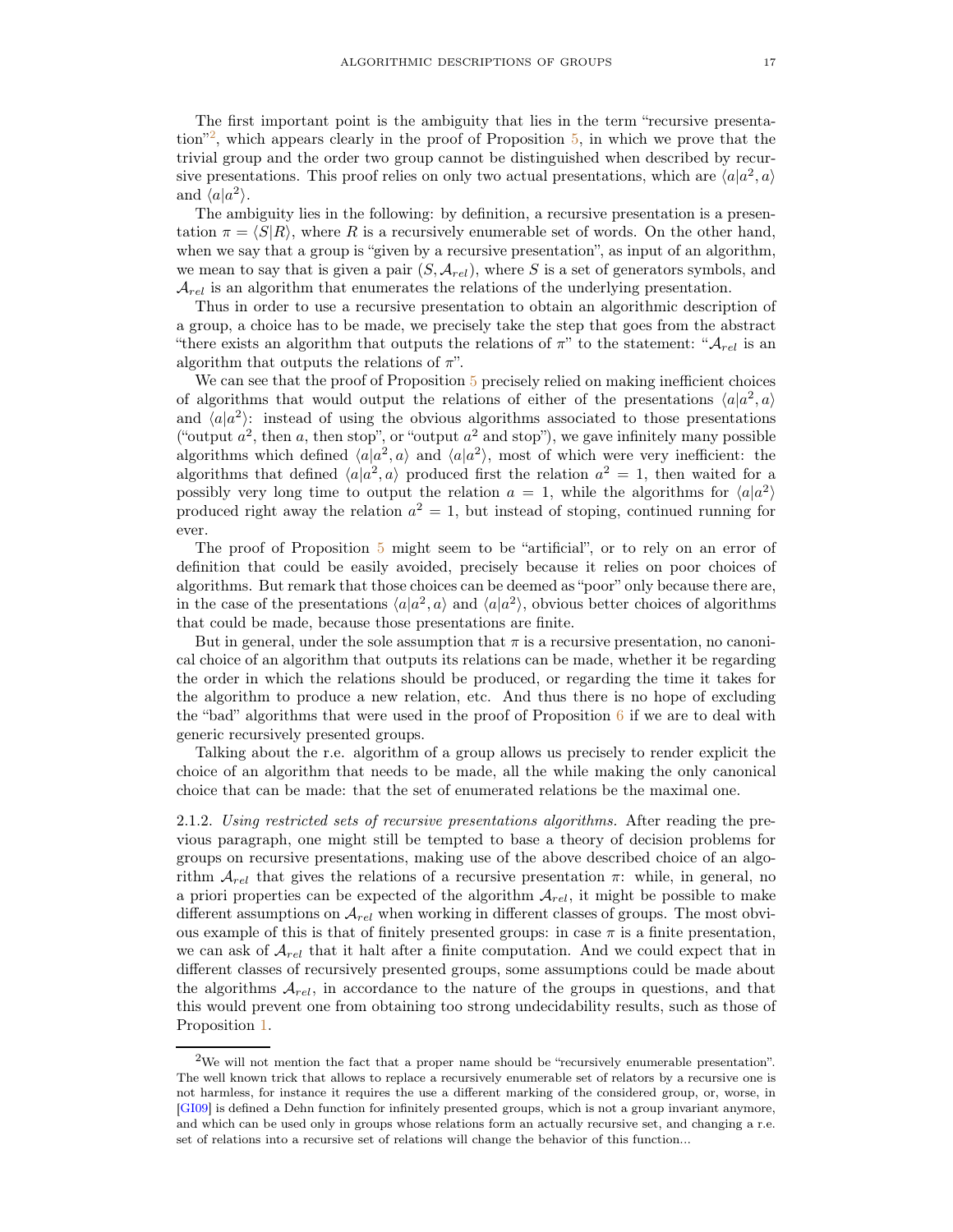<span id="page-17-1"></span>We now explain why we do not recommend this approach.

Our argument is based on the following example. We already mentioned (in Proposition [17\)](#page-15-2) the result of Lockhart from [\[Loc81\]](#page-30-6): "There is a r.e. class of recursive presentations with uniformly solvable word problem for which the properties of freeness and finiteness are unrecognizable". The groups in questions are finite and infinite cyclic groups.

Remark here that Proposition [6](#page-10-0) shows that when a class of recursively presented groups contains a group and a strict quotient of it, then no sequence of "actual" recursive presentation of those groups can have uniformly solvable word problem. This is because the marked isomorphism problem is unsolvable for a pair composed of a group and of a quotient of it, when groups are "given by recursive presentations", while it is solvable when those groups are described by word problem algorithms. And indeed what is actually proven in [\[Loc81\]](#page-30-6) is not a result that concerns a "r.e. class of recursive presentations", but a r.e. sequence of algorithms, the choice of a way of enumerating the relations for the described presentations was explicitly made. This remark shows in particular that the ambiguity that lies in the use of the terms "groups given by recursive presentations" had already appeared in the literature before, and that we did not introduce it in order to obtain Proposition [1.](#page-3-0)

With this example in mind, consider the following: in any class  $C$  of groups with solvable word problem, if we allow ourselves to make choices about the algorithms that produce recursive presentations, then finding a sequence of algorithms that output recursive presentations which has "uniformly solvable word problem" is a trivial matter, as we can choose algorithms that output all the relations for the groups they define, increasingly with respect to some computable order.

Such algorithms exist because the considered groups have solvable word problems... but they are actually not different at all from word problem algorithms. In this context, the sentence "a set of recursive presentations with uniformly solvable word problem" is not different from the sentence "a set of word problem algorithms", and it is clear that the latter should be preferred.

In general, it seems to us that one obtains more precise and more explicit conditions on algorithmic descriptions of groups by using algorithms that perform advanced tasks, than by considering recursive presentations that are assumed to satisfy additional properties.

<span id="page-17-0"></span>2.2. The Kreisel-Lacombe-Schoenfield-Ceitin Theorem. Our analogy with computable analysis suggests to us the need to establish results that correspond to the Kreisel-Lacombe-Schoenfield-Ceitin Theorem, which is one of the most important theorems of computable analysis.

The Kreisel-Lacombe-Schoenfield-Ceitin Theorem was first proven by Kreisel, Lacombe and Schoenfield on the Baire space in [\[GK57\]](#page-29-16), Ceitin later extended their results to effectively Polish spaces in [\[Cei67\]](#page-29-17). See for instance [\[PDD16\]](#page-30-20) for a presentation of those results.

We do not state here this theorem in its most general setting, but only as applied to the set of computable real numbers.

Theorem 18 (Kreisel-Lacombe-Schoenfield-Ceitin Theorem). One does not change the set of "computable functions defined on the computable reals" if one considers either of the followings definitions:

- a function f is computable if there is a Turing machine that takes as input another Turing machine that, on input n, produces a rational approximation of a real x with error at most  $2^{-n}$ , and produces as output a Turing machine which similarly gives approximations of  $f(x)$ ;
- a function f is computable if there is a Turing Machine that, given access to an infinite Tape (an oracle), on the n-th cell of which is written an approximation within  $2^{-n}$  of a real x, will write on an output Tape a sequence of approximations of  $f(x)$ .

This theorem precisely shows that when we define a computable function of a computable variable described by a Turing machine, no information will be read off of the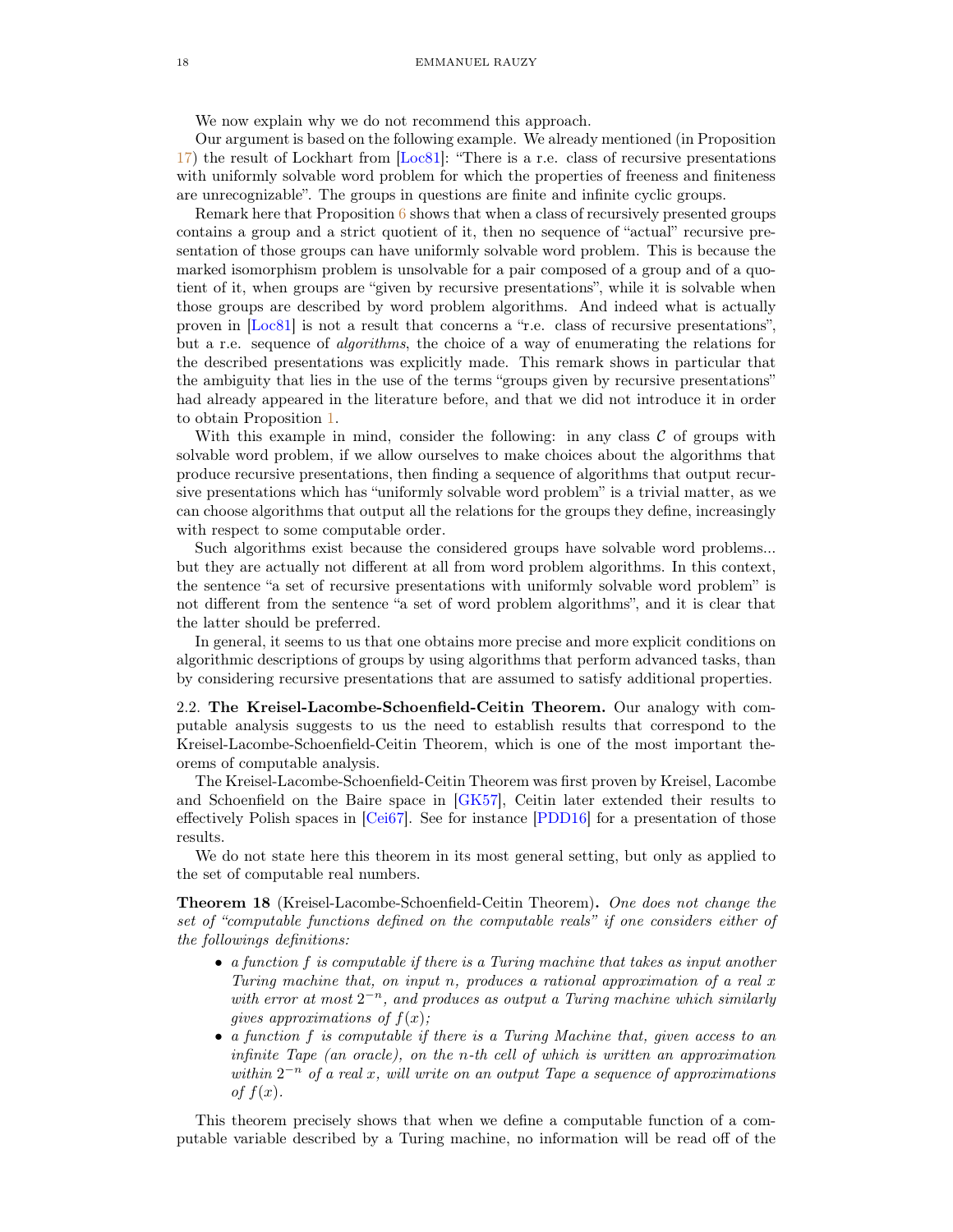<span id="page-18-1"></span>machine given as input, this means that a computable function of a computable real cannot be defined by defining a function that manipulates Turing machines independently of the underlying real numbers that are encoded by those machines.

To each algorithmic description of groups, we can associate an equivalent of the Kreisel-Lacombe-Schoenfield-Ceitin Theorem, which would state that what can be computed from Turing machines that encode the groups could also be computed with descriptions of groups given by oracles. And of course, such theorems should be relativized to different classes of groups. We do not expect that obtaining such theorems will be an easy task, as the Kreisel-Lacombe-Schoenfield-Ceitin Theorem itself is non trivial, and new difficulties seem to arise when trying to establish it for different algorithmic descriptions of groups  $(see [Rau21b]).$  $(see [Rau21b]).$  $(see [Rau21b]).$ 

We thus state the following problem:

Problem 19. Establish equivalents of the Kreisel-Lacombe-Schoenfield-Ceitin Theorem for different types of algorithmic descriptions of groups, such as recursive presentations, word problem algorithms, finite presentations together with word problem algorithms, etc. (Or prove that those theorems fail.)

<span id="page-18-0"></span>2.3. Practical implementation. We stated in the introduction that the purpose of the study of decision problems for groups was to quantify the complexity of different classes of groups. This of course left out an obvious application of the study of decision problems for groups: actual implementation of the solutions to some decision problems.

We want to point out here that describing groups thanks to algorithmic descriptions does not hinder the practical implementation of solutions to decision problems.

A possible critic is that an algorithm which takes as input groups described by descriptions that are stronger than mere finite presentations will not be useful in practice without a way of effectively producing those stronger descriptions, when given only finite presentations. For instance, one might think that a result obtained for groups given by finite presentations together with word problem algorithms will not be useful in practice unless we are set in a class of groups with uniformly solvable word problem, but in this last case the study of groups given by descriptions that consist in finite presentations together with word problem algorithms does not add anything to the study of groups given by finite presentations.

This reproach is related to the central role that finite presentations play in the study of decision problems for groups, but it is not fundamental.

Of course, if some decision problem is implemented at the expressed purpose of launching a blind search for groups with certain properties, using random finite presentations, then surely the implementing of algorithms defined on non-recursively enumerable sets will be a problem. See [2.4](#page-19-0) for more about this.

On the other hand, if an algorithm is meant to be used on known groups, to answer questions that might still be open about those groups (as in [\[NT15\]](#page-30-21), where an algorithm that detects Property (T) is used), then the use of algorithmic descriptions that differ from finite presentations is not a problem.

The step that goes from an abstract isomorphism class of groups to a first effective description of it cannot be deemed "computable" or not. Those description appear through the work of mathematicians confronted to groups that stem from different areas of mathematics. In topology, the description that is most easily obtainable of the fundamental group of some manifold is often a finite presentation. But this is not always the case. The Thompson group  $F$  can be seen as a group of piecewise affine homeomorphisms, whose composition can readily be computed, thus giving a word problem algorithm for it, whereas, at first glance, there is no reason to believe that this group is finitely presented. This gives an example of a group for which one obtains much more naturally a solution to the word problem than a finite presentation. Thus there is no reason to believe that finite presentations are the only descriptions that can be used for actual implementation of decision problems. And in many cases, when a finitely presentable group is not yet described by a finite presentation, the most direct solution to finding a finite presentation for it uses the description of a normal form for its elements, which gives a solution to the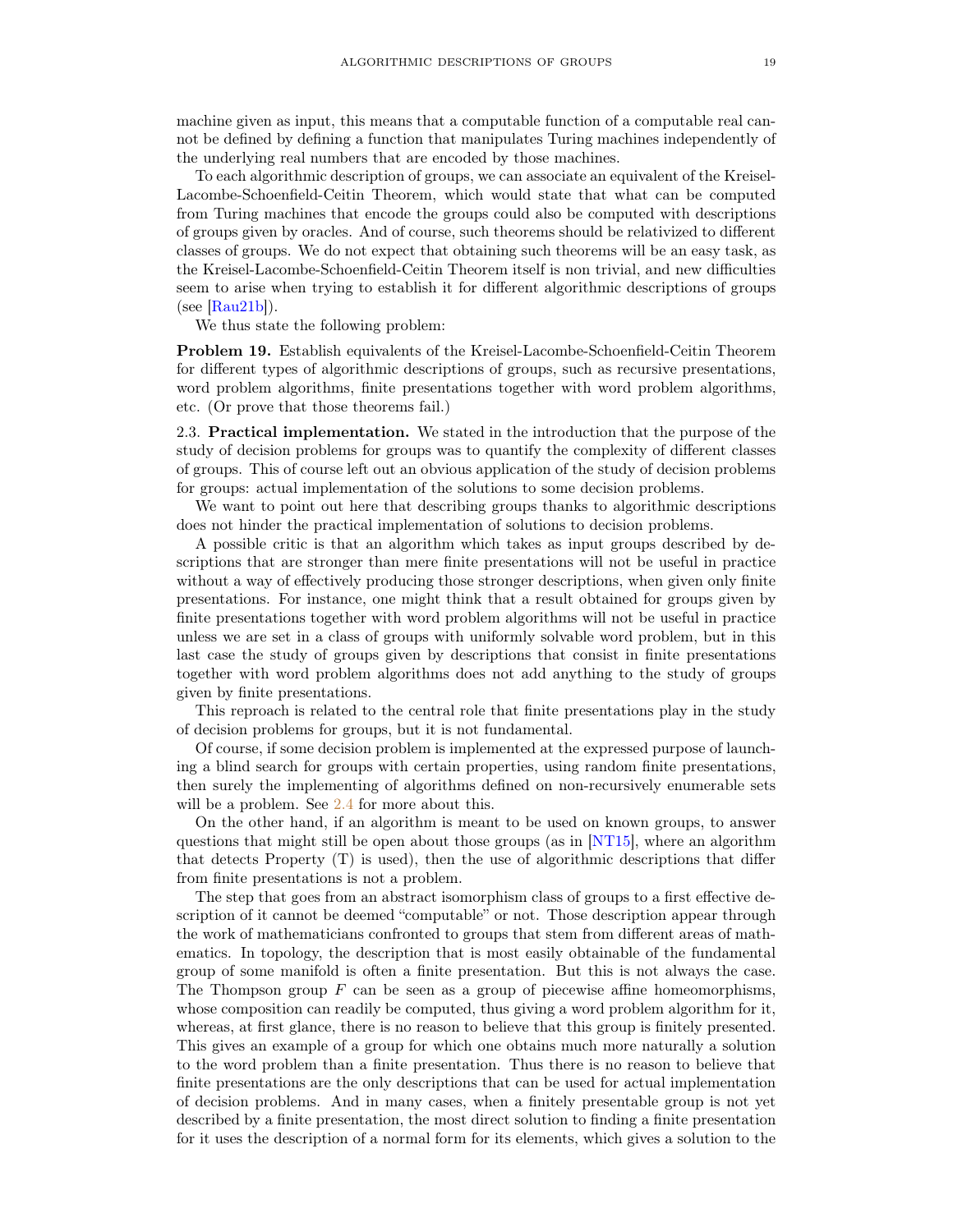<span id="page-19-3"></span>word problem in this group. In this case, it is very natural to give to a program that should find properties about this group all the information we have on it.

<span id="page-19-0"></span>2.4. The formalism of  $[GMW12]$ . We finally address a remark that comes from  $[GMW12]$ . In that article, the authors introduce a notion of "a property recursive modulo the word problem" which differs from the notion of "a property that can be recognized by an algorithm that takes as input both a finite presentation and a word problem algorithm for the group".

Indeed, their definition can be rephrased as follows:

<span id="page-19-2"></span>**Definition 20** ([\[GMW12\]](#page-30-0), Definition 2.4). A class of finitely presented groups  $\mathcal{C}$  is said to be recursive modulo the word problem if, whenever  $D$  is a set of presentations in which the word problem is uniformly solvable, there exist r.e. sets of groups  $\mathcal X$  and  $\mathcal Y$  such that  $\mathcal{C} \cap \mathcal{D} \subseteq \mathcal{X}, \mathcal{D} \setminus \mathcal{C} \subseteq \mathcal{Y}, \mathcal{C} \cap \mathcal{D} \cap \mathcal{Y} = \emptyset$  and  $(\mathcal{C} \setminus \mathcal{D}) \cap \mathcal{X} = \emptyset$ .

Here, when we say that a set of finitely presented groups  $\mathcal C$  is r.e., we of course mean that there exists an effective enumeration of finite presentations which contains at least a presentation for each group in C.

A problem of this definition is the fact that the sets  $\mathcal X$  and  $\mathcal Y$  are to be r.e.. There exist families of finitely presented groups with uniformly solvable word problem that are not r.e., and even, that are not contained in any r.e. set of finitely presented groups with uniformly solvable word problem. This follows from the following results.

<span id="page-19-1"></span>**Lemma 21.** Let  $C$  be a set of finitely presented groups in which the word problem is uniformly solvable. If  $\mathcal C$  is r.e., then there exists a recursive function which is a common asymptotic upper bound to the time complexity for the word problem for groups in C.

*Proof.* The argument is a diagonal argument: if  $G_1$ ,  $G_2$ ,... is an enumeration of the groups in  $\mathcal{C}$ , the function f which to n associates the longest time it took, in the first  $n$  groups of the enumeration, to determine whether or not a word of length at most  $n$ defines the identity, is recursive, and it bounds asymptotically the time complexity of the groups in  $\mathcal{C}$ .

One could also invoke the fact that the Higman-Neumann-Neumann Theorem which states that any countable group embeds in a two generated group is known to preserve solvability of the word problem, and thus for a class  $\mathcal C$  of groups as in the statement of the lemma, there must exist a single finitely generated group with solvable word problem in which all the groups of  $\mathcal C$  embed. The time complexity of the word problem in this group is an asymptotic upper bound for the time complexity of the word problem for any group that belongs to  $\mathcal{C}$ .

Using this lemma with the work of Kharlampovich, Myasnikov and Sapir from [\[KMS17\]](#page-30-22), we obtain the following corollary:

Corollary 22. The set of finitely presented residually finite groups is not r.e., and it cannot be contained in a r.e. set of finitely presented groups with uniformly solvable word problem.

*Proof.* A well known result of McKinsey  $([McK43])$  $([McK43])$  $([McK43])$  shows that the word problem is uniform on all finitely presented residually finite groups. However, in [\[KMS17\]](#page-30-22), it is shown that for any recursive function  $f$ , there exists a finitely presented residually finite group whose word problem time complexity is more than  $f$ . The result then follows from Lemma [21.](#page-19-1)  $\Box$ 

Now consider the consequences of this corollary on Definition [20:](#page-19-2) to prove that a set  $\mathcal C$  is "recursive modulo the word problem", applying the definition with  $\mathcal D$  being the set of residually finite groups, one needs to find r.e. sets  $\mathcal X$  and  $\mathcal Y$  that, in particular, must cover D. But then the word problem cannot be uniformly solvable in  $\mathcal{X} \cup \mathcal{Y}$ , and thus one ends up working in sets where the word problem algorithm is not solvable to show that something is recursive modulo the word problem.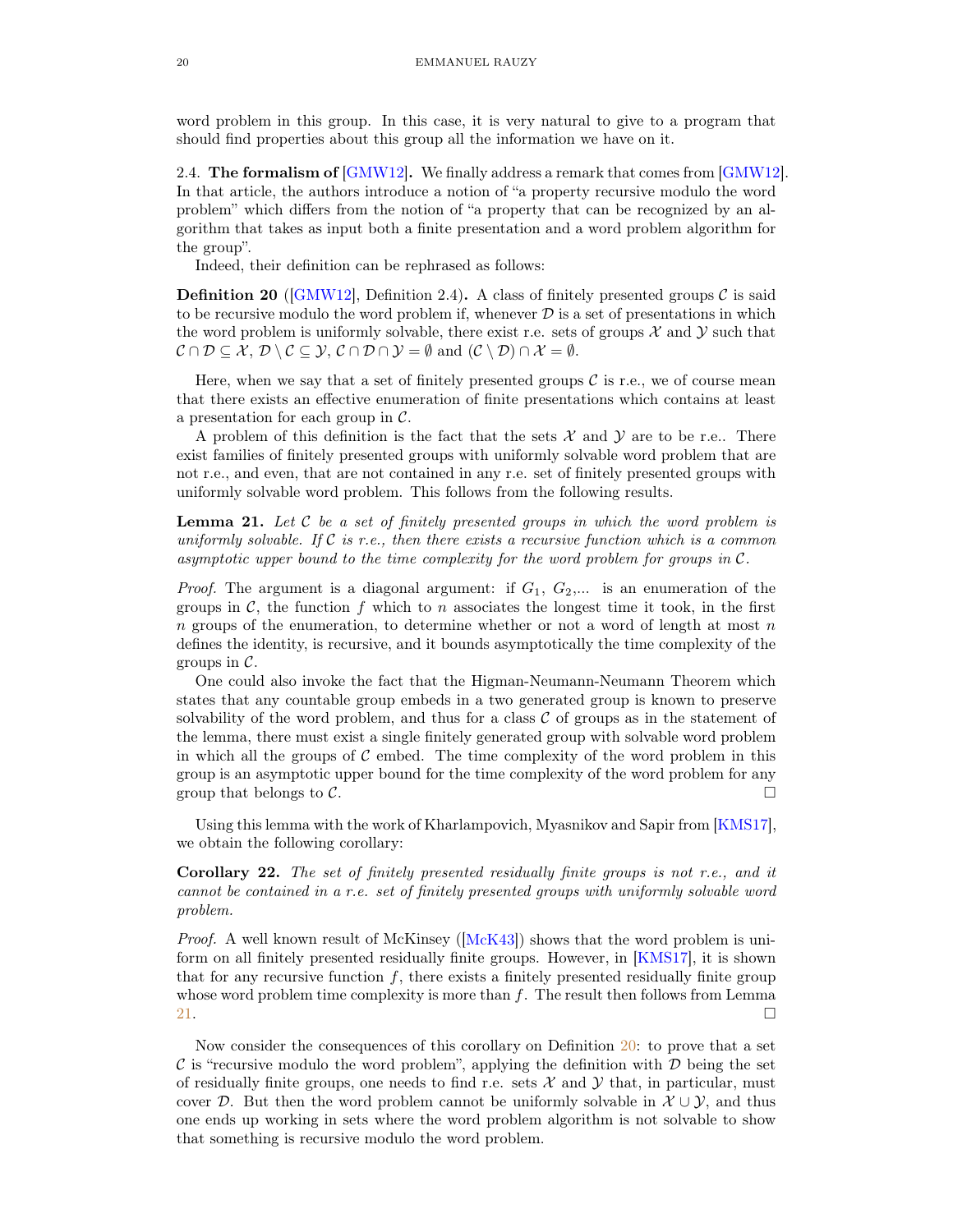<span id="page-20-2"></span>One could deal with this problem by imposing in Definition [20](#page-19-2) that the set  $D$  be r.e.. We do not recommend such a definition either.

Remember our analogy with computable analysis: the notion of computability that we are interested in is an equivalent of what is known as Markov computability, (or computability "according to the Russian school", see [\[PDD16\]](#page-30-20)): a computable function defined on computable reals takes as input a Turing machine that defines a computable real and produces a Turing machine that defines the image of this number.

On the other hand, considering that a problem is solvable if and only if it is solvable on every r.e. set of groups (or r.e. set of finite presentations) is a definition similar to that of Banach-Mazur computability: a function is Banach-Mazur computable if and only if it maps every computable sequence of computable reals to a computable sequence of computable reals. This notion was first developed by Banach and Mazur between 1936 and 1939, but their results were not published at that time. The result of their work was written down later in [\[Maz63\]](#page-30-23), see [\[Her01\]](#page-30-24) for a more modern point of view.

Banach-Mazur computability was shown to differ from Markov computability ([\[Her02\]](#page-30-25)), and other notions were preferred to it (precisely because the example of [\[Her02\]](#page-30-25) of a Banach-Mazur computable function that is not Markov computable can be considered "too" pathological). We likewise prefer Markov computability to Banach-Mazur computability for decision problems for groups.

While we expect most classes of groups in which many decision problems are solvable to be r.e. (all known sets of finitely presented groups on which the isomorphism problem is solvable are r.e.), we should not dismiss "by definition" the possibility of solving interesting problems on non r.e. sets of groups.

We stress the fact that defining a decision problem on a non-r.e. set is a common thing, the question "does there exist an algorithm that, for groups in  $\mathcal{C}$ , computes ...?" is valid even when the set  $\mathcal C$  is not r.e.: the simple statement of computable analysis that the function  $x \mapsto 3x$  is Markov computable asserts solvability of a problem defined on a non-r.e. set (as was remarked by Turing in 1936, [\[Tur37\]](#page-31-2)).

#### 3. Recognizable groups

<span id="page-20-0"></span>We now make a few remarks about the concept of group recognizability, that respond both our remark on the need of investigating decision problems for marked groups, and the one that concerns the need to investigate decision problems for groups described by stronger descriptions than finite presentations.

A group  $G$  is recognizable with respect to a certain type of description if there is an algorithm which takes as input a description of the selected type, and decides whether or not it is a description of  $G$ . This definition holds whether  $G$  is a marked group or an abstract group. We will thus talk about abstract recognizability and marked recognizability.

We call a group G (abstract or marked) semi-recognizable with respect to a type of description when there is an algorithm that stops exactly on the descriptions of this type that define G.

We will see that marked recognizability is not an isomorphism invariant: a group can be recognizable with respect to some marking, while not for others.

Let us first recall that the first result stated in this article, Proposition  $6$ , implies the following:

### **Proposition 23.** No group, abstract or marked, is recognizable from the r.e. algorithm description.

The trivial group is the only semi-recognizable group from the r.e. algorithm description (also either as a marked group, or as an abstract group).

The situation is quite different for finitely presented groups and for other strong descriptions. We discuss this now.

<span id="page-20-1"></span>3.1. From finite presentations. The following is a well known result that follows from the use of Tietze transformations. A proof of it already appeared in this paper (Proposition [9\)](#page-12-1).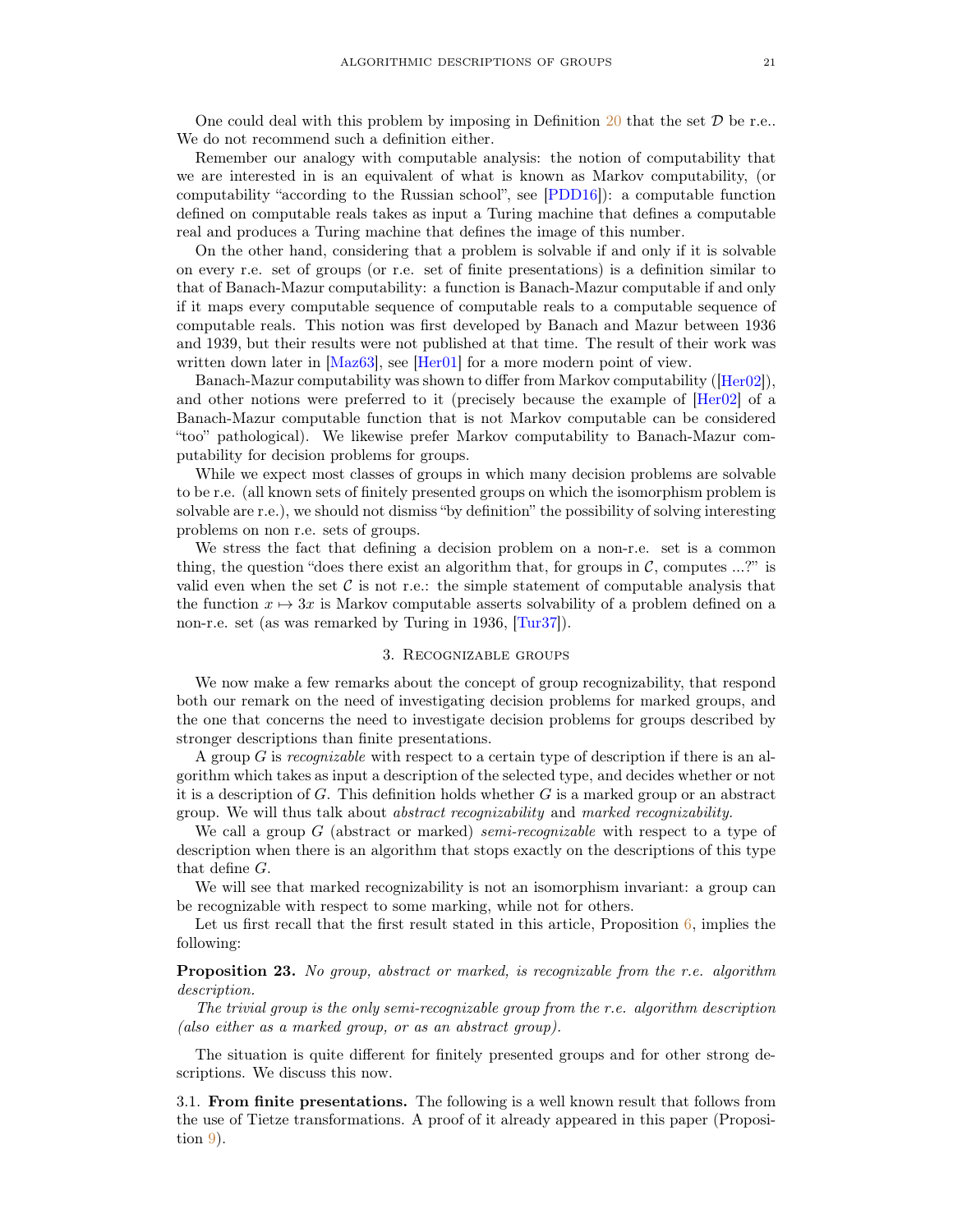<span id="page-21-1"></span>Proposition 24. For groups described by finite presentations, every group, marked or abstract, is semi-recognizable. What's more, the method of recognition is uniform on all finite presentations.

Remark 25. As we are trying to solve the isomorphism problem using descriptions that differ from finite presentations, one of the aspects that appears to be challenging and of foremost importance is to obtain group descriptions and classes of groups for which the result of this proposition holds.

Let us explain why.

In order to solve the isomorphism problem for a certain class  $\mathcal C$  of groups using finite presentations, it suffices to be able to give a list of presentations with exactly one presentation for each isomorphism class of groups in  $\mathcal C$  (this was first explained in detail in [\[Mos73\]](#page-30-26)). This very natural way to solve the isomorphism problem does not work anymore when dealing with descriptions of groups from which the groups are not uniformly semi-recognizable. For instance, it is easy to list a sequence of Word Problem Algorithms which contains exactly one copy of a description of every finitely generated abelian group, using the classification theorem for finitely generated abelian groups. This does not allow one to solve the isomorphism problem for abelian groups given by word problem algorithms (since this isomorphism problem is unsolvable, see Subsection [1.3.3\)](#page-14-0). On the contrary, using this classification theorem to list a set of finite presentations which is in bijection with the isomorphism classes of finitely generated abelian groups does constitute a solution to the isomorphism problem for abelian groups given by finite presentations (and this, not even taking into consideration whether or not the proof of the theorem is effective). The former case is very unsatisfactory: we cannot ask for a better classification theorem than that of finitely generated abelian groups, and still it does not translate into a solution to the isomorphism problem for abelian groups given by their word problem algorithm.

The solution to the isomorphism problem in a class  $\mathcal C$  of groups should constitute a step towards obtaining a classification theorem for groups in  $C$ , and looking for ways to solve the isomorphism problem in already classified classes of groups is probably not something one would be inclined to spend much time on.

This emphasizes the need for finding descriptions of groups for which semi-recognizability results can be established. In particular, the algorithmic generalizations of finite presentations we discuss in Section [4](#page-23-0) would satisfy this property.

We now return to discussing recognizability for finitely presented groups.

Some finitely presented groups admit markings which are recognizable. For instance, notice that given a finite presentation  $\pi$  over n generators, while it is well known that we cannot decide whether  $\pi$  defines a free group, we can easily decide whether it defines a free group of rank n: it suffices to check whether or not  $\pi$  has relations. This shows that free groups are recognizable with respect to any basis. Also, cyclic groups defined by presentations on one generator are recognizable, since any presentation on a single generator a can be simplified to a presentation of the form  $\langle a|a^n \rangle$  for some integer n. However, we have the following proposition which shows that this is a rare situation.

<span id="page-21-0"></span>Proposition 26. Consider a finitely presented group G, marked by a generating family S. Add two generators symbols u and v to S, which correspond to the identity in G. Then G is not recognizable from finite presentations with respect to this new marking. And G is not abstractly recognizable.

Proof. This proof follows from the construction given in [\[Mil92\]](#page-30-5) which is used to prove the Adian-Rabin theorem. The theorem cannot be applied directly, since "being isomorphic to G" is not always a Markov property, and because the Adian-Rabin theorem is stated only for abstract group properties.

We only use the fact that, in  $[Mil92]$ , given a finitely presented group H with unsolvable word problem, a family of finite presentations  $\pi_w, w \in H$ , is constructed, such that:  $\pi_w$ can be effectively constructed from w, and  $\pi_w$  defines the trivial group if and only if  $w = 1$ in H. What's more,  $\pi_w$  is defined on two generators u and v.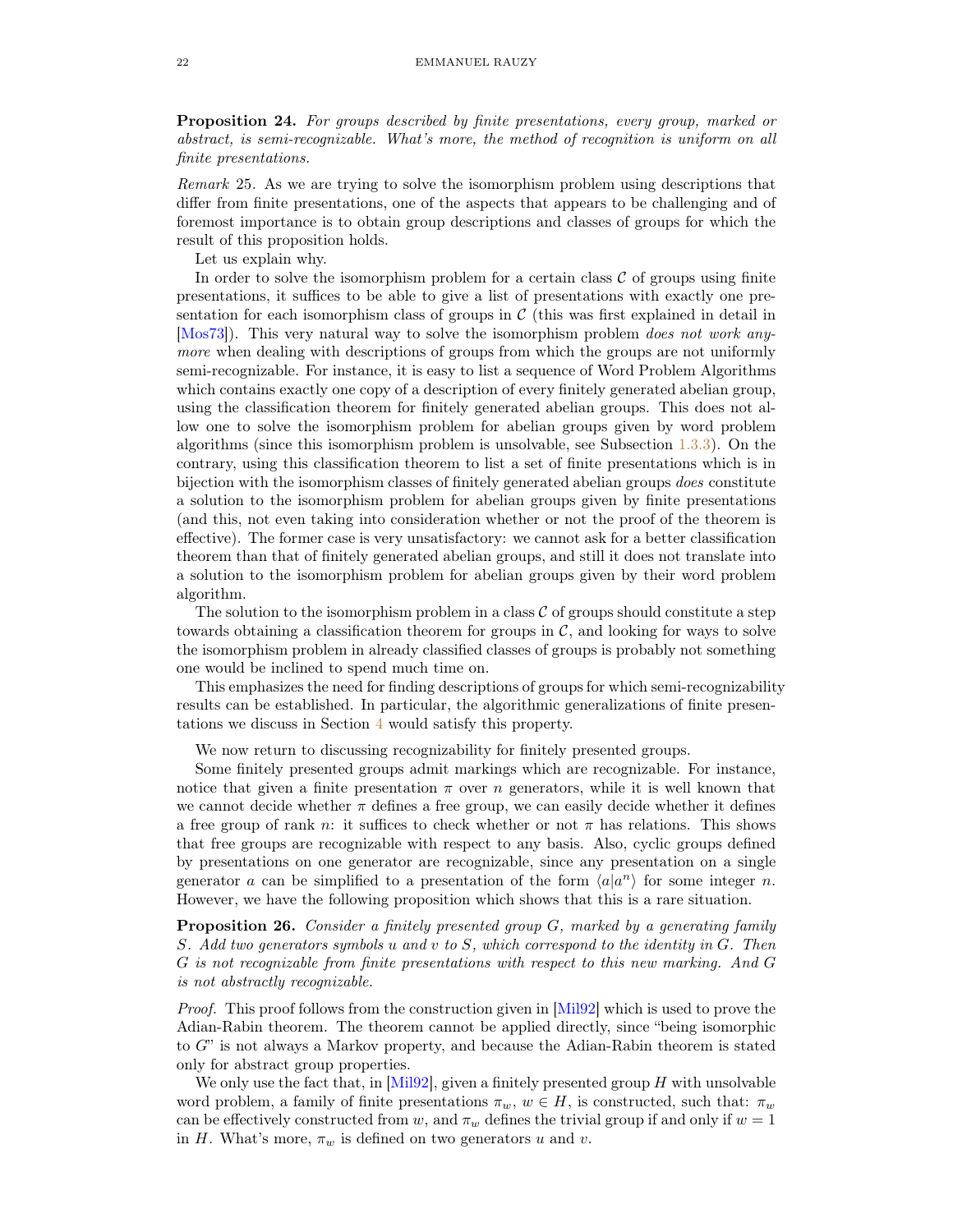<span id="page-22-3"></span>It is then easy to see that for a given group  $G$  as in the statement of this proposition, the presentation for the free product of G and of the group defined by  $\pi_w$  defines a marking of G with respect to the enlarged generating family if and only if  $w = 1$  in H, and that, by Grushko's theorem on the rank of a free product, G and this free product are abstractly isomorphic also if and only if  $w = 1$ .

This result could surely be improved, as we conjecture that only the aforementioned groups (free groups, cyclic groups and the trivial group) admit markings which are recognizable from finite presentations. However, to obtain such results, one would have to encode undecidability of some sort with much less space to work with than the one given by two generators fully dedicated to encoding something uncomputable. The easiest open example may be to prove that, given a presentation on two generators  $a$  and  $b$ , one cannot decide whether or not it is a presentation of  $\mathbb Z$  on the generating set  $\{1;0\}$ .

Problem 27. Characterize the marked groups that are recognizable from the finite presentation description, and fill the "two additional generators" gap left by the proof of the Adian-Rabin Theorem.

There is, however, one case for which the situation is clear, that is for groups with unsolvable word problem:

<span id="page-22-1"></span>Proposition 28. Any marking of a finitely presented group with unsolvable word problem is unrecognizable from the finite presentation description.

Proof. The proof is a variation on the solution to the word problem for simple groups ([\[Kuz58\]](#page-30-13)). Consider a generating family  $S$  of  $G$ , and a finite presentation of  $G$  over  $S$ . To know whether a word w on S is the identity in  $G$ , add w to the relations of  $G$ . Then  $w = 1$  in G if and only if G is isomorphic, as a marked group, to the group defined by this new presentation.

Note that this proposition holds more generally for any group description for which "adding a relation" is a recursive operation. This remark allows us to comment on the link between recognizability as a marked group, and as an abstract group. Indeed, we ask:

<span id="page-22-2"></span>**Problem 29.** Is there a natural example of a group  $G$ , recognizable as an abstract group, while some of its markings are not recognizable? (in some class  $\mathcal C$  of groups, with respect to some type of description.)

This question is very much related to a question of Kharlampovich and Sapir (in [\[KS95\]](#page-30-18)): can a variety of groups have solvable isomorphism problem (for groups given by presentations), while still containing a group with unsolvable word problem? In a class of groups where the isomorphism problem is solvable, any group is abstractly recognizable, thus by Proposition [28,](#page-22-1) a positive answer to that question would give a positive answer to Problem [29.](#page-22-2) It was also remarked in  $[KS95]$  that for a Hopfian group G with unsolvable word problem, the marked unrecognizability of Proposition [28](#page-22-1) translates into unrecognizability as an abstract group.

<span id="page-22-0"></span>3.2. From finite presentations together with word problem algorithms. The next proposition gives further link between solvability of the word problem and marked recognizability.

Proposition 30. Finitely presented groups with solvable word problem are recognizable, as marked groups, and with respect to any marking, when described by finite presentations together with word problem algorithms.

Proof. The proof is straightforward, it suffices to check whether each group satisfies the relations of the other one using the word problem algorithm.

The marked groups that are recognizable from the description "finite presentation-word problem algorithm" are thus easily completely classified. On the contrary, which groups are abstractly recognizable from this description is an interesting open problem.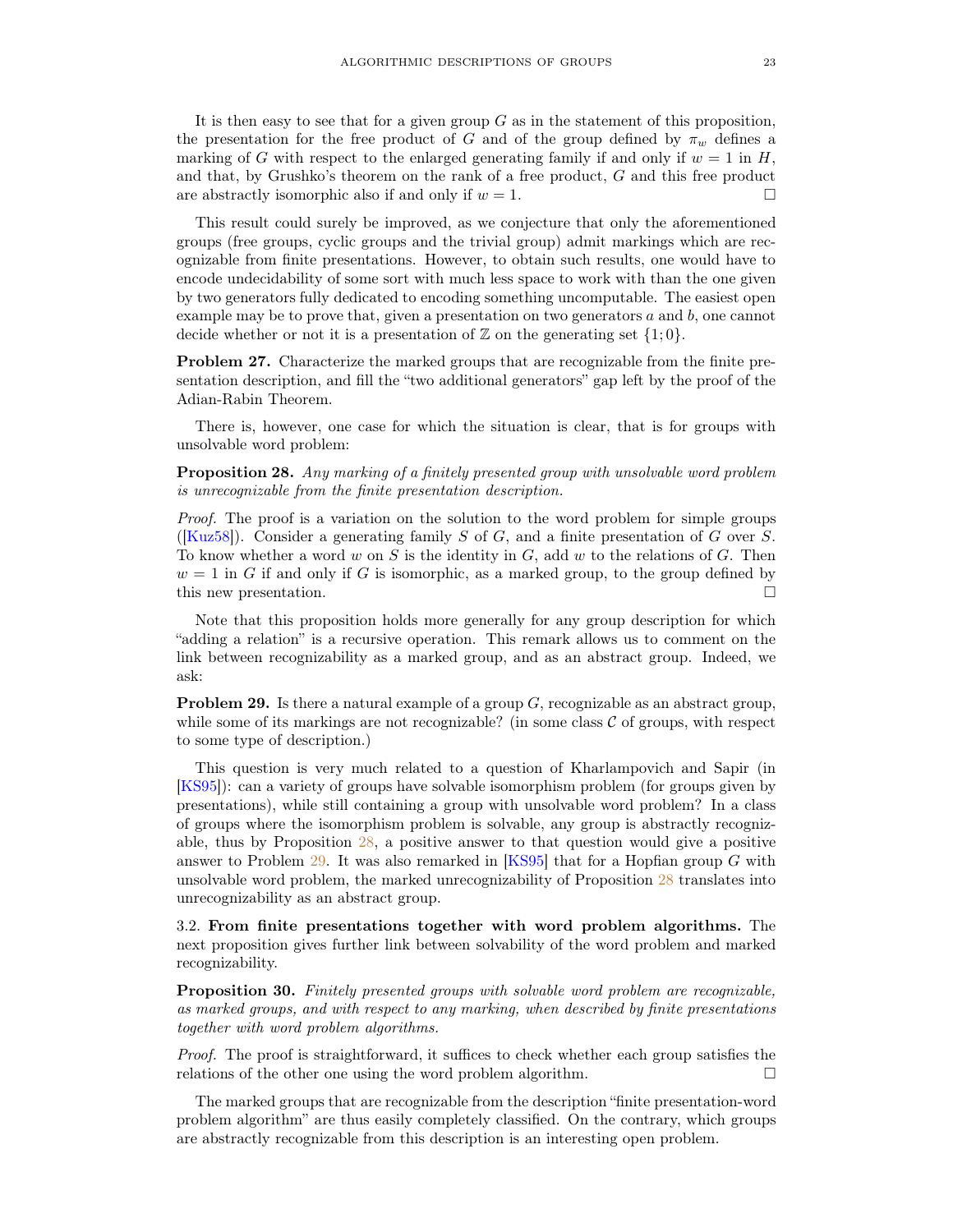<span id="page-23-3"></span>Indeed, we have already mentioned in the introduction the results from [\[GW09\]](#page-30-7) and [\[GMW12\]](#page-30-0), which provide examples of recognizable groups, including free groups and more generally limit groups.

On the other hand, Miller, in [\[Mil72,](#page-30-9) Theorem 26, Chapter IV], has built a group that is unrecognizable in the class of finitely presented residually finite groups. As, by [\[McK43\]](#page-30-10), finitely presented residually finite groups have uniformly solvable word problem, this group cannot, in the class of all finitely presented groups with solvable word problem, be recognizable from the description constituted of a finite presentation together with a word problem algorithm.

This shows that the problem of abstract group recognition from finite presentations together with word problem algorithms has a non-trivial answer. Miller's group has unsolvable conjugacy problem, and thus it bears some undecidability itself. We are not able to tell whether we should expect many groups to be recognizable from this description, or on the contrary that Miller's example be the norm, and recognizable groups be the exceptions.

Note that there are several issues one will encounter when trying to extend the methods of [\[GW09\]](#page-30-7). For instance, if one were to attempt to extend the results of this article to hyperbolic groups, one will be faced with the problem that it is not known whether the universal theory of every hyperbolic group is decidable, whereas the results from [\[GW09\]](#page-30-7) relied on the fact that the universal theory of free groups is decidable.

We sum this up in the following problem, whose investigation we expect to be fruitful.

<span id="page-23-0"></span>Problem 31. Describe the groups that are abstractly recognizable from the description that consists of a finite presentation together with a word problem algorithm.

### 4. Relative marked quotient algorithms

We've seen in Section [1](#page-9-0) that giving a finite presentation of a marked group  $G$  is equivalent to giving a pair of algorithms, the r.e. algorithm for  $G$ , and a marked quotient algorithm that recognizes r.e. algorithms for marked quotients of G. But as algorithmic problems for groups are often set in restricted classes of groups, one in fact seldom needs the full strength of the marked quotient algorithm of a group. Because of this, we here introduce relative marked quotient algorithms, and we will see that, for some classes of groups, the relative marked quotient algorithms are not associated to finite presentations.

### <span id="page-23-1"></span>4.1. Definitions and Basic properties.

4.1.1. Definitions. We've seen already, in the first section of this paper, that there are two natural marked quotient algorithms that finitely presented groups admit, the first one characterizes them amongst r.p. groups.

- (1) The marked quotient algorithm  $A_Q^G$  of a marked group G, which takes as input a r.e. algorithm for a group, and stops if and only if the input is a marked quotient of G.
- (2) The WPI marked quotient algorithm (for Word Problem as Input), which we note  $A_{Q_{WP}}^G$ , which takes as input a word problem algorithm for a group, and decides whether or not this group is a marked quotient of the starting group.

<span id="page-23-2"></span>**Definition 32.** Let C be a class of groups. We say that an algorithm  $A_{Q,C}^G$  is a C-marked quotient algorithm for a marked group  $G$  if it takes as input r.e. algorithms for groups in  $\mathcal C$  and stops exactly on marked quotients of  $G$ .

We say that an algorithm  $A_{Q_{WP},C}^G$  is a WPIC-marked quotient algorithm if it takes as input word problem algorithms for groups in  $\mathcal{C}$ , and decides whether or not they define marked quotients of  $\mathcal C$ . If G admits such an algorithm, we say that G has computable quotients in  $\mathcal C$  (as in [\[Rau21a\]](#page-30-27)).

Note that in [\[Rau21a\]](#page-30-27), we gave an example of a residually finite group with computable finite quotients, (as defined above, with  $\mathcal C$  being the set of finite groups), which is not recursively presented. This shows that the WPI marked quotient algorithm does not necessarily come from a marked quotient algorithm together with a recursive presentation.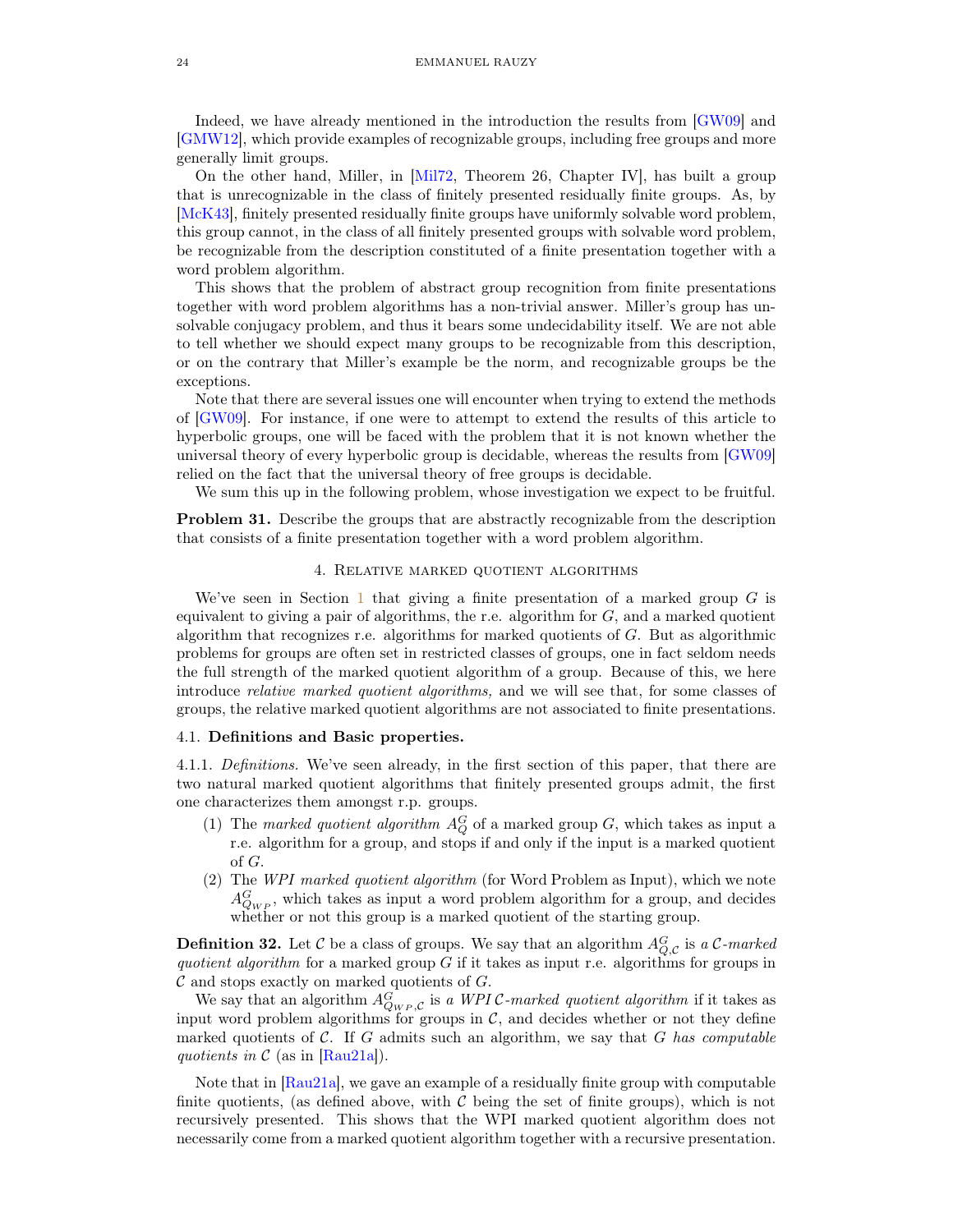<span id="page-24-0"></span>The proof of Lemma [10,](#page-12-0) which asserted that having a marked quotient algorithm is independent of a given generating family, can easily be extended to relative quotient algorithms.

Lemma 33. If a group G admits a C-marked quotient algorithm (or a WPI C-marked quotient algorithm) with respect to some marking, then it admits  $C$ -marked quotient algorithms (respectively, WPI C-marked quotient algorithms) with respect to any marking.

Note that in our definition, we supposed that the class  $\mathcal C$  is a class of groups, i.e. a class of marked groups which is closed under abstract isomorphism. We could also consider marked quotient algorithms relative to sets of marked groups. In this case, the previous lemma may fail. We do not investigate marked quotient algorithms relative to sets of marked groups here.

Remark 34. The terminology used in [\[Rau21a\]](#page-30-27) to investigate finite quotient algorithms is different from the one we are using here. Indeed, in  $Rau21a$ , a marked group G is said to have "recursively enumerable finite quotients" if it is possible to recognize a marked finite quotient of  $G$ , when this quotient is described by a finite presentation. It is easy to see that this is equivalent to having a finite quotient algorithm, in the sense of Definition [32,](#page-23-2) because all finite groups are finitely presented, and because the set of finite presentations for finite groups is recursively enumerable.

Furthermore, we also noted in [\[Rau21a\]](#page-30-27) that having "recursively enumerable finite quotients" was equivalent to being able to list all finite presentations for marked finite quotients of  $G$ . This equivalence also relies on the fact that the set of finite presentations of finite groups is recursively enumerable.

Because we want to be able to investigate marked quotient algorithms for sets of groups which are not necessarily all finitely presented, and which may not be recursively enumerable (whether by finite or recursive presentations), the definitions we propose here are to be preferred.

However, note that in other classes of groups, the marked quotient algorithm could be equivalently defined as an algorithm that enumerates a set of finite presentations, for instance in the class of hyperbolic groups.

4.1.2. Basic Properties. In what follows,  $\mathcal C$  is a class of groups, and  $\mathcal Q\mathcal C$  denotes either the set of groups which admit a  $\mathcal{C}\text{-marked quotient algorithm}$ , or the set of groups which admit a WPI C-marked quotient algorithm.

The following propositions are straightforward.

Proposition 35. QC contains all finitely presented groups. More generally, it is stable by quotients by subgroups that are finitely generated as normal subgroups (i.e. adding finitely many relations to a group).

Proposition 36. QC is stable by free and direct products.

**Corollary 37.**  $QC$  is stable by HNN-extensions or amalgamated products over finitely generated groups. More generally the fundamental group of a graph of groups with vertex groups in  $\mathcal{Q}C$  and finitely generated edge groups is again in  $\mathcal{Q}C$ .

For a class C of groups, call a group G residually C if every non-trivial element of G has a non-trivial image in a group of C. Note  $RC$  the class of residually C groups. Any group G has a greatest quotient in  $RC$ , namely the quotient of G by the intersection of all normal subgroups N of G for which  $G/N$  is in C. This group is called the *residually* C image of G, and is noted  $G_{\mathcal{C}}$  (as in [\[Dys74\]](#page-29-18)).

A residually C group is called *finitely presented as a residually C group* if it is the residually  $\mathcal C$  image of a finitely presented group.

Proposition 38. A group G admits a C-marked quotient algorithm if and only if the group  $G_{\mathcal{C}}$  admits such an algorithm. Thus a group  $G$  which is finitely presented as a residually C group admits a C-marked quotient algorithm.

*Proof.* This follows from the universal property of  $G_c$ : any morphism from G to a group in C factors through  $G_c$ .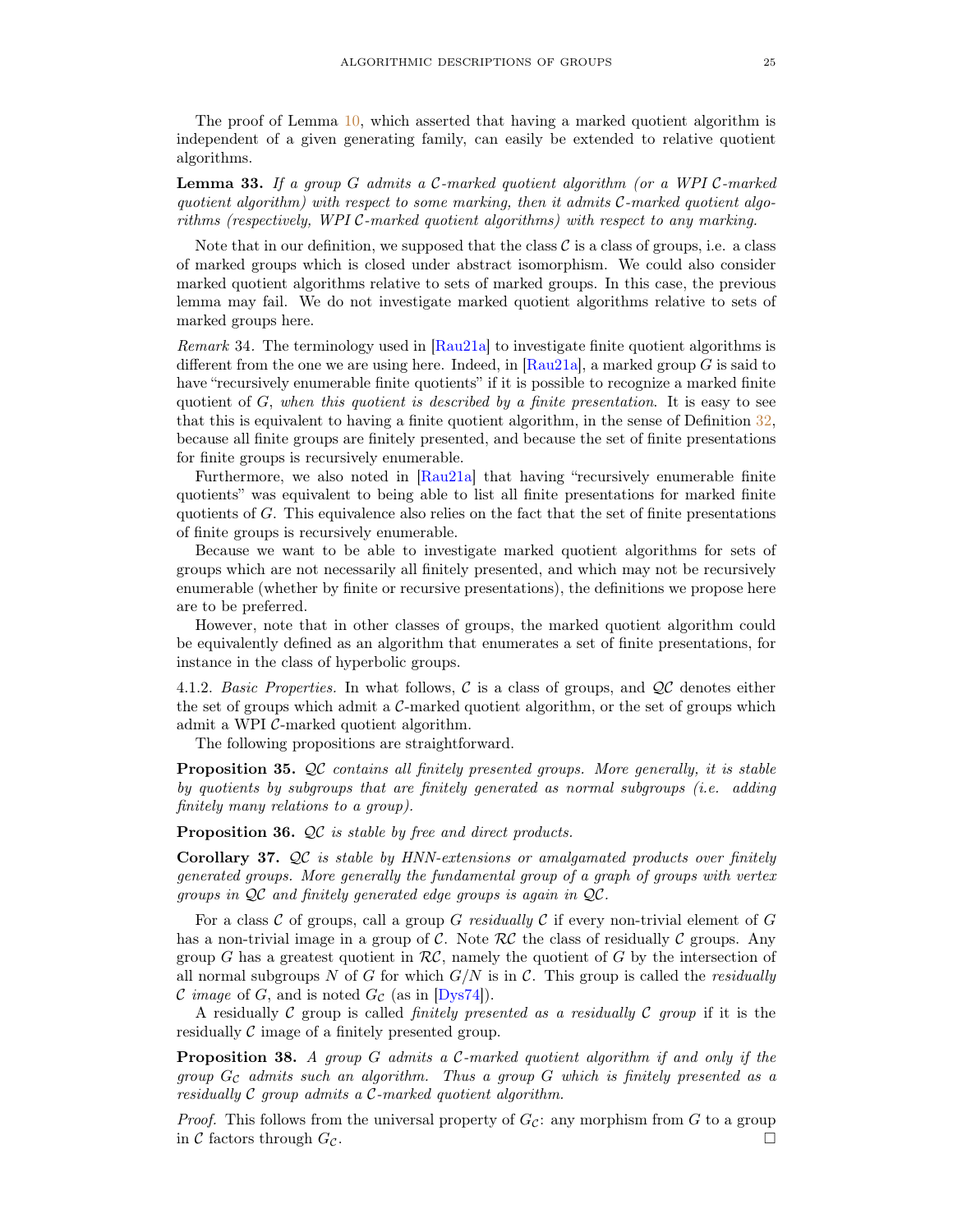<span id="page-25-1"></span>This proposition gives rise to many groups which have computable quotients in  $\mathcal C$ , sometimes for the sole reason that they do not have any quotients in  $C$ . For instance, a simple group admits marked quotient algorithms in every class of groups to which it does not belong.

Note how this relate to the notion of equationally noetherian groups (introduced in [\[BMR99\]](#page-29-19), we quote the definition of  $(GW18)$ ]: a group G is called *equationally noetherian* if for every finitely generated group  $H$ , there exists a finitely presented group  $H$  and an epimorphism  $\rho: \tilde{H} \to H$  such that every morphism from  $\tilde{H}$  to G factors through  $\rho$ . It follows from that definition that for  $G$  an equationally noetherian group, every finitely generated group admits a  $S(G)$ -marked quotient algorithm, where  $S(G)$  designates the set of subgroups of G.

<span id="page-25-0"></span>4.2. Extending classical uses of marked quotient algorithms to relative algorithms. We quote three possible uses of marked quotient algorithms, by recalling instances of already existing proofs where finite presentations were used mostly for their marked quotient algorithm component, and discuss how to extend them to marked quotient algorithms relative to some classes of groups.

- (1) The Tietze transformations algorithm ( $[Tie08]$ , see [\[LS77\]](#page-30-29));
- (2) McKinsey's algorithm  $([McK43])$  $([McK43])$  $([McK43])$ ;
- (3) Pickel's method (named in [\[KS95\]](#page-30-18), from [\[Pic71\]](#page-30-30)).

4.2.1. Tietze's Transformations. This first point was already discussed in Sections [1](#page-9-0) and [3.](#page-20-0) We noted there that finitely presented groups are uniformly semi-recognizable, and that this property is important because it allows us to avoid the embarrassing situation of having a completely understood and classified set of groups with unsolvable isomorphism problem. This result, usually explained by Tietze transformations, is immediately explained in terms of marked quotient algorithms: if two marked groups are each a quotient of the other, they are isomorphic.

To be able to use relative marked quotient algorithms to obtain semi-recognizability results, one needs to be able to find some groups in a class  $\mathcal C$  that admit a  $\mathcal C$ -marked quotient algorithm. This is summed up in the following straightforward proposition:

**Proposition 39.** Groups in a class  $C$  are uniformly semi-recognizable, either as marked groups, or abstractly, from the description that consists in a recursive presentation together with a C-marked quotient algorithm.

While, from the three results mentioned above, this proposition might not be the one that yields the most impressive results, it is in fact the most important one. We later discuss how it can apply to groups finitely presented inside varieties.

4.2.2. McKinsey's Algorithm. The second point is McKinsey's algorithm. The statement of McKinsey's theorem is the following (we only state it for groups, it was originally stated for finitely reducible algebras):

**Theorem 40.** (McKinsey,  $[\text{McK43}]$ ) A finitely presented residually finite group has solvable word problem.

Recall that the proof of this theorem is as follows. All that we need to prove is that a finitely presented residually finite group is co-r.p.. Let  $G$  be a finitely presented residually finite group. Let  $w$  be a word on the generators of  $G$ . Enumerate all finite groups by listing all possible Cayley tables. For each obtained finite group, decide whether it is a quotient of  $G$  by checking whether the finitely many relations of  $G$  hold in it. Then, if it is indeed a quotient of  $G$ , and if the image of  $w$  in this quotient is a non-identity element, then answer that  $w \neq 1$  in G. If w is indeed a non-identity element of G, by definition of "being residually finite", this process terminates.

It is then easy to see that the most general formulation of this argument is the following:

Theorem 41. Suppose that there exists a recursive enumeration by word problem algorithms of a class  $C$  of groups (and thus that  $C$  consists only of groups with solvable word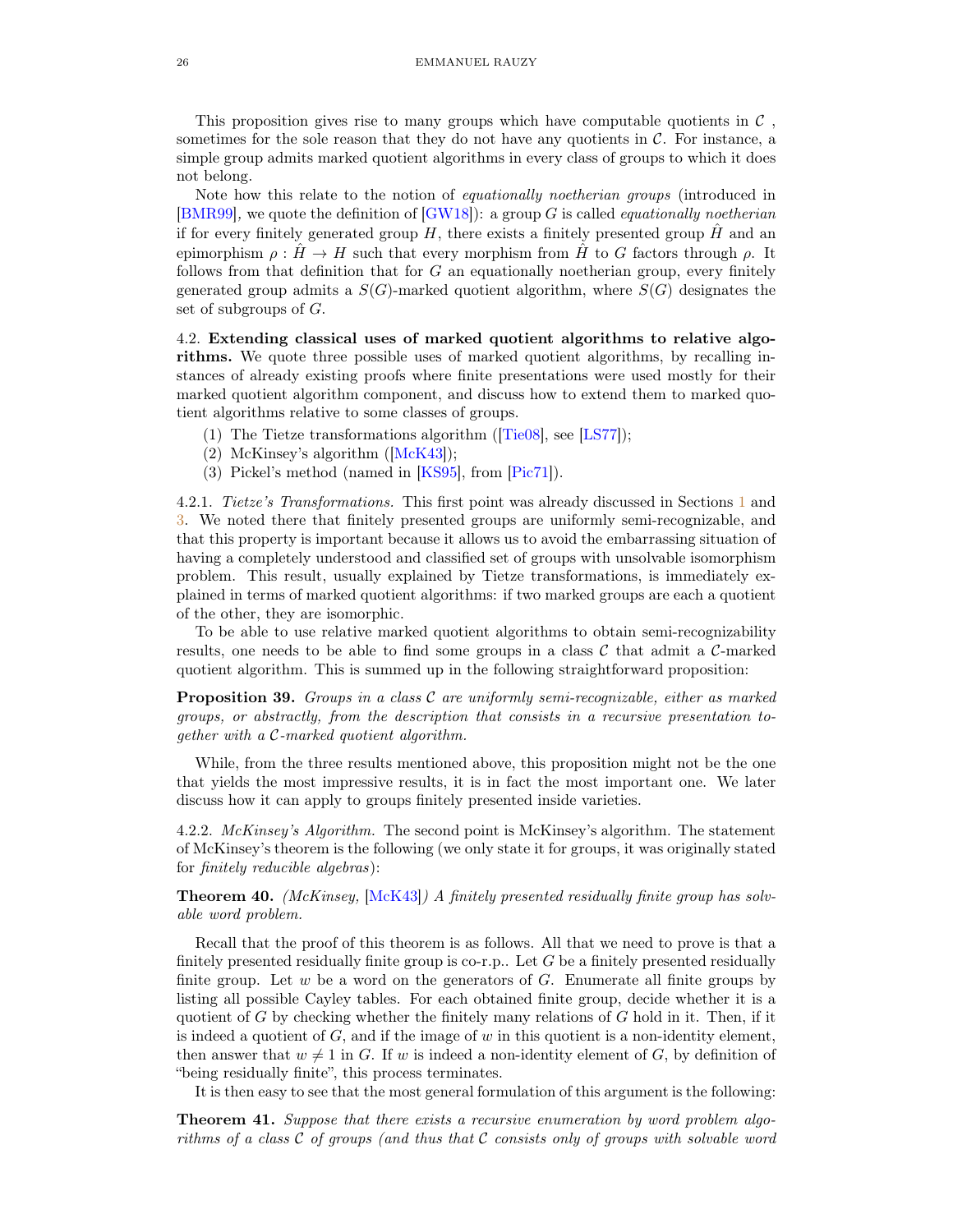<span id="page-26-0"></span>problems). Then any residually  $C$  group with a  $C$ -marked quotient algorithm is co-r.e., and thus any r.e. residually  $\mathcal C$  group with a  $\mathcal C$ -marked quotient algorithm has solvable word problem.

Furthermore, there exist uniform ways of producing the said co-r.e. and word problem algorithms, from, respectively, a C-marked quotient algorithm or a C-marked quotient algorithm with a recursive presentation.

Several versions of this theorem have already been used to prove that some classes of groups have solvable word problem. For instance, Sela, in [\[Sel09\]](#page-30-31), used the fact that a finitely presented residually  $H$  group, for  $H$  some hyperbolic group, must have solvable word problem.

Note also that one can replace residual finiteness in the statement of this theorem by conjugacy separability or subgroup separability *relative to a class*  $C$ , and obtain theorems about the conjugacy and membership problems. See [\[Rau21a\]](#page-30-27) for the usual definitions, which correspond to conjugacy (resp. subgroup) separability relative to the class of finite groups. For instance, subgroup separability with respect to amenable groups was introduced in [\[GK14\]](#page-29-20) (but the class of amenable groups cannot be used to obtain a McKinsey algorithm). One should replace accordingly the enumeration of  $\mathcal C$  by word problem algorithms by an enumeration by conjugacy problem algorithms, or by membership problem algorithms.

4.2.3. Pickel's Method. The last point corresponds to what is known as Pickel's method. In [\[Pic71\]](#page-30-30), Pickel showed that only finitely many nilpotent groups can have the same set of finite quotients. From this (and the fact that nilpotent groups are finitely presented), it is easy to deduce that every finitely generated nilpotent group is abstractly recognizable from other nilpotent groups. Indeed, consider a nilpotent group G, and the list  $G_1, ..., G_l$ of nilpotent groups with the same set of finite quotients as  $G$ . Given a finite presentation of a group  $H$ , use the semi-recognition property (Tietze transformations) to try and prove that H appears in the list  $G, G_1, ..., G_l$ ; all the while, list all finite quotients of H and try to prove that some finite group is a quotient of  $G$  and not of  $H$ , or of  $H$  and not of G. This process always terminates and allows one to decide whether or not a given presentation defines G.

It seems that Pickel's method can be used only with the marked finite quotient algorithm. Indeed, not only does it rely on the solution to the isomorphism problem for finite groups, but also on the fact that from the WPI finite marked quotient algorithm of a group  $G$ , which tells us whether a given finite marked group is a quotient of  $G$ , one can obtain an algorithm which decides whether an abstract finite group is a quotient of G. This second fact uses both the isomorphism problem for finite groups and the fact that any abstract finite group admits finitely many markings of any given arity. The best directly available generalization of Pickel's method is thus:

## **Proposition 42.** There is an effective procedure which, given two WPI finite marked quotient algorithms for groups G and H, terminates if and only if their set of finite quotients differ.

Note that, since Pickel's article, many results of the same kind were obtained for various classes of groups. A class  $C$  of residually finite groups is said to be *profinitely* rigid if any two different groups of  $\mathcal C$  have different sets of finite quotients. Note that a marked residually finite group is always uniquely defined by its marked finite quotients, and thus the notion of profinite rigidity naturally appears as one moves from the category of marked groups to that of abstract groups. See [\[Rei19\]](#page-30-32) for a survey on profinite rigidity.

To be able to use notions of rigidity with classes of quotients that are possibly infinite, in order to obtain results akin to the one given above for nilpotent groups, one would have to define "abstract quotient algorithms". For instance, one could consider an algorithm that takes as input a finite presentation and decides whether or not it defines an abstract quotient of a given group G. However, such algorithms will never exist when set in unrestricted classes of groups. For instance, being able to decide whether or not a finite presentation defines an abstract quotient of a rank two free group is equivalent to deciding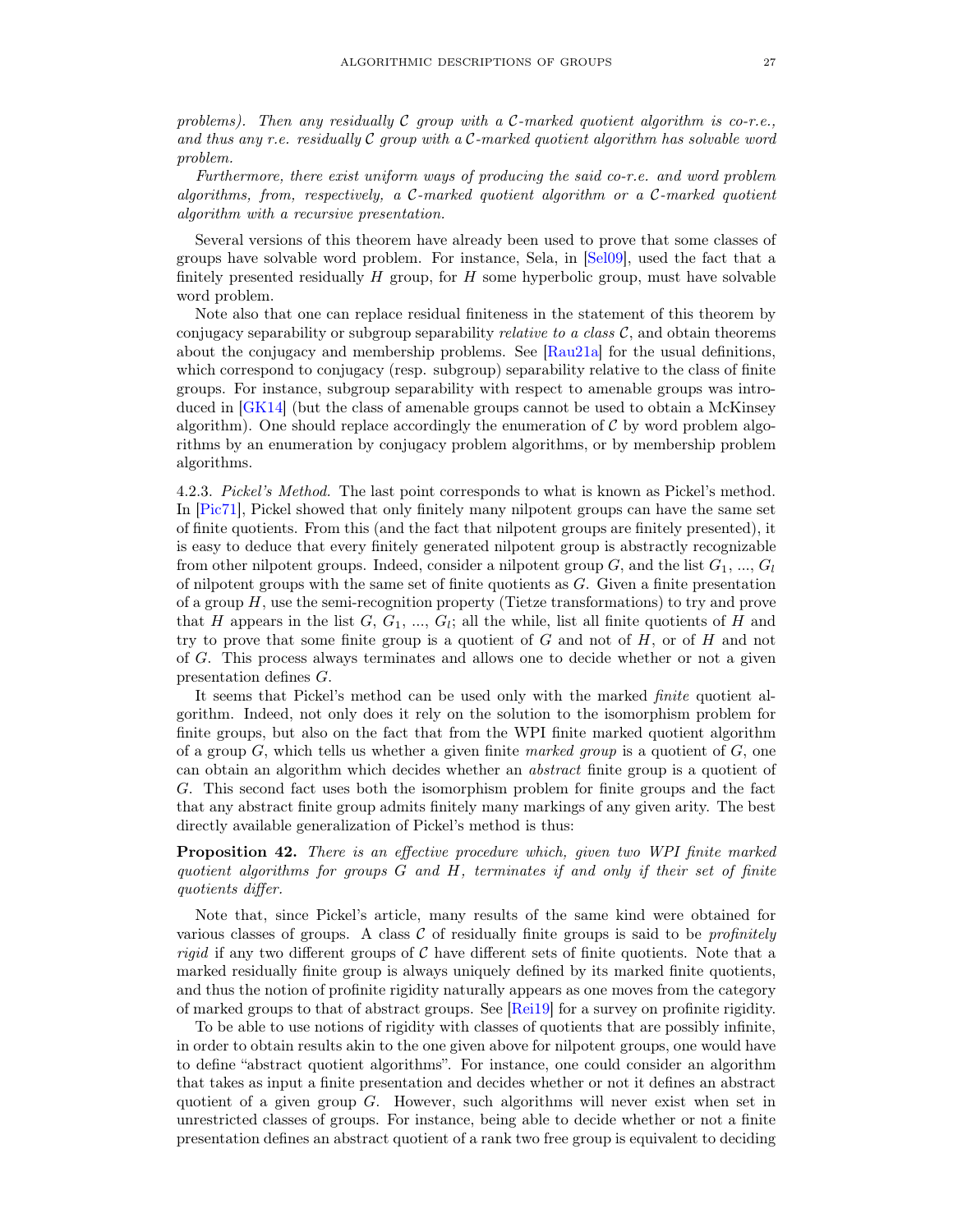whether the rank of this group is less or equal to two, which is impossible by the Adian-Rabin construction (see the proof of Proposition [26\)](#page-21-0). But this does not mean that such algorithms cannot exist in restricted classes of infinite groups, the study of such algorithms could be interesting for residually free groups, residually hyperbolic groups, etc.

<span id="page-27-0"></span>4.3. Group varieties. There in fact already exists a wide range of classes of groups that satisfy the generalized Tietze transformations criterion: groups that are finitely presented inside group varieties. A group variety is a class of groups defined by a set of laws, and a law is a universal sentence of the form:

$$
\forall x_1, ..., x_n, W = 1
$$

for W a word on the letters  $\{x_1, ..., x_n\} \cup \{x_1^{-1}, ..., x_n^{-1}\}$ . A group is said *finitely presented* inside a variety  $V$  if it admits a presentation with finitely many relations apart from the infinitely many relations that constitute the laws of the variety  $\mathcal V$ . This notion in fact corresponds to being finitely presented as a residually  $\mathcal V$  group, because group varieties are stable under taking subgroups and forming unrestricted direct products, and thus the class of residually  $\mathcal V$  groups corresponds to  $\mathcal V$ . It follows that a group which admits a finite presentation inside a variety admits a marked quotient algorithm inside this variety. For a variety defined by a recursively enumerable set of laws, this is in fact an equivalence.

<span id="page-27-2"></span>**Theorem 43.** Let  $V$  be a group variety defined by a r.e. set of laws. A recursively presented group H of V admits a V-marked quotient algorithm if and only if is finitely presented as a group in the variety  $V$ .

What's more, from a pair  $(A_{re}^H, A_{Q,\mathcal{V}}^H)$ , a finite presentation in the variety  $\mathcal V$  of  $H$  can be effectively obtained.

Proof. The proof is identical to that of Theorem [3,](#page-4-0) except that one needs to add the laws that defines V when building the algorithm  $\mathcal{A}_{re}^{n}$ .  $\Gamma$ re.

The residually V image  $G_V$  of a group G is the group obtained by imposing on G the laws of  $\mathcal V$ . The previous theorem thus characterizes groups with a  $\mathcal V$  marked quotient algorithm amongst r.p. groups.

**Corollary 44.** A r.p. group G admits a V-marked quotient algorithm if and only if  $G_V$ is finitely presented as a group in  $\mathcal V$ .

This shows that the notion of having a  $\mathcal V$  marked quotient algorithm is already well known for group varieties.

<span id="page-27-1"></span>4.4. Elementary marked quotient algorithms. The interest of relative quotient algorithms lies mostly in situations where the marked quotient algorithms are not given by finite presentations, and the case of an algorithm that, to decide whether a group H given by an algorithm  $A_{re}^H$  is a quotient of a group G, checks whether H satisfies a finite set of relations which is independent of H is considered to be the trivial case.

**Definition 45.** A marked quotient algorithm  $\mathcal{A}_{Q}$  for a marked group H is called *elemen*tary if there exists a finite set R of relations, such that  $\mathcal{A}_{Q}$  recognizes the set of marked groups that satisfy the relations in R.

The previous theorem about group varieties -as well as its particular instance in the variety of all groups- thus proves that only elementary marked quotient algorithms exist, relative to group varieties.

A first example of a marked quotient algorithm that is not elementary is the finite quotient algorithm (in fact, the torsion quotient algorithm) of the Lamplighter group.

Proposition 46. The lamplighter group has a non-elementary finite marked quotient algorithm.

*Proof.* The lamplighter group  $L$  has a finite marked quotient algorithm. Indeed, it admits the following presentation:

$$
\langle a, \varepsilon | \varepsilon^2, [\varepsilon, a^{-n} \varepsilon a^n], n \in \mathbb{Z} \rangle
$$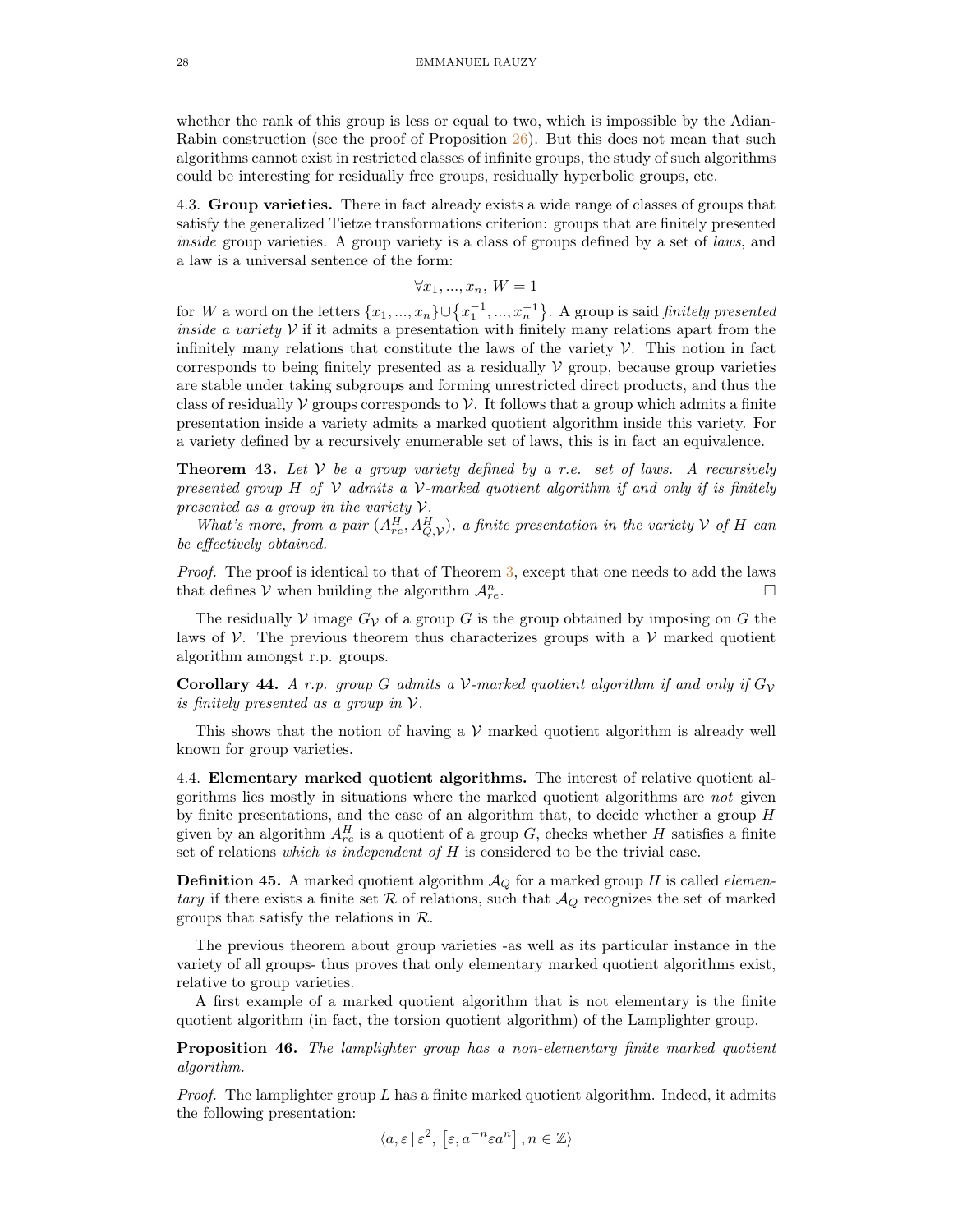<span id="page-28-0"></span>To see whether a finite group F generated by two elements  $a_1$  and  $\varepsilon_1$  is a quotient of it, find a multiple N of the order of  $a_1$  using the r.e. algorithm of F. Then, notice that F is a quotient of  $L$  if and only if it is a quotient of the group obtained from  $L$  by adding the relation  $a^N$ . But the quotient  $L/\langle \langle a^N \rangle \rangle$  is in fact the finite wreath product  $\mathbb{Z}/N\mathbb{Z}_l \mathbb{Z}/2\mathbb{Z}$ , which admits the finite presentation:

$$
\langle a,\varepsilon \,|\, \varepsilon^2,\, a^N,\, \left[\varepsilon,a^{-n}\varepsilon a^n\right], 0\leq n\leq N\rangle
$$

It can be effectively checked whether  $F$  is a quotient of this finite group, and thus of  $L$ .

Because the lamplighter group is residually finite, to prove that its finite quotient algorithm is not elementary, it suffices to prove that it is not finitely presented as a residually finite group. Indeed, it is easy to check that if a finite number of relations  $r_1$ ,  $..., r_p$  characterized the finite quotients of L that are generated by two elements  $a_1$  and  $\varepsilon_1$ , the group defined by the presentation  $\langle a_1, \varepsilon_1|r_1, ..., r_p \rangle$  would have L as its residually finite image.

We thus now prove that  $L$  is not finitely presented as a residually finite group.

Suppose that we have a group G, given by a presentation  $\langle a_1, \varepsilon_1 | r_1, ..., r_p \rangle$ , and a morphism  $\phi : G \to L$ , defined by  $\phi(a_1) = a$  and  $\phi(\varepsilon_1) = \varepsilon$ , which satisfies that any morphism h from G to a finite group F factors through  $\phi$ . The corresponding diagram is as follows:

$$
G \xrightarrow{\phi} L
$$
\n
$$
\begin{array}{c}\nh_0 \\
\searrow \quad \downarrow h_1 \\
\searrow \quad \downarrow F\n\end{array}
$$

Since L is a quotient of G, L must satisfy the relations of G, those relations must thus be consequences of a finite number of the relations of L. In particular, there must be a natural number  $N$  such that the first  $N$  relations of  $L$  imply those of  $G$ . Consider the group  $H$  given by the presentation

$$
\langle a, \varepsilon \, | \, \varepsilon^2, \, [\varepsilon, a^{-n} \varepsilon a^n] \, , n \le N \rangle.
$$

The property of  $G$ , that all its finite quotients come from quotients of  $L$ , must be shared by H: any morphism  $h_0$  from H to a finite group F defines a morphism  $h_1$  from G to F, which by the property of G, factors through  $\phi$ .

$$
G \xrightarrow{\phi_1} H \xrightarrow{b_2} L
$$
\n
$$
h_1 \xrightarrow{h_0} h_0 \xrightarrow{h_1} h_2
$$
\n
$$
F
$$

To end the proof, we find a finite group which satisfies the relations of  $H$ , but not that of L. We define a subgroup of the group  $\mathfrak{S}_{5N}$  of permutations on  $\{1, ..., 5N\}$ . Consider the element  $\sigma_0$  of  $\mathfrak{S}_{5N}$ , defined by the following formula:

$$
\sigma_0(i) = \begin{cases} i+2 & i \le 5N-2 \\ i+2-5N & i \ge 5N-1 \end{cases}.
$$

Let  $\sigma_1$  be the product of the transpositions  $(1, 2)$  and  $(2N + 4, 2N + 5)$ . It is then easy to see that the following relations hold between  $\sigma_0$  and  $\sigma_1$ :

$$
\sigma_1^2 = id,
$$
  
\n
$$
[\sigma_1, \sigma_0^{-n} \sigma_1 \sigma_0^n] = id, 1 \le n \le N,
$$
  
\n
$$
[\sigma_1, \sigma_0^{-N-1} \sigma_1 \sigma_0^{N+1}] \ne id.
$$

The subgroup of  $\mathfrak{S}_{5N}$  generated by  $\sigma_0$  and  $\sigma_1$  is thus a finite quotient of the group H, but not of  $L$ . This contradicts the supposition that  $L$  be finitely presented as a residually  $\Box$  finite group.

The fact that the lamplighter group admits a finite quotient algorithm also follows from a more general result, due to Mostowski ([\[Mos66\]](#page-30-33)):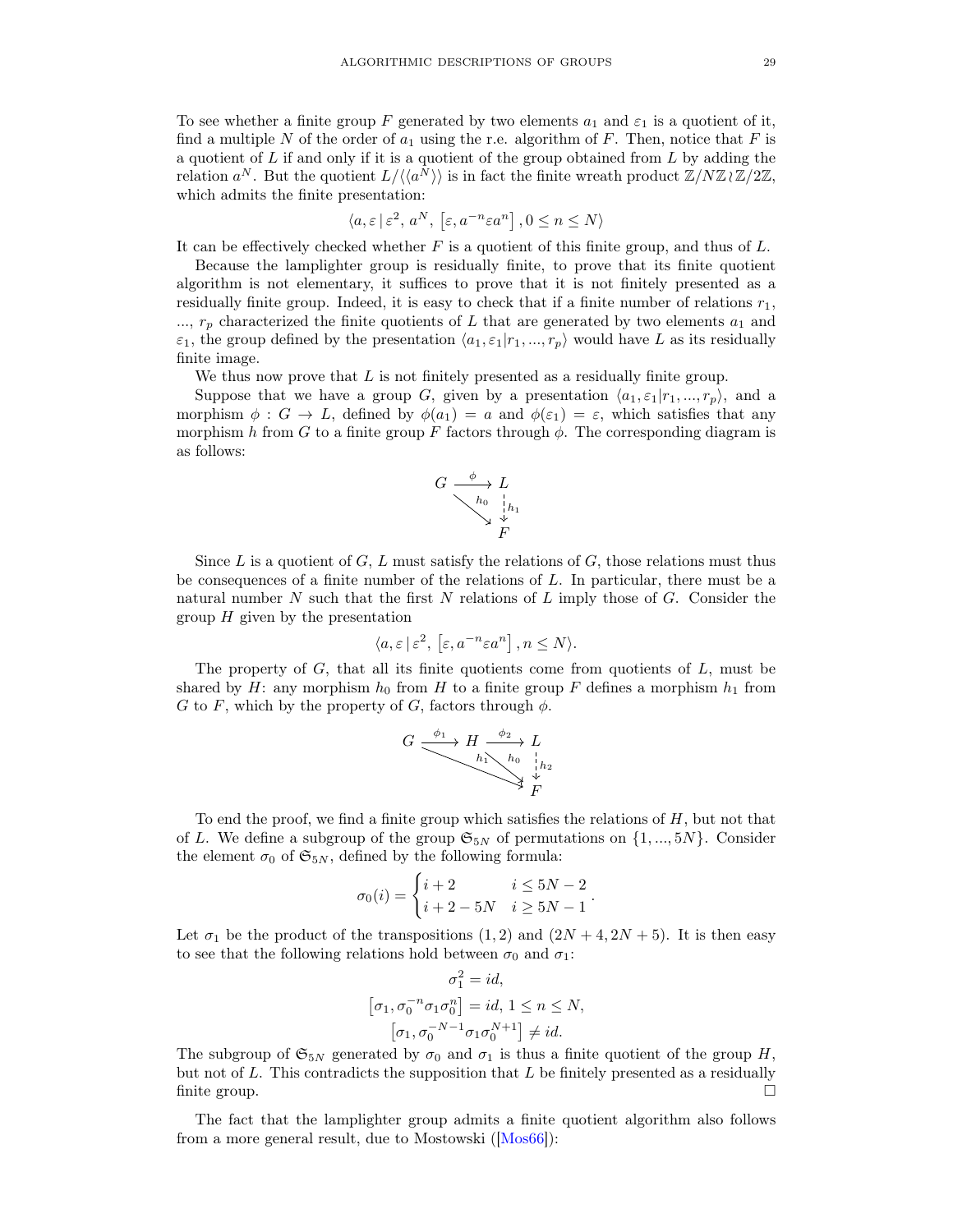**Proposition 47.** A group that is finitely presented in a variety  $V$  defined by finitely many laws has a finite marked quotient algorithm (and a WPI finite marked quotient algorithm).

Proof. From the r.e. algorithm of a finite group, arbitrarily good upper bounds on its cardinality can be found. Thus to decide whether a finite group satisfies a law, only finitely many relations need to be checked.  $\Box$ 

We have already seen that any group which satisfies the hypotheses of this proposition admits an elementary V-marked quotient algorithm. However, the marked quotient algorithm given by Mostowski's proposition is not elementary: depending on the size of the input group, the number of relations that this algorithms tests may vary, and the set of relations to test is not fixed a priori.

These examples of non-elementary finite quotient algorithms rely on the fact that the considered groups do not belong to the class of finite groups. This thus leaves the following important problem unanswered:

**Problem 48.** Find a class C of r.p. groups, and r.p. groups in C, that admit nonelementary C-marked quotient algorithms.

This would constitute a genuine algorithmic generalization of the notion of finite presentation.

#### <span id="page-29-0"></span>**REFERENCES**

<span id="page-29-19"></span><span id="page-29-14"></span><span id="page-29-13"></span><span id="page-29-10"></span><span id="page-29-9"></span><span id="page-29-7"></span><span id="page-29-6"></span><span id="page-29-5"></span>

| $\left[\text{Bar}03\right]$ | Laurent Bartholdi. Endomorphic presentations of branch groups. Journal of Algebra,<br>268(2):419-443, oct 2003. 16                                                                                  |
|-----------------------------|-----------------------------------------------------------------------------------------------------------------------------------------------------------------------------------------------------|
| [Bau93]                     | Gilbert Baumslag. Topics in Combinatorial Group Theory. Birkhäuser Basel, 1993. 9                                                                                                                   |
| [BCR19]                     | Iva Bilanovic, Jennifer Chubb, and Sam Roven. Detecting properties from descriptions of                                                                                                             |
|                             | groups. Archive for Mathematical Logic, $59(3-4):293-312$ , aug 2019. 16                                                                                                                            |
| [BELS19]                    | Martin R. Bridson, David M. Evans, Martin W. Liebeck, and Dan Segal. Algorithms determin-<br>ing finite simple images of finitely presented groups. <i>Inventiones mathematicae</i> , $218(2):623-$ |
|                             | 648, may 2019. 5                                                                                                                                                                                    |
| [BK89]                      | Leonid A. Bokut and Georgii P. Kukin. Unsolvable algorithmic problems for semigroups,<br>groups, and rings. Journal of Soviet Mathematics, $45(1)$ :871-911, apr 1989. 9                            |
| [BMR99]                     | Gilbert Baumslag, Alexei Myasnikov, and Vladimir Remeslennikov. Algebraic geometry over<br>groups I. Algebraic sets and ideal theory. Journal of Algebra, $219(1):16-79$ , sep 1999. 26             |
| [Bri02]                     | Martin R. Bridson. The geometry of the word problem. In <i>Invitations to geometry and topol</i> -<br>ogy, pages 29–91. Oxford: Oxford University Press, 2002. 2                                    |
| [BW15]                      | Martin R. Bridson and Henry Wilton. The triviality problem for profinite completions. <i>Inven</i> -<br><i>tiones mathematicae</i> , $202(2):839-874$ , feb 2015. 5                                 |
| [Cei67]                     | Gregory S. Ceitin. Algorithmic operators in constructive metric spaces. pages 1–80, 1967. 18                                                                                                        |
|                             |                                                                                                                                                                                                     |
| [CG05]                      | Christophe Champetier and Vincent Guirardel. Limit groups as limits of free groups. Israel<br><i>Journal of Mathematics</i> , $146(1)$ :1-75, dec 2005. 8                                           |
| [Deh11]                     | M. Dehn. Über unendliche diskontinuierliche gruppen. Mathematische Annalen, 71(1):116–<br>144, mar 1911. 2                                                                                          |
| [Deh87]                     | Max Dehn. On infinite discontinuous groups. In Papers on Group Theory and Topology, pages                                                                                                           |
|                             | 133–178. Springer New York, 1987. 2, 8                                                                                                                                                              |
| [DF19]                      | A.S. Detinko and D.L. Flannery. Linear groups and computation. Expositiones Mathematicae,                                                                                                           |
|                             | 37(4):454–484, dec 2019. 16                                                                                                                                                                         |
| [Dyc82]                     | Walther Dyck. Gruppentheoretische studien. Mathematische Annalen, 20(1):1–44, mar 1882.                                                                                                             |
|                             | $\mathfrak{D}$                                                                                                                                                                                      |
| [Dyc83]                     | Walther Dyck. Gruppentheoretische studien. II. Ueber die zusammensetzung einer gruppe dis-<br>creter operationen, uber ihre primitivitat und transitivitat. Mathematische Annalen, $22(1)$ :70-     |
|                             | 108, mar 1883. 2                                                                                                                                                                                    |
| [Dys74]                     | Verena Huber Dyson. A family of groups with nice word problems. J. Aust. Math. Soc.                                                                                                                 |
|                             | $17(4)$ :414-425, jun 1974. 25                                                                                                                                                                      |
|                             | [EPC <sup>+</sup> 02] David B A Epstein M S Paterson J W Cannon D E Holt S V Levy and W P                                                                                                           |

- <span id="page-29-18"></span><span id="page-29-17"></span><span id="page-29-12"></span><span id="page-29-11"></span><span id="page-29-8"></span><span id="page-29-4"></span><span id="page-29-3"></span><span id="page-29-2"></span><span id="page-29-1"></span>[EPC+92] David B. A. Epstein, M. S. Paterson, J. W. Cannon, D. F. Holt, S. V. Levy, and W. P. Thurston. Word Processing in Groups. A. K. Peters, Ltd., 1992. [16](#page-15-3)
- <span id="page-29-15"></span>[GI09] Rostislav I. Grigorchuk and Sergei V. Ivanov. On Dehn functions of infinite presentations of groups. Geometric and Functional Analysis, 18(6):1841–1874, mar 2009. [17](#page-16-1)
- <span id="page-29-16"></span>[GK57] Joseph R. Shoenfield Georg Kreisel, Daniel Lacombe. Constructivity in mathematics: Proceedings of the Colloquium held at Amsterdam 1957. North-Holland Publishing Company, 1957. [18](#page-17-1)
- <span id="page-29-20"></span>[GK14] Yair Glasner and Daniel Kitroser. A note on LERF groups and generic group actions. 2014. [27](#page-26-0)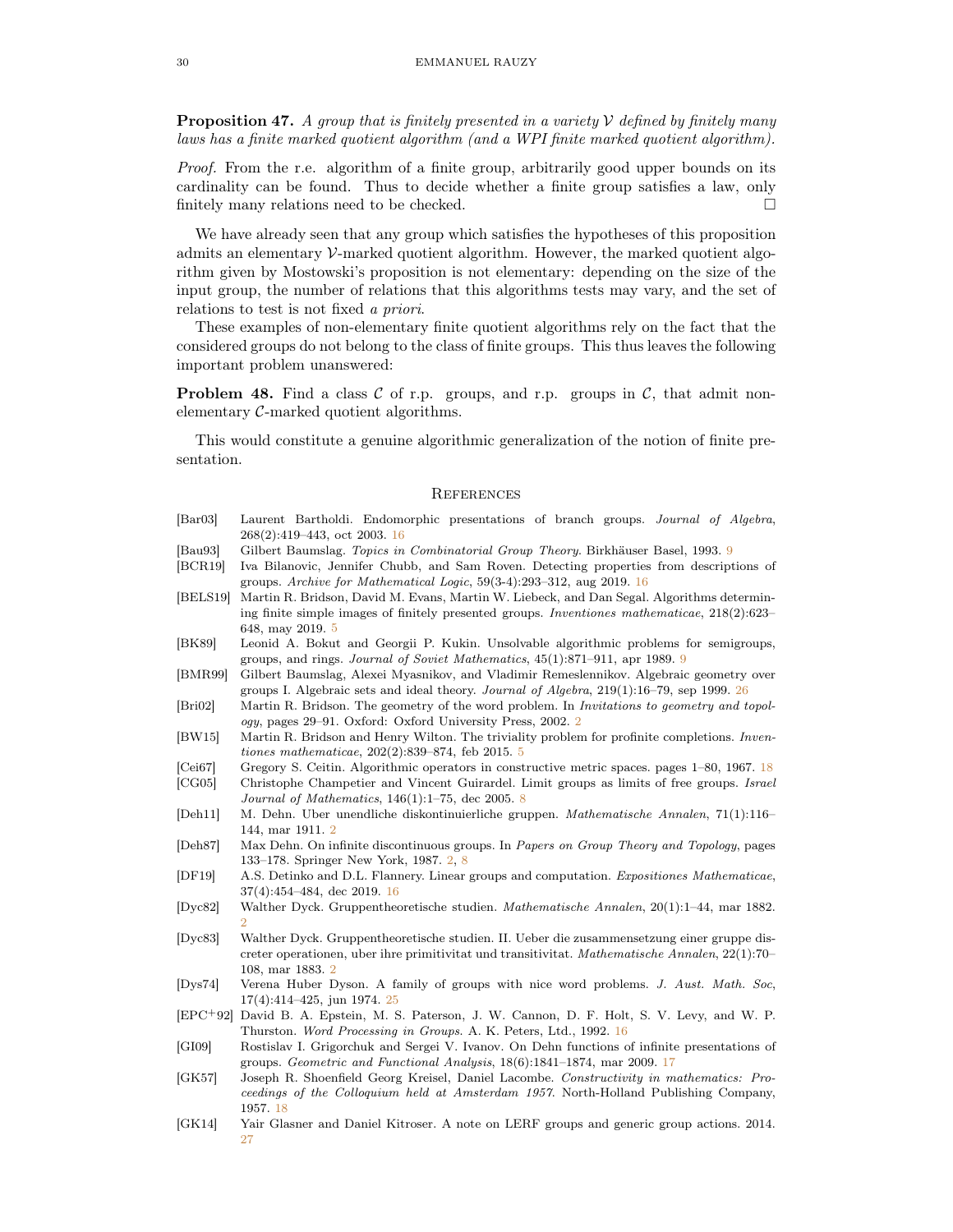- <span id="page-30-0"></span>[GMW12] Daniel Groves, Jason Fox Manning, and Henry Wilton. Recognizing geometric 3-manifold groups using the word problem. 2012. [1,](#page-0-0) [7,](#page-6-1) [10,](#page-9-3) [20,](#page-19-3) [24](#page-23-3)
- <span id="page-30-7"></span>[GW09] Daniel Groves and Henry Wilton. Enumerating limit groups. Groups, Geometry, and Dynamics, pages 389–399, 2009. [7,](#page-6-1) [24](#page-23-3)
- <span id="page-30-28"></span>[GW18] Daniel Groves and Henry Wilton. The structure of limit groups over hyperbolic groups. Israel Journal of Mathematics, 226(1):119–176, may 2018. [26](#page-25-1)
- <span id="page-30-24"></span>[Her01] Peter Hertling. Banach-mazur computable functions on metric spaces. In Computability and Complexity in Analysis, pages 69–81. Springer Berlin Heidelberg, 2001. [21](#page-20-2)
- <span id="page-30-25"></span>[Her02] Peter Hertling. A Banach-Mazur computable but not Markov computable function on the computable real numbers. In Automata, Languages and Programming, pages 962–972. Springer Berlin Heidelberg, 2002. [21](#page-20-2)
- <span id="page-30-22"></span>[KMS17] Olga G. Kharlampovich, Alexei Myasnikov, and Mark V. Sapir. Algorithmically complex residually finite groups. Bulletin of Mathematical Sciences, 7(2):309-352, mar [20](#page-19-3)17. 20
- <span id="page-30-18"></span>[KS95] Olga G. Kharlampovich and Mark V. Sapir. Algorithmic problems in varieties. International Journal of Algebra and Computation, 05(04n05):379–602, aug 1995. [16,](#page-15-3) [23,](#page-22-3) [26](#page-25-1)
- <span id="page-30-13"></span>[Kuz58] Alexander V. Kuznetsov. Algorithms as operations in algebraic systems. Izv. Akad. Nauk SSSR Ser. Mat., 1958. [11,](#page-10-1) [23](#page-22-3)
- <span id="page-30-6"></span>[Loc81] Jody Lockhart. Decision problems in classes of group presentations with uniformly solvable word problem. Archiv der Mathematik, 37(1):1–6, dec 1981. [5,](#page-4-1) [10,](#page-9-3) [16,](#page-15-3) [18](#page-17-1)
- <span id="page-30-29"></span>[LS77] Roger C. Lyndon and Paul E. Schupp. Combinatorial group theory, volume 89. Springer-Verlag, Berlin, 1977. [26](#page-25-1)
- <span id="page-30-1"></span>[Mal61] Anatolii I. Maltsev. Constructive algebras I. Uspehi Mat. Nauk, 1961. [2](#page-1-1)
- <span id="page-30-2"></span>[Mal71] Anatolii I. Maltsev. The metamathematics of algebraic systems, collected papers: 1936-1967. North-Holland Pub. Co, Amsterdam, 1971. [2](#page-1-1)
- <span id="page-30-15"></span>[Man82] Avinoam Mann. A note on recursively presented and co-recursively presented groups. Bulletin of the London Mathematical Society,  $14(2):112-118$  $14(2):112-118$ , mar 1982. 14
- <span id="page-30-8"></span>[Man02] Jason Fox Manning. Algorithmic detection and description of hyperbolic structures on closed 3-manifolds with solvable word problem. Geometry & Topology,  $6(1)$ :1-26, jan 2002. [7](#page-6-1)
- <span id="page-30-17"></span>[Mar54] A. A. Markov. On the continuity of constructive functions (Russian). Uspekhi Mat. Nauk (N.S.), 9:226–230, 1954. [16](#page-15-3)
- <span id="page-30-23"></span>[Maz63] S Mazur. Computable analysis, as rozprawy matematyczne impan (dissertationes mathematicae) vol. 33. Panstwowe Wydawnictwo Naukowy, Warsaw, 1963. [21](#page-20-2)
- <span id="page-30-10"></span>[McK43] J. C. C. McKinsey. The decision problem for some classes of sentences without quantifiers. Journal of Symbolic Logic, 8(3):61–76, sep 1943. [9,](#page-8-0) [20,](#page-19-3) [24,](#page-23-3) [26](#page-25-1)
- <span id="page-30-9"></span>[Mil72] Charles F. Miller. On Group-Theoretic Decision Problems and Their Classification. (AM-68). Princeton University Press, 1972. [7,](#page-6-1) [9,](#page-8-0) [24](#page-23-3)
- <span id="page-30-5"></span>[Mil92] Charles F. Miller. Decision problems for groups — survey and reflections. In Mathematical Sciences Research Institute Publications, pages 1–59. Springer New York, 1992. [3,](#page-2-0) [9,](#page-8-0) [14,](#page-13-1) [22](#page-21-1)
- <span id="page-30-33"></span>[Mos66] A. Mostowski. On the decidability of some problems in special classes of groups. Fundamenta Mathematicae, 59(2):123–135, 1966. [29](#page-28-0)
- <span id="page-30-26"></span>[Mos73] A. Wlodzimierz Mostowski. Uniform algorithms for deciding group-theoretic problems. In Word Problems - Decision Problems and the Burnside Problem in Group Theory, pages 525– 551. Elsevier, 1973. [22](#page-21-1)
- <span id="page-30-19"></span>[Nie07] André Nies. Describing groups. Bulletin of Symbolic Logic, 13(3):305–339, sep 2007. [16](#page-15-3)
- <span id="page-30-21"></span>[NT15] Tim Netzer and Andreas Thom. Kazhdan's property (T) via semidefinite optimization. Experimental Mathematics, 24(3):371–374, jun 2015. [19](#page-18-1)
- <span id="page-30-14"></span>[Oza14] Narutaka Ozawa. Noncommutative real algebraic geometry of Kazhdan's property (T). Jour-nal of the Institute of Mathematics of Jussieu, 15(1):85–90, jul 2014. [12](#page-11-1)
- <span id="page-30-20"></span>[PDD16] Michelle Porter, Adam Day, and Rodney Downey. Notes on computable analysis. Theory of Computing Systems, 60(1):53–111, dec 2016. [18,](#page-17-1) [21](#page-20-2)
- <span id="page-30-30"></span>[Pic71] P. F. Pickel. Finitely generated nilpotent groups with isomorphic finite quotients. Transactions of the American Mathematical Society, 160:327–327, 1971. [26,](#page-25-1) [27](#page-26-0)
- <span id="page-30-11"></span>[Rab58] Michael O. Rabin. Recursive unsolvability of group theoretic problems. The Annals of Math-ematics, 67(1):172, jan 1[9](#page-8-0)58. 9
- <span id="page-30-3"></span>[Rab60] Michael O. Rabin. Computable algebra, general theory and theory of computable fields. Transactions of the American Mathematical Society, 95(2):341, may 1960. [2](#page-1-1)
- <span id="page-30-27"></span>[Rau21a] Emmanuel Rauzy. Computability of finite quotients of finitely generated groups. Journal of Group Theory, 0(0), oct 2021. [24,](#page-23-3) [25,](#page-24-0) [27](#page-26-0)
- <span id="page-30-16"></span>[Rau21b] Emmanuel Rauzy. Computable analysis on the space of marked groups. 2021. [16,](#page-15-3) [19](#page-18-1)
- <span id="page-30-32"></span>[Rei19] Alan W. Reid. Profinite rigidity. In Proceedings of the International Congress of Mathematicians (ICM 2018). World Scientific, may 2019. [27](#page-26-0)
- <span id="page-30-12"></span>[Rot99] Joseph J. Rotman. An Introduction to the Theory of Groups. Springer New York, 1999. [9](#page-8-0)
- <span id="page-30-31"></span>[Sel09] Zlil Sela. Diophantine geometry over groups VII: The elementary theory of a hyperbolic group. Proceedings of the London Mathematical Society, 99(1):217–273, feb 2009. [27](#page-26-0)
- <span id="page-30-4"></span>[Spe49] Ernst Specker. Nicht konstruktiv beweisbare satze der analysis. Journal of Symbolic Logic, 14(3):145–158, sep 1949. [3](#page-2-0)